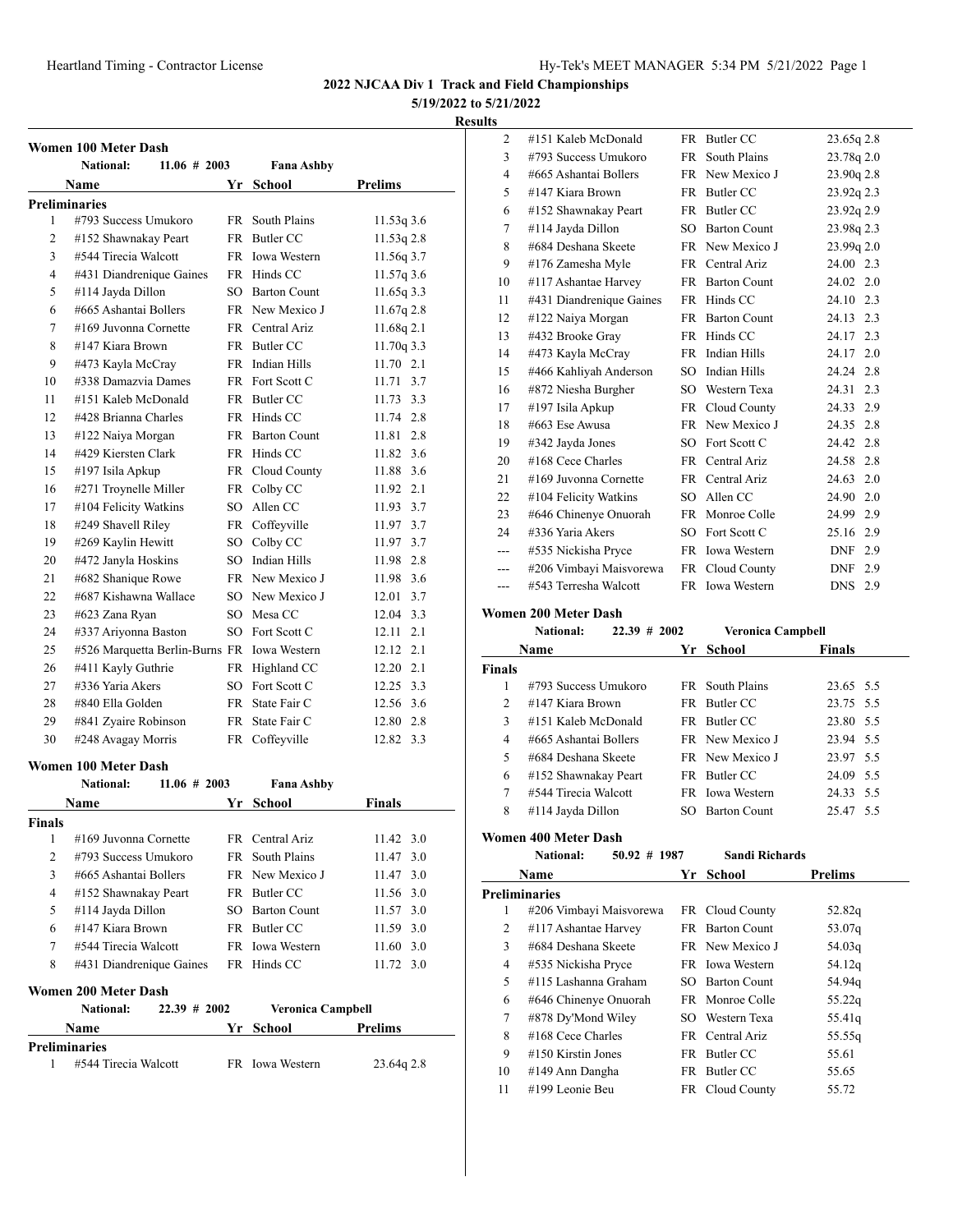# **5/19/2022 to 5/21/2022**

**Results**

**Women 800 Meter Run**

|               |                                                              |      |                       | 3/19/2022<br>R |
|---------------|--------------------------------------------------------------|------|-----------------------|----------------|
|               | Preliminaries  (Women 400 Meter Dash)                        |      |                       |                |
|               | Name                                                         |      | Yr School             | <b>Prelims</b> |
| 12            | #529 Daniella Deer                                           |      | FR Iowa Western       | 55.93          |
| 13            | #148 Alexandra Cleveland                                     |      | FR Butler CC          | 56.47          |
| 14            | #468 Aimaya Drummond                                         |      | SO Indian Hills       | 56.67          |
| 15            | #775 Anna-Kay Allen                                          |      | SO South Plains       | 56.91          |
| 16            | #683 Maria Simanca                                           |      | SO New Mexico J       | 57.35          |
| 17            | #434 Lazericka Louis                                         |      | FR Hinds CC           | 57.94          |
| 18            | #435 Mikeibra Morris                                         |      | FR Hinds CC           | 58.31          |
| 19            | #341 Charleyanse Howard                                      | FR   | Fort Scott C          | 58.90          |
| 20            | #345 Jada Sneed                                              | SO.  | Fort Scott C          | 59.01          |
| 21            | #619 Zaria Hamilton                                          |      | FR Mesa CC            | 1:00.41        |
|               | Women 400 Meter Dash                                         |      |                       |                |
|               | <b>National:</b><br>$50.92 \# 1987$                          |      | <b>Sandi Richards</b> |                |
|               | Name                                                         | Yr _ | School                | Finals         |
| <b>Finals</b> |                                                              |      |                       |                |
| 1             | #206 Vimbayi Maisvorewa                                      |      | FR Cloud County       | 54.18          |
| 2             | #117 Ashantae Harvey                                         |      | FR Barton Count       | 54.32          |
| 3             | #535 Nickisha Pryce                                          |      | FR Iowa Western       | 55.42          |
| 4             | #684 Deshana Skeete                                          |      | FR New Mexico J       | 55.68          |
| 5             | #646 Chinenye Onuorah                                        |      | FR Monroe Colle       | 56.88          |
| 6             | #878 Dy'Mond Wiley                                           |      | SO Western Texa       | 57.36          |
| 7             | #115 Lashanna Graham                                         | SО   | <b>Barton Count</b>   | 57.83          |
| 8             | #168 Cece Charles                                            |      | FR Central Ariz       | 59.27          |
|               |                                                              |      |                       |                |
|               | Women 800 Meter Run<br><b>National:</b><br>$2:04.88 \# 1993$ |      | <b>Inez Turner</b>    |                |
|               | Name                                                         | Yr   | School                | <b>Prelims</b> |
|               | <b>Preliminaries</b>                                         |      |                       |                |
| 1             | #894 Farrah Miller                                           |      | FR Monroe Colle       | 2:14.58Q       |
| 2             | #778 Cemore Donald                                           |      | FR South Plains       | 2:15.48Q       |
| 3             |                                                              |      | SO Monroe Colle       | 2:16.05Q       |
| 4             | #645 Aaliyah Moore<br>#476 Aliyah Simmons                    |      | SO Indian Hills       | 2:15.22Q       |
| 5             | #873 Shadae Findley                                          |      | SO Western Texa       |                |
| 6             | #209 Pamela Milano                                           |      | FR Cloud County       | 2:16.01Q       |
| 7             | #116 Kayan Green                                             |      | SO Barton Count       | 2:16.51Q       |
| 8             |                                                              |      | FR New Mexico J       | 2:15.80q       |
|               | #675 Letlhogonolo Magoro                                     |      |                       | 2:16.21q       |
| 9             | #202 Passion Crews                                           | FR   | Cloud County          | 2:16.74q       |
| 10            | #499 Britney Brown                                           | FR   | Iowa Central          | 2:17.49        |
| 11            | #538 Shariden Richardson                                     | FR   | Iowa Western          | 2:17.71        |
| 12            | #203 Abigail Fisher                                          | FR   | Cloud County          | 2:18.21        |
| 13            | #624 Brooke Stradling                                        | FR   | Mesa CC               | 2:20.75        |
| 14            | #321 Delverna Bromfield                                      | SO   | Essex CC              | 2:21.58        |
| 15            | #339 Alisha Doris                                            | SO   | Fort Scott C          | 2:21.77        |
| 16            | #674 Minankolo Magassa                                       | FR   | New Mexico J          | 2:22.33        |
| 17            | #783 Camille Lewis                                           | FR   | South Plains          | 2:23.52        |
| 18            | #876 Latifah Pinnock                                         | SO   | Western Texa          | 2:25.19        |
| 19            | #745 Marissa Lopez                                           | SO   | Pima CC               | 2:27.33        |
| 20            | #586 Morgan Hetherington                                     | FR   | Lansing CC            | 2:31.29        |

 #858 Brittany Page FR Vincennes 2:32.46 #820 Bethany Blakey FR Southern Ida 2:35.87 --- #877 Sancia Smith FR Western Texa DNF --- #324 thomyka valcent FR Essex CC DNS

|                | <b>National:</b>          | $2:04.88 \# 1993$ | <b>Inez Turner</b>   |                |
|----------------|---------------------------|-------------------|----------------------|----------------|
|                | Name                      |                   | Yr School            | Finals         |
| <b>Finals</b>  |                           |                   |                      |                |
| 1              | #894 Farrah Miller        | FR.               | Monroe Colle         | 2:13.21        |
| $\overline{c}$ | #873 Shadae Findley       |                   | SO Western Texa      | 2:14.84        |
| 3              | #778 Cemore Donald        |                   | FR South Plains      | 2:15.22        |
| 4              | #476 Aliyah Simmons       |                   | SO Indian Hills      | 2:15.48        |
| 5              | #209 Pamela Milano        |                   | FR Cloud County      | 2:17.53        |
| 6              | #675 Letlhogonolo Magoro  |                   | FR New Mexico J      | 2:18.41        |
| 7              | #116 Kayan Green          |                   | SO Barton Count      | 2:18.71        |
| 8              | #645 Aaliyah Moore        |                   | SO Monroe Colle      | 2:19.10        |
| 9              | #202 Passion Crews        |                   | FR Cloud County      | 2:32.82        |
|                | Women 1500 Meter Run      |                   |                      |                |
|                | National:                 | $4:22.63 \# 2006$ | <b>Sally Kipyego</b> |                |
|                | Name                      | Yr                | School               | <b>Prelims</b> |
|                | <b>Preliminaries</b>      |                   |                      |                |
| 1              | #819 Natalya Babcock      |                   | FR Southern Ida      | 4:59.12Q       |
| $\overline{c}$ | #645 Aaliyah Moore        |                   | SO Monroe Colle      | 5:08.71Q       |
| 3              | #528 Hilda Chebet         |                   | FR Iowa Western      | 4:59.24Q       |
| 4              | #848 Sharon Jesang        |                   | FR Trinidad Sta      | 5:09.03Q       |
| 5              | #643 Tshwanelo Maruping   |                   | SO Monroe Colle      | 4:59.26Q       |
| 6              | #268 Emily Diercks        |                   | FR Colby CC          | 5:09.92Q       |
| 7              | #394 Emma Hoins           |                   | FR Hawkeye CC        | 4:59.27Q       |
| 8              | #823 Audrey Camp          |                   | FR Southern Ida      | 5:12.16Q       |
| 9              | #500 Chloe Garcia Grafing |                   | FR Iowa Central      | 4:59.69q       |
| 10             | #822 Danielle Brow        |                   | FR Southern Ida      | 5:03.44q       |
| 11             | #673 Jaida Lyles          |                   | SO New Mexico J      | 5:06.36q       |
| 12             | #675 Letlhogonolo Magoro  |                   | FR New Mexico J      | 5:12.98q       |
| 13             | #859 Kyra Young           |                   | SO Vincennes         | 5:15.01        |
| 14             | #666 Damaris Chewon       |                   | FR New Mexico J      | 5:16.15        |
| 15             | #588 Katelyn Slone        |                   | FR Lansing CC        | 5:18.24        |
| 16             | #174 Beatrice Keditukei   |                   | FR Central Ariz      | 5:20.49        |
| 17             | #874 Teresa Gallegos      |                   | FR Western Texa      | 5:23.85        |
|                | Women 1500 Meter Run      |                   |                      |                |
|                | <b>National:</b>          | $4:22.63 \# 2006$ | <b>Sally Kipyego</b> |                |
|                | Name                      | Yr                | <b>School</b>        | <b>Finals</b>  |
| <b>Finals</b>  |                           |                   |                      |                |
| 1              | #528 Hilda Chebet         | FR                | Iowa Western         | 4:47.59        |

2 #394 Emma Hoins FR Hawkeye CC 4:49.98 #645 Aaliyah Moore SO Monroe Colle 4:50.73 #643 Tshwanelo Maruping SO Monroe Colle 4:51.24 #268 Emily Diercks FR Colby CC 4:51.44 #819 Natalya Babcock FR Southern Ida 4:52.33 #823 Audrey Camp FR Southern Ida 4:57.50 #848 Sharon Jesang FR Trinidad Sta 4:58.47 #822 Danielle Brow FR Southern Ida 5:05.16 #675 Letlhogonolo Magoro FR New Mexico J 5:07.15 11 #673 Jaida Lyles SO New Mexico J 5:12.56 --- #500 Chloe Garcia Grafing FR Iowa Central DNF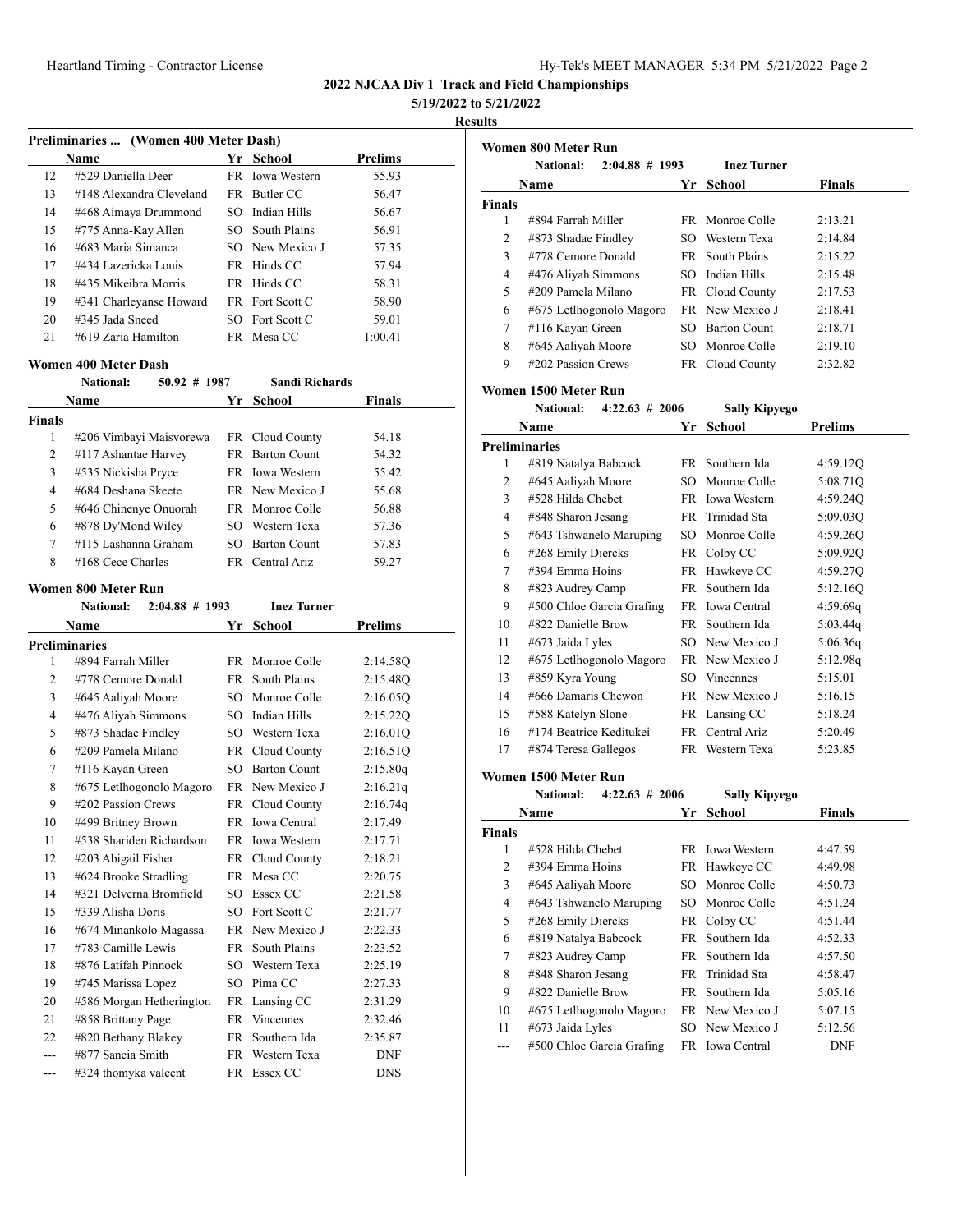# **5/19/2022 to 5/21/2022**

#### **Results**

|               | Women 5000 Meter Run                   |           |                     |               |
|---------------|----------------------------------------|-----------|---------------------|---------------|
|               | National:<br>$16:39.37 \# 2015$        |           | Lydia Mato          |               |
|               | Name                                   | Yr        | <b>School</b>       | <b>Finals</b> |
| <b>Finals</b> |                                        |           |                     |               |
| 1             | #528 Hilda Chebet                      | FR.       | <b>Iowa Western</b> | 17:59.92      |
| 2             | #895 Mercy Biwott                      | FR.       | <b>Iowa Western</b> | 18:10.87      |
| 3             | #666 Damaris Chewon                    | FR        | New Mexico J        | 18:16.84      |
| 4             | #270 Regan Hodsden                     | SO.       | Colby CC            | 18:20.14      |
| 5             | #848 Sharon Jesang                     | <b>FR</b> | Trinidad Sta        | 18:31.04      |
| 6             | #211 Lucy Ndungu                       |           | FR Cloud County     | 18:33.13      |
| 7             | #365 Shareen Cheruiyot                 |           | FR Garden City      | 18:38.08      |
| 8             | #823 Audrey Camp                       | FR -      | Southern Ida        | 18:40.79      |
| 9             | #268 Emily Diercks                     |           | FR Colby CC         | 18:45.50      |
| 10            | #822 Danielle Brow                     | FR -      | Southern Ida        | 18:46.49      |
| 11            | #671 Joan Kimalel                      |           | FR New Mexico J     | 18:53.44      |
| 12            | #664 Sarah Bertry                      |           | FR New Mexico J     | 18:57.49      |
| 13            | #369 Valentine Lagat                   | FR        | Garden City         | 19:05.12      |
| 14            | #726 Lacey Fron                        | SO.       | Paradise Val        | 19:11.97      |
| 15            | #174 Beatrice Keditukei                |           | FR Central Ariz     | 19:13.93      |
| 16            | #821 Taya Brewer                       | FR -      | Southern Ida        | 19:18.38      |
| 17            | #449 Louise Cocking                    |           | FR Hutchinson C     | 19:19.08      |
| 18            | #875 Rushell Johnson                   | FR 1      | Western Texa        | 19:21.99      |
| 19            | #170 Bella Gallo                       | FR -      | Central Ariz        | 19:22.84      |
| 20            | #100 Elka Billings                     | SO.       | Allen CC            | 19:25.01      |
| 21            | #615 Kate Brockman                     | FR        | Mesa CC             | 19:32.75      |
| 22            | #286 Karissa Glover                    | FR        | Cowley Colle        | 19:35.29      |
| 23            | #177 Lisbet Porras                     |           | FR Central Ariz     | 20:04.75      |
| ---           | #503 Taylor McCreedy                   |           | FR Iowa Central     | <b>DNF</b>    |
| ---           | #510 Zinash Valen                      |           | FR Iowa Central     | <b>DNS</b>    |
| ---           | #295 Kristen Wilson                    |           | FR Cowley Colle     | <b>DNS</b>    |
|               | #500 Chloe Garcia Grafing              |           | FR Iowa Central     | <b>DNS</b>    |
|               | #585 Haley Ellis                       |           | FR Lansing CC       | <b>DNS</b>    |
|               | #849 Ashley Lagat                      | FR -      | Trinidad Sta        | <b>DNS</b>    |
| ---           | #394 Emma Hoins                        | FR        | Hawkeye CC          | <b>DNS</b>    |
|               | Women 10000 Meter Run                  |           |                     |               |
|               | <b>National:</b><br>$35:07.80 \# 2007$ |           | <b>Betty Rotich</b> |               |

|                | <b>Name</b>             | Yr   | School              | Finals   |
|----------------|-------------------------|------|---------------------|----------|
| Finals         |                         |      |                     |          |
| 1              | #528 Hilda Chebet       | FR.  | <b>Iowa Western</b> | 37:43.92 |
| $\overline{2}$ | #211 Lucy Ndungu        |      | FR Cloud County     | 38:44.75 |
| 3              | #666 Damaris Chewon     | FR.  | New Mexico J        | 38:47.15 |
| 4              | #824 Lydia Felix        | FR.  | Southern Ida        | 40:04.60 |
| 5              | #449 Louise Cocking     | FR.  | Hutchinson C        | 40:10.21 |
| 6              | #664 Sarah Bertry       |      | FR New Mexico J     | 40:22.75 |
| 7              | #369 Valentine Lagat    |      | FR Garden City      | 40:33.73 |
| 8              | #726 Lacey Fron         | SO   | Paradise Val        | 40:45.96 |
| 9              | #174 Beatrice Keditukei |      | FR Central Ariz     | 40:58.30 |
| 10             | #510 Zinash Valen       | FR.  | <b>Iowa Central</b> | 41:14.65 |
| 11             | #170 Bella Gallo        | FR 1 | Central Ariz        | 41:26.40 |
| 12             | $\#100$ Elka Billings   | SO.  | Allen CC            | 41:44.63 |
| 13             | #849 Ashley Lagat       | FR   | Trinidad Sta        | 42:15.60 |
| 14             | #585 Haley Ellis        | FR   | Lansing CC          | 42:50.37 |
| 15             | #821 Taya Brewer        | FR   | Southern Ida        | 42:51.62 |
| 16             | #584 Kayla Crawford     |      | SO Lansing CC       | 44:34.46 |

| ---            | #470 Monserrat Guerrero-Cha FR Indian Hills     |        |                                | <b>DNF</b>         |
|----------------|-------------------------------------------------|--------|--------------------------------|--------------------|
| ---            | #895 Mercy Biwott                               |        | FR Iowa Western                | <b>DNF</b>         |
| ---            | #507 Josie Stackis                              |        | SO Iowa Central                | <b>DNF</b>         |
|                |                                                 |        |                                |                    |
|                | <b>Women 100 Meter Hurdles</b>                  |        |                                |                    |
|                | National:<br>$13.07 \# 2021$                    |        | <b>Hannah Connell</b>          |                    |
|                | Name                                            | Yr     | <b>School</b>                  | <b>Prelims</b>     |
|                | <b>Preliminaries</b>                            |        |                                |                    |
| 1              | #533 Dyandra Gray                               |        | FR Iowa Western                | 13.30q 3.2         |
| 2              | #214 Miracle Thompson                           |        | FR Cloud County                | 13.33q 3.0         |
| 3              | #426 Jerricka Ambus                             |        | FR Hinds CC                    | 13.39q 3.8         |
| 4              | #677 Kimeone Mcleod                             |        | SO New Mexico J                | 13.50q 3.2         |
| 5              | $#663$ Ese Awusa                                |        | FR New Mexico J                | 13.74q 3.0         |
| 6              | #124 Danae Nembhard                             |        | FR Barton Count                | 13.97q 3.8         |
| 7              | #678 Richara McNeil                             |        | SO New Mexico J                | 14.03q3.0          |
| 8              | #498 Adeyah Brewster                            |        | FR Iowa Central                | $14.07q$ 3.0       |
| 9              | #539 Antonia Sealy                              |        | FR Iowa Western                | 14.15 3.2          |
| 10             | #370 Diondra Wilborn                            |        | FR Garden City                 | 14.23 3.2          |
| 11             | #474 Matayah Naylor                             |        | SO Indian Hills                | 14.33 3.8          |
| 12             | #267 Azriel Chadderton                          |        | SO Colby CC                    | 14.50 3.8          |
| 13             | #788 Ashyiria Savage                            |        | FR South Plains                | 14.71 3.8          |
| 14             | #785 Xazari Naylor                              |        | FR South Plains                | 15.02 3.2          |
| 15             | #325 yanique white                              |        | SO Essex CC                    | 15.02 3.8          |
| 16             | #118 Ashanti Harvey                             |        | SO Barton Count                | 16.55, 3.0         |
| 17             | #839 Daylynn Baker                              |        | FR State Fair C                | 16.61 3.2          |
|                | Women 100 Meter Hurdles                         |        |                                |                    |
|                |                                                 |        |                                |                    |
|                | <b>National:</b><br>$13.07 \# 2021$             |        | <b>Hannah Connell</b>          |                    |
|                | <b>Name</b>                                     | Yr     | School                         | Finals             |
| <b>Finals</b>  |                                                 |        |                                |                    |
| 1              | #426 Jerricka Ambus                             |        | FR Hinds CC                    | 13.25 4.4          |
| 2              | #677 Kimeone Mcleod                             |        | SO New Mexico J                | 13.49 4.4          |
| 3              | #124 Danae Nembhard                             |        | FR Barton Count                | 13.58 4.4          |
| 4              | #498 Adeyah Brewster                            |        | FR Iowa Central                | 13.94 4.4          |
| 5              | #663 Ese Awusa                                  |        | FR New Mexico J                | 13.98 4.4          |
| 6              | #678 Richara McNeil                             |        | SO New Mexico J                | 14.19 4.4          |
|                | #214 Miracle Thompson                           |        | FR Cloud County                | DO 4.4             |
| ---            | #533 Dyandra Gray                               |        | FR Iowa Western                | DQ 4.4             |
|                |                                                 |        |                                |                    |
|                | <b>Women 400 Meter Hurdles</b>                  |        |                                |                    |
|                | <b>National:</b><br>$56.00 \# 2012$             |        | <b>Janeil Belille</b>          |                    |
|                | Name                                            |        | Yr School                      | <b>Prelims</b>     |
|                | <b>Preliminaries</b>                            |        |                                |                    |
| 1              | #685 Calisha Taylor                             |        | FR New Mexico J                | 1:00.05q           |
| 2              | #533 Dyandra Gray                               |        | FR Iowa Western                | 1:00.18q           |
| 3              | #115 Lashanna Graham                            | $SO^-$ | <b>Barton Count</b>            | 1:00.46q           |
| $\overline{4}$ | #786 Amaya Phillips                             | FR     | South Plains                   | 1:00.58q           |
| 5              | #430 JodyAnn Dixon                              |        | FR Hinds CC                    | 1:00.93q           |
| 6              | #792 Shenell Tucker                             | FR     | South Plains                   | 1:02.48q           |
| 7              | #121 Deborah Lowe                               |        | FR Barton Count                | 1:03.01q           |
| 8              | #172 Silet Gray                                 |        | FR Central Ariz                | 1:03.63q           |
| 9              | #323 Megan Thompson                             |        | SO Essex CC                    | 1:03.69            |
| 10<br>11       | #437 Justyce Thomas<br>#686 Michaliliah Vassell |        | FR Hinds CC<br>FR New Mexico J | 1:04.80<br>1:05.38 |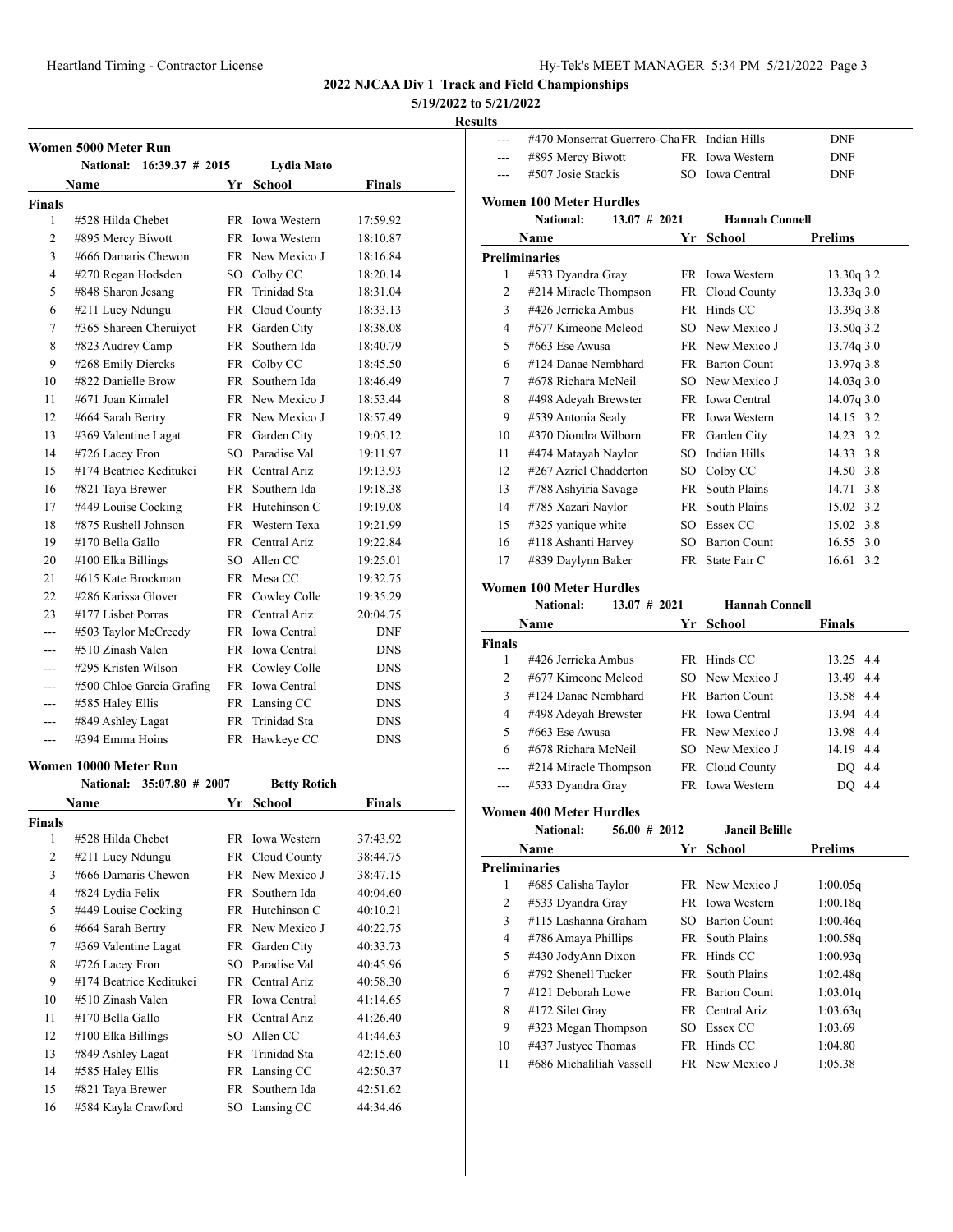| Iy-Tek's MEET MANAGER 5:34 PM 5/21/2022 Page 4 |  |  |  |
|------------------------------------------------|--|--|--|
|------------------------------------------------|--|--|--|

#### **5/19/2022 to 5/21/2022**

#### **Results**

| Preliminaries  (Women 400 Meter Hurdles) |                      |     |                 |                |  |
|------------------------------------------|----------------------|-----|-----------------|----------------|--|
|                                          | Name                 | Yr. | School          | <b>Prelims</b> |  |
| 12                                       | #370 Diondra Wilborn | FR  | Garden City     | 1:05.45        |  |
| 13                                       | #171 Ashanti Gordon  |     | FR Central Ariz | 1:05.93        |  |
| 14                                       | #789 Corlasia Scott  | FR. | South Plains    | 1:06.05        |  |
| 15                                       | #101 Maddox Gomerz   |     | SO Allen CC     | 1:06.47        |  |
| 16                                       | #244 Achai Arop      |     | FR Coffeyville  | 1:06.87        |  |
| 17                                       | #742 Fatmata Conteh  | SO. | Pima CC         | 1:07.08        |  |
| 18                                       | #205 Sicely Jackson  |     | FR Cloud County | 1:07.21        |  |
| 19                                       | #316 Machala Hengen  |     | FR Dodge City C | 1:07.77        |  |
| 20                                       | #681 Nadine Rose     |     | SO New Mexico J | 1:08.62        |  |
| 21                                       | #141 Tracy Idugboe   | SO. | Bryant & Str    | 1:14.25        |  |
| 22                                       | #366 Diamond Choate  | FR  | Garden City     | 1:14.40        |  |
| ---                                      | #749 Jacklyn Trice   | FR. | Pima CC         | <b>DNS</b>     |  |

#### **Women 400 Meter Hurdles**

|                | <b>National:</b>     | $56.00 \# 2012$ |     | <b>Janeil Belille</b> |         |  |
|----------------|----------------------|-----------------|-----|-----------------------|---------|--|
| Name           |                      |                 |     | Yr School             | Finals  |  |
| <b>Finals</b>  |                      |                 |     |                       |         |  |
| 1              | #685 Calisha Taylor  |                 |     | FR New Mexico J       | 59.11   |  |
| $\overline{2}$ | #115 Lashanna Graham |                 |     | SO Barton Count       | 1:00.13 |  |
| 3              | #792 Shenell Tucker  |                 |     | FR South Plains       | 1:00.81 |  |
| 4              | #430 JodyAnn Dixon   |                 |     | FR Hinds CC           | 1:01.37 |  |
| 5              | #786 Amaya Phillips  |                 |     | FR South Plains       | 1:02.36 |  |
| 6              | #121 Deborah Lowe    |                 | FR. | <b>Barton Count</b>   | 1:03.04 |  |
| 7              | #533 Dyandra Gray    |                 |     | FR Iowa Western       | 1:03.84 |  |
| 8              | #172 Silet Gray      |                 |     | FR Central Ariz       | 1:04.39 |  |

#### **Women 3000 Meter Steeplechase**

|                | $9:37.03$ # 1999<br><b>National:</b> |      | Sylvia Chelimo  |            |  |
|----------------|--------------------------------------|------|-----------------|------------|--|
|                | Name                                 | Yr   | School          | Finals     |  |
| <b>Finals</b>  |                                      |      |                 |            |  |
| 1              | #394 Emma Hoins                      |      | FR Hawkeye CC   | 11:07.37   |  |
| $\overline{2}$ | #365 Shareen Cheruiyot               |      | FR Garden City  | 11:18.50   |  |
| 3              | #210 Ludjenie Mondesir               |      | FR Cloud County | 11:32.49   |  |
| 4              | #643 Tshwanelo Maruping              | SO.  | Monroe Colle    | 11:46.25   |  |
| 5              | #212 Melody Ochana                   |      | FR Cloud County | 11:46.49   |  |
| 6              | #615 Kate Brockman                   |      | FR Mesa CC      | 11:48.69   |  |
| 7              | #503 Taylor McCreedy                 |      | FR Iowa Central | 11:57.58   |  |
| 8              | #673 Jaida Lyles                     |      | SO New Mexico J | 11:59.24   |  |
| 9              | #620 Anna Harmon                     |      | FR Mesa CC      | 12:02.29   |  |
| 10             | #849 Ashley Lagat                    | FR   | Trinidad Sta    | 12:10.21   |  |
| 11             | #875 Rushell Johnson                 |      | FR Western Texa | 12:18.70   |  |
| 12             | #272 Cierra Nord                     | SO   | Colby CC        | 12:26.54   |  |
| 13             | #448 Noel Buckhaults                 | FR   | Hutchinson C    | 12:28.16   |  |
| 14             | #670 Purity Kattam                   |      | SO New Mexico J | 12:35.42   |  |
| 15             | #177 Lisbet Porras                   | FR - | Central Ariz    | 12:42.24   |  |
| 16             | #531 Josey French                    |      | FR Iowa Western | 12:44.54   |  |
| 17             | #167 Anette Carrasco Cota            | FR - | Central Ariz    | 12:47.37   |  |
| ---            | #782 Jeniel Jones                    | FR   | South Plains    | <b>DNF</b> |  |

|     | Women 4x100 Meter Relay      |                                 |                             |                                         |  |
|-----|------------------------------|---------------------------------|-----------------------------|-----------------------------------------|--|
|     | <b>National:</b>             | $43.84 \# 2002$                 |                             |                                         |  |
|     | Team                         |                                 | Relay                       | Prelims                                 |  |
|     | <b>Preliminaries</b>         |                                 |                             |                                         |  |
| 1   | Central Arizona              |                                 |                             | 45.00q                                  |  |
|     | 1) #172 Silet Gray FR        |                                 | 2) #169 Juvonna Cornette FR |                                         |  |
|     | 3) #168 Cece Charles FR      |                                 |                             | 4) #176 Zamesha Myle FR                 |  |
| 2   | Hinds CC                     |                                 |                             | 45.18q                                  |  |
|     |                              | 1) #431 Diandrenique Gaines FR  |                             | 2) #438 Trinity Williams FR             |  |
|     | 3) #426 Jerricka Ambus FR    |                                 |                             | 4) #429 Kiersten Clark FR               |  |
| 3   | <b>Butler CC</b>             |                                 |                             | 45.18g                                  |  |
|     | 1) #147 Kiara Brown FR       |                                 |                             | 2) #152 Shawnakay Peart FR              |  |
|     | 3) #150 Kirstin Jones FR     |                                 |                             | 4) #151 Kaleb McDonald FR               |  |
| 4   | Cloud County CC              |                                 |                             | 45.55q                                  |  |
|     |                              | 1) #214 Miracle Thompson FR     |                             | 2) #199 Leonie Beu FR                   |  |
|     | 3) #197 Isila Apkup FR       |                                 |                             | 4) #206 Vimbayi Maisvorewa FR           |  |
| 5   | Iowa Western CC              |                                 |                             | 45.72q                                  |  |
|     | 1) #532 Victory George FR    |                                 |                             | 2) #535 Nickisha Pryce FR               |  |
|     | 3) #533 Dyandra Gray FR      |                                 |                             | 4) #544 Tirecia Walcott FR              |  |
| 6   | New Mexico JC                |                                 |                             | 45.77q                                  |  |
|     | 1) #665 Ashantai Bollers FR  |                                 |                             | 2) #682 Shanique Rowe FR                |  |
|     | 3) #687 Kishawna Wallace SO  |                                 |                             | 4) #676 Jada Martin FR                  |  |
| 7   | <b>Barton County CC</b>      |                                 |                             | 45.92q                                  |  |
|     | 1) #117 Ashantae Harvey FR   |                                 |                             | 2) #122 Naiya Morgan FR                 |  |
|     | 3) #124 Danae Nembhard FR    |                                 |                             | 4) #114 Jayda Dillon SO                 |  |
| 8   | Fort Scott CC                |                                 |                             | 45.93q                                  |  |
|     | 1) #336 Yaria Akers SO       |                                 |                             | 2) #338 Damazvia Dames FR               |  |
|     | 3) #340 Kailah Gilmore SO    |                                 |                             | 4) #337 Ariyonna Baston SO              |  |
| 9   | South Plains                 |                                 |                             | 46.17                                   |  |
|     | 1) #785 Xazari Naylor FR     |                                 |                             | 2) #789 Corlasia Scott FR               |  |
|     | 3) #793 Success Umukoro FR   |                                 |                             | 4) #790 Jamelia Simmons FR              |  |
| 10  | Indian Hills CC              |                                 |                             | 46.27                                   |  |
|     | 1) #472 Janyla Hoskins SO    |                                 |                             | 2) #473 Kayla McCray FR                 |  |
|     |                              | 3) #466 Kahliyah Anderson SO    |                             | 4) #477 Siby Yao SO                     |  |
| 11  | Mesa CC                      |                                 |                             | 47.28                                   |  |
|     | 1) #612 Ciara Bardwell SO    |                                 |                             | 2) #623 Zana Ryan SO                    |  |
|     | 3) #619 Zaria Hamilton FR    |                                 |                             | 4) #617 Kaitlyn Doyle FR                |  |
| 12  | Iowa Central CC              |                                 |                             | 47.42                                   |  |
|     | 1) #498 Adeyah Brewster FR   |                                 |                             | 2) #505 Nikiwe Mongwe FR                |  |
| 13  | 3) #509 Alisha Thomas FR     |                                 |                             | 4) #508 Nyadhol Thichiot FR<br>47.48    |  |
|     | Dodge City CC                |                                 |                             |                                         |  |
|     | 1) #318 Brianisha Rolling FR |                                 |                             | 2) #317 On'Hay Phillips FR              |  |
| --- |                              | 3) #315 Krissalynn Henderson FR |                             | 4) #316 Machala Hengen FR<br><b>DNS</b> |  |
|     | Colby CC                     |                                 |                             |                                         |  |
|     | 1) #267 Azriel Chadderton SO |                                 |                             | 2) #266 Princess Browne SO              |  |
|     | 3) #271 Troynelle Miller FR  |                                 |                             | 4) #269 Kaylin Hewitt SO                |  |

#### **Women 4x100 Meter Relay<br>National:** 43.84 **National: 43.84 # 2002**

|               | Team            | Relav | <b>Finals</b> |  |
|---------------|-----------------|-------|---------------|--|
| Finals        |                 |       |               |  |
|               | Butler CC       |       | 45.62         |  |
| $\mathcal{D}$ | Central Arizona |       | 46.33         |  |
| 3             | New Mexico JC   |       | 46.42         |  |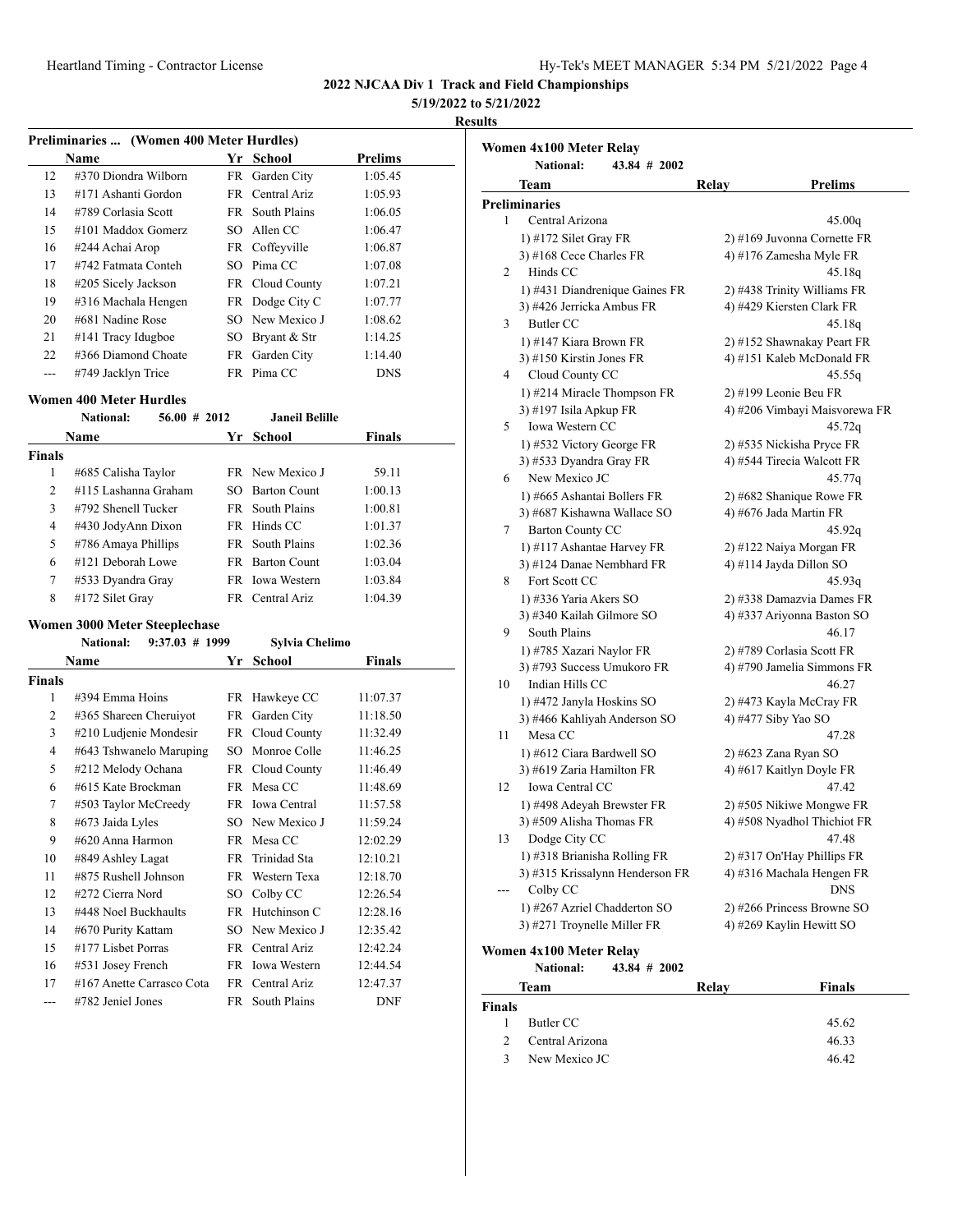| Heartland Timing - Contractor License | Hy-Tek's MEET MANAGER 5:34 PM 5/21/2022 Page 5 |
|---------------------------------------|------------------------------------------------|

**5/19/2022 to 5/21/2022**

#### **Results**

|                | Finals  (Women 4x100 Meter Relay)           |                               |
|----------------|---------------------------------------------|-------------------------------|
|                | Team                                        | Relay<br>Finals               |
| 4              | Barton County CC                            | 46.43                         |
| 5              | Cloud County CC                             | 46.44                         |
| 6              | Fort Scott CC                               | 46.52                         |
| 7              | Iowa Western CC                             | 46.60                         |
| 8              | Hinds CC                                    | 56.63                         |
|                |                                             |                               |
|                | Women 4x400 Meter Relay<br><b>National:</b> |                               |
|                | 3:32.79 # 1994                              |                               |
|                | Team                                        | <b>Prelims</b><br>Relay       |
|                | <b>Preliminaries</b>                        |                               |
| 1              | Iowa Western CC                             | 3:41.60Q                      |
|                | 1) #534 Alliyah McNeil FR                   | 2) #529 Daniella Deer FR      |
|                | 3) #533 Dyandra Gray FR                     | 4) #535 Nickisha Pryce FR     |
| $\overline{2}$ | Butler CC                                   | 3:42.24Q                      |
|                | 1) #150 Kirstin Jones FR                    | 2) #1062 Abigail Brooks FR    |
|                | 3) #149 Ann Dangha FR                       | 4) #151 Kaleb McDonald FR     |
| 3              | New Mexico JC                               | 3:43.11Q                      |
|                | 1) #685 Calisha Taylor FR                   | 2) #684 Deshana Skeete FR     |
|                | 3) #665 Ashantai Bollers FR                 | 4) #683 Maria Simanca SO      |
| 4              | Cloud County CC                             | 3:44.20Q                      |
|                | 1) #197 Isila Apkup FR                      | 2) #199 Leonie Beu FR         |
|                | 3) #209 Pamela Milano FR                    | 4) #206 Vimbayi Maisvorewa FR |
| 5              | <b>Barton County CC</b>                     | 3:46.82q                      |
|                | 1) #117 Ashantae Harvey FR                  | 2) #116 Kayan Green SO        |
|                | 3) #122 Naiya Morgan FR                     | 4) #115 Lashanna Graham SO    |
| 6              | South Plains                                | 3:46.93q                      |
|                | 1) #793 Success Umukoro FR                  | 2) #783 Camille Lewis FR      |
|                | 3) #775 Anna-Kay Allen SO                   | 4) #786 Amaya Phillips FR     |
| 7              | Indian Hills CC                             | 3:47.09q                      |
|                | 1) #468 Aimaya Drummond SO                  | 2) #476 Aliyah Simmons SO     |
|                | 3) #469 Temira Goods SO                     | 4) #466 Kahliyah Anderson SO  |
| 8              | Hinds CC                                    | 3:47.68q                      |
|                | 1) #430 JodyAnn Dixon FR                    | 2) #434 Lazericka Louis FR    |
|                | 3) #432 Brooke Gray FR                      | 4) #429 Kiersten Clark FR     |
| 9              | Central Arizona                             | 3:53.80                       |
|                | 1) #172 Silet Gray FR                       | 2) #171 Ashanti Gordon FR     |
|                | 3) #168 Cece Charles FR                     | 4) #176 Zamesha Myle FR       |
| 10             | Mesa CC                                     | 3:56.56                       |
|                | 1) #619 Zaria Hamilton FR                   | 2) #612 Ciara Bardwell SO     |
|                | 3) #621 Sara Jacobson FR                    | 4) #624 Brooke Stradling FR   |
| 11             | Fort Scott CC                               | 4:01.57                       |
|                | 1) #342 Jayda Jones SO                      | $2)$ #345 Jada Sneed SO       |
|                | 3) #341 Charleyanse Howard FR               | 4) #343 Ivyanna Lewis FR      |
| 12             | Allen CC                                    | 4:10.08                       |
|                | 1) #101 Maddox Gomerz SO                    | 2) #103 Ashley Robinson FR    |
|                | 3) #102 Asia Hicks SO                       | 4) #104 Felicity Watkins SO   |
| ---            | Western Texas College                       | <b>DNS</b>                    |
|                | 1) #873 Shadae Findley SO                   | 2) #872 Niesha Burgher SO     |
|                | 3) #878 Dy'Mond Wiley SO                    | 4) #877 Sancia Smith FR       |
|                |                                             |                               |

|               | Women 4x400 Meter Relay<br>$3:32.79$ # 1994<br><b>National:</b> |       |               |  |  |  |  |
|---------------|-----------------------------------------------------------------|-------|---------------|--|--|--|--|
|               | <b>Team</b>                                                     | Relay | <b>Finals</b> |  |  |  |  |
| <b>Finals</b> |                                                                 |       |               |  |  |  |  |
| 1             | Butler CC                                                       |       | 3:45.04       |  |  |  |  |
| 2             | New Mexico JC                                                   |       | 3:45.17       |  |  |  |  |
| 3             | Barton County CC                                                |       | 3:46.69       |  |  |  |  |
| 4             | Cloud County CC                                                 |       | 3:47.37       |  |  |  |  |
| 5             | South Plains                                                    |       | 3:48.37       |  |  |  |  |
| 6             | <b>Iowa Western CC</b>                                          |       | 3:49.11       |  |  |  |  |
| 7             | Hinds CC<br>3:50.67                                             |       |               |  |  |  |  |
| 8             | Indian Hills CC                                                 |       | 3:55.98       |  |  |  |  |

### **Women 4x800 Meter Relay**

**National: 8:39.27 # 1993**

|               | Team                          | Relay | <b>Finals</b>                      |
|---------------|-------------------------------|-------|------------------------------------|
| <b>Finals</b> |                               |       |                                    |
| 1             | Cloud County CC               |       | 9:22.08                            |
|               | 1) #210 Ludjenie Mondesir FR  |       | 2) #202 Passion Crews FR           |
|               | 3) #203 Abigail Fisher FR     |       | 4) #209 Pamela Milano FR           |
| 2             | Western Texas College         |       | 9:29.96                            |
|               | 1) #877 Sancia Smith FR       |       | 2) #875 Rushell Johnson FR         |
|               | 3) #876 Latifah Pinnock SO    |       | 4) #873 Shadae Findley SO          |
| 3             | South Plains                  |       | 9:35.11                            |
|               | 1) #778 Cemore Donald FR      |       | 2) #779 Esmeralda Espinoza FR      |
|               | 3) #783 Camille Lewis FR      |       | 4) #782 Jeniel Jones FR            |
| 4             | New Mexico JC                 |       | 9:37.79                            |
|               | 1) #681 Nadine Rose SO        |       | 2) #674 Minankolo Magassa FR       |
|               | 3) #673 Jaida Lyles SO        |       | 4) #675 Letlhogonolo Magoro FR     |
| 5             | Iowa Central CC               |       | 9:40.88                            |
|               | 1) #503 Taylor McCreedy FR    |       | 2) #502 Shaunti Longfellow SO      |
|               | 3) #499 Britney Brown FR      |       | 4) #500 Chloe Garcia Grafing FR    |
| 6             | Southern Idaho                |       | 9:43.35                            |
|               | 1) #823 Audrey Camp FR        |       | 2) #820 Bethany Blakey FR          |
|               | 3) #822 Danielle Brow FR      |       | 4) #819 Natalya Babcock FR         |
| 7             | Essex CC                      |       | 9:44.24                            |
|               | 1) #321 Delverna Bromfield SO |       | 2) #323 Megan Thompson SO          |
|               | 3) #324 thomyka valcent FR    |       | 4) #326 zoey-ann wint SO           |
| 8             | Mesa CC                       |       | 9:50.29                            |
|               | 1) #620 Anna Harmon FR        |       | 2) #614 Katherine Bonham SO        |
|               | 3) #615 Kate Brockman FR      |       | 4) #624 Brooke Stradling FR        |
| 9             | Lansing CC                    |       | 9:57.17                            |
|               | 1) #585 Haley Ellis FR        |       | 2) #587 Gabrielle Metzger SO       |
|               | 3) #588 Katelyn Slone FR      |       | 4) #586 Morgan Hetherington FR     |
| 10            | Cowley College                |       | 10:01.95                           |
|               | 1) #287 Layla Ingalls FR      |       | 2) #284 Asaris Dandicourt-Goire FI |
|               | 3) #286 Karissa Glover FR     |       | 4) #290 Abigail Pinnock FR         |
| 11            | Hutchinson CC                 |       | 10:39.43                           |
|               | 1) #454 Anastasia Meyer FR    |       | 2) #452 Sydney Grauer FR           |
|               | 3) #447 Courtney Baetz FR     |       | 4) #451 Michele Gage FR            |
| 12            | <b>Vincennes</b>              |       | 10:46.54                           |
|               | 1) #858 Brittany Page FR      |       | 2) #856 Chloe Knepp SO             |
|               | 3) #857 Hope Laughlin FR      |       | 4) #859 Kyra Young SO              |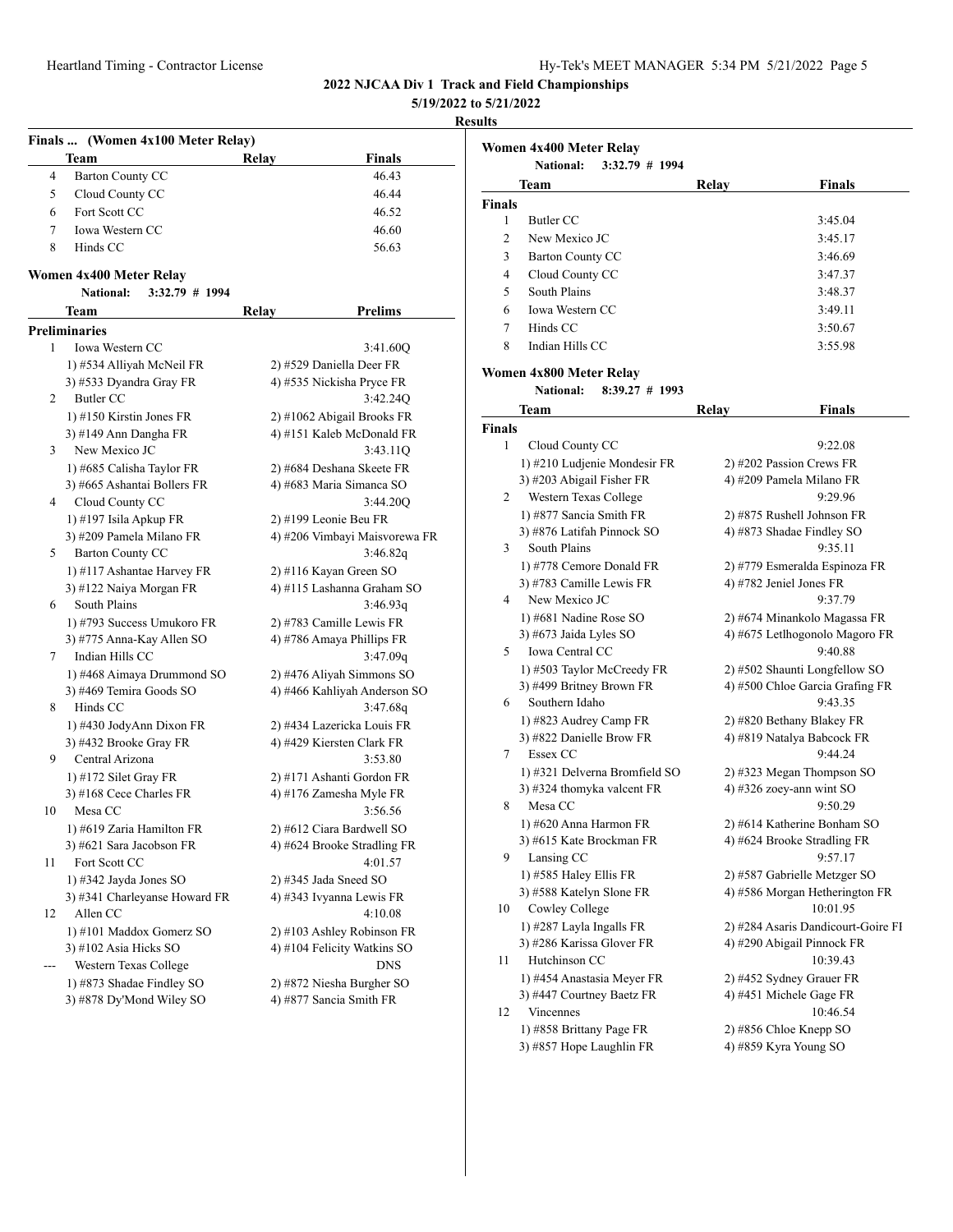| Hy-Tek's MEET MANAGER 5:34 PM 5/21/2022 Page 6 |  |  |
|------------------------------------------------|--|--|
|------------------------------------------------|--|--|

#### **5/19/2022 to 5/21/2022**

#### **Results**

|                | Finals  (Women 4x800 Meter Relay)                        |           |                     |                                 |  |  |  |  |
|----------------|----------------------------------------------------------|-----------|---------------------|---------------------------------|--|--|--|--|
|                | Team                                                     |           | Relay               | <b>Finals</b>                   |  |  |  |  |
| 13             | Central Arizona                                          |           |                     | 10:50.77                        |  |  |  |  |
|                | 1) #178 Rachel Rose FR                                   |           |                     | 2) #166 Jaedyn Brown FR         |  |  |  |  |
|                | 3) #177 Lisbet Porras FR                                 |           |                     | 4) #167 Anette Carrasco Cota FR |  |  |  |  |
|                | Women High Jump                                          |           |                     |                                 |  |  |  |  |
|                | National:<br>$1.86m$ # 2004<br><b>Shaunette Davidson</b> |           |                     |                                 |  |  |  |  |
|                | <b>Name</b>                                              | Yr        | <b>School</b>       | <b>Finals</b>                   |  |  |  |  |
| <b>Finals</b>  |                                                          |           |                     |                                 |  |  |  |  |
| 1              | #534 Alliyah McNeil                                      |           | FR Iowa Western     | 1.82 <sub>m</sub>               |  |  |  |  |
| $\overline{2}$ | #427 Breanna Brown-Marshal FR Hinds CC                   |           |                     | 1.77m                           |  |  |  |  |
| $\overline{2}$ | #125 Nia Robinson                                        | SO.       | <b>Barton Count</b> | 1.77m                           |  |  |  |  |
| $\overline{4}$ | #412 Dayjahney Hibbert                                   |           | FR Highland CC      | 1.67m                           |  |  |  |  |
| 5              | #777 Amaya Brown                                         | <b>FR</b> | South Plains        | 1.67m                           |  |  |  |  |
| 6              | #433 Kayla Jemison                                       |           | FR Hinds CC         | 1.67m                           |  |  |  |  |
| 7              | #396 Kylee Neighbors                                     | SO        | Hawkeye CC          | 1.62m                           |  |  |  |  |
| 7              | #471 Haleigh Hadley                                      |           | FR Indian Hills     | 1.62m                           |  |  |  |  |
| 9              | #574 Jaiyah Hodge                                        |           | SO Jacksonville     | 1.62m                           |  |  |  |  |
| 10             | #387 Josey Reineman                                      |           | FR Hagerstown C     | 1.62m                           |  |  |  |  |
| 11             | #244 Achai Arop                                          |           | FR Coffeyville      | 1.62m                           |  |  |  |  |
| 12             | #845 Fatima Morris                                       | FR.       | Tallahassee         | 1.57m                           |  |  |  |  |
| 12             | #750 Abigail Walls                                       | SO.       | Pima CC             | 1.57m                           |  |  |  |  |
| 12             | #176 Zamesha Myle                                        | FR        | Central Ariz        | 1.57m                           |  |  |  |  |
| 15             | #208 Vanessa Mercera                                     |           | FR Cloud County     | 1.57m                           |  |  |  |  |
| 15             | #245 Victoria Augustin                                   | FR        | Coffeyville         | 1.57m                           |  |  |  |  |
| 17             | #705 Jordan Swenson                                      |           | FR North Iowa A     | 1.57m                           |  |  |  |  |
|                | #672 Aaliyah Lindsay                                     |           | FR New Mexico J     | <b>NH</b>                       |  |  |  |  |
|                | #525 Miracle Ailes                                       |           | FR Iowa Western     | NH                              |  |  |  |  |
| ---            | #744 Elizabeth Littlewood                                |           | SO Pima CC          | <b>DNS</b>                      |  |  |  |  |

#### **Women Pole Vault**

|               | <b>National:</b>      | $3.70m$ # 2003 |      | <b>Erin Anderson</b>   |                   |
|---------------|-----------------------|----------------|------|------------------------|-------------------|
|               | <b>Name</b>           |                | Yr.  | School                 | <b>Finals</b>     |
| <b>Finals</b> |                       |                |      |                        |                   |
| 1             | #747 Jaida Olson      |                |      | FR Pima CC             | 3.46m             |
| 2             | #453 Violet Martinez  |                |      | FR Hutchinson C        | 3.16m             |
| 2             | #198 Maggie Armstrong |                |      | FR Cloud County        | 3.16m             |
| 4             | #283 Arantxa Cortez   |                |      | FR Cowley Colle        | 3.16m             |
| 5             | #776 Sarahi Baeza     |                | FR - | South Plains           | 3.16m             |
| 6             | #784 TaraLee McKarns  |                |      | <b>FR</b> South Plains | 3.01 <sub>m</sub> |
| 6             | #667 Alexa Contreras  |                |      | FR New Mexico J        | 3.01 <sub>m</sub> |
| 6             | #207 Mia Manley       |                |      | FR Cloud County        | 3.01 <sub>m</sub> |
|               | #740 Darian Calicdan  |                |      | SO Pima CC             | NH                |
|               | #748 Candice Pocase   |                |      | FR Pima CC             | NΗ                |

#### **Women Long Jump**

|               | <b>National:</b>     | $6.90m \# 2001$ | Elva Goulborne  |               |
|---------------|----------------------|-----------------|-----------------|---------------|
|               | Name                 |                 | Yr School       | <b>Finals</b> |
| <b>Finals</b> |                      |                 |                 |               |
|               | #525 Miracle Ailes   |                 | FR Iowa Western | $6.62m$ 1.7   |
| 2             | #534 Alliyah McNeil  |                 | FR Iowa Western | $6.45m$ 2.0   |
| 3             | $\#125$ Nia Robinson |                 | SO Barton Count | $6.38m$ 1.9   |
| 4             | #338 Damazvia Dames  |                 | FR Fort Scott C | 5.94m 3.1     |
| 5             | #176 Zamesha Myle    |                 | FR Central Ariz | 5.89m 2.6     |
| 6             | #678 Richara McNeil  |                 | SO New Mexico J | 5.89m 2.8     |

| ັ   |                         |     |                     |             |  |
|-----|-------------------------|-----|---------------------|-------------|--|
| 7   | #477 Siby Yao           | SO. | Indian Hills        | 5.74m 3.4   |  |
| 8   | #749 Jacklyn Trice      | FR  | Pima CC             | 5.73m 3.1   |  |
| 9   | #119 Brittania Ingram   |     | FR Barton Count     | 5.61m 2.9   |  |
| 10  | #266 Princess Browne    |     | SO Colby CC         | 5.59m 1.3   |  |
| 11  | #672 Aaliyah Lindsay    |     | FR New Mexico J     | 5.58m 1.5   |  |
| 12  | #790 Jamelia Simmons    |     | FR South Plains     | 5.56m 0.3   |  |
| 13  | $\#204$ Faithlyn Irving |     | FR Cloud County     | 5.53m 2.4   |  |
| 14  | #501 Elizabeth Gibson   |     | FR Iowa Central     | 5.49m 0.4   |  |
| 15  | #340 Kailah Gilmore     |     | SO Fort Scott C     | 5.38m 3.1   |  |
| 16  | #251 Tatiana Washington |     | FR Coffeyville      | 5.31m 1.3   |  |
| 17  | #532 Victory George     |     | FR Iowa Western     | 5.30m 3.0   |  |
| 18  | #780 Dejah Fuller       |     | FR South Plains     | 5.26m 1.5   |  |
| 19  | #412 Dayjahney Hibbert  |     | FR Highland CC      | $5.07m$ 2.3 |  |
| 20  | #508 Nyadhol Thichiot   |     | FR Iowa Central     | $5.04m$ 0.6 |  |
| 21  | #127 Ida Seesay         | FR  | <b>Barton Count</b> | $4.69m$ 3.4 |  |
| --- | #791 Joniar Thomas      |     | FR South Plains     | <b>FOUL</b> |  |

#### **Women Triple Jump**

|               | $14.25m \# 2002$<br><b>National:</b>        |      | <b>Yuliana Perez</b> |               |  |
|---------------|---------------------------------------------|------|----------------------|---------------|--|
|               | Name                                        | Yr   | School               | <b>Finals</b> |  |
| <b>Finals</b> |                                             |      |                      |               |  |
| 1             | #532 Victory George                         |      | FR Iowa Western      | 12.46m 2.3    |  |
| 2             | #176 Zamesha Myle                           |      | FR Central Ariz      | 12.35m 2.6    |  |
| 3             | #672 Aaliyah Lindsay                        |      | FR New Mexico J      | 12.25m 5.5    |  |
| 4             | #204 Faithlyn Irving                        |      | FR Cloud County      | 12.16m 4.4    |  |
| 5             | #338 Damazvia Dames                         |      | FR Fort Scott C      | 12.16m 5.3    |  |
| 6             | #508 Nyadhol Thichiot                       |      | FR Iowa Central      | $12.12m$ 0.4  |  |
| 7             | #119 Brittania Ingram                       |      | FR Barton Count      | $11.93m$ 2.1  |  |
| 8             | #669 MarieClaire Eton Ntong SO New Mexico J |      |                      | 11.93m 4.6    |  |
| 9             | #141 Tracy Idugboe                          | SO.  | Bryant & Str         | $11.65m$ 0.9  |  |
| 10            | #266 Princess Browne                        | SO.  | Colby CC             | $11.59m$ 0.5  |  |
| 11            | #780 Dejah Fuller                           |      | FR South Plains      | $11.54m$ 3.4  |  |
| 12            | #680 Ahniesha Presulume                     |      | FR New Mexico J      | $11.52m$ 2.5  |  |
| 13            | #125 Nia Robinson                           | SO.  | <b>Barton Count</b>  | 11.39m 4.2    |  |
| 14            | #433 Kayla Jemison                          |      | FR Hinds CC          | $11.36m$ 4.1  |  |
| 15            | #477 Siby Yao                               | SO.  | Indian Hills         | $11.34m$ 0.6  |  |
| 16            | #103 Ashley Robinson                        |      | FR Allen CC          | $11.32m$ 4.5  |  |
| 17            | #322 Eliane Robinson                        | SO.  | Essex CC             | 10.86m 5.9    |  |
| 18            | #536 Moselle Punni                          | FR - | <b>Iowa Western</b>  | $10.78m$ 0.1  |  |
| 19            | #292 Abby Rueschhoff                        |      | FR Cowley Colle      | 10.73m 2.7    |  |

#### **Women Shot Put**

#### **National: 16.67m # 2019 Devia Brown**

|               | Name                     | Yr  | <b>School</b>       | <b>Finals</b> |  |
|---------------|--------------------------|-----|---------------------|---------------|--|
| <b>Finals</b> |                          |     |                     |               |  |
| 1             | #123 Kelsie Murrell-Ross | FR. | <b>Barton Count</b> | 14.84m        |  |
| 2             | #413 Jazmyn James        |     | FR Highland CC      | 14.65m        |  |
| 3             | #415 Santornya Ralliford |     | SO Highland CC      | 13.99m        |  |
| 4             | #173 Princess Kara       |     | FR Central Ariz     | 13.79m        |  |
| 5             | #416 Shakera Williams    |     | FR Highland CC      | 13.60m        |  |
| 6             | #282 Kyra Choice         |     | FR Cowley Colle     | 12.98m        |  |
| 7             | $#179$ Kaise Ugeh        |     | FR Central Ariz     | 12.84m        |  |
| 8             | #616 Karsten Deakin      |     | FR Mesa CC          | 12.77m        |  |
| 9             | #213 Hollie Stewart      |     | FR Cloud County     | 12.31m        |  |
| 10            | #836 Molly Venteicher    |     | FR Southwestern     | 12.23m        |  |
| 11            | #506 Emma Seidl          |     | FR Iowa Central     | 12.18m        |  |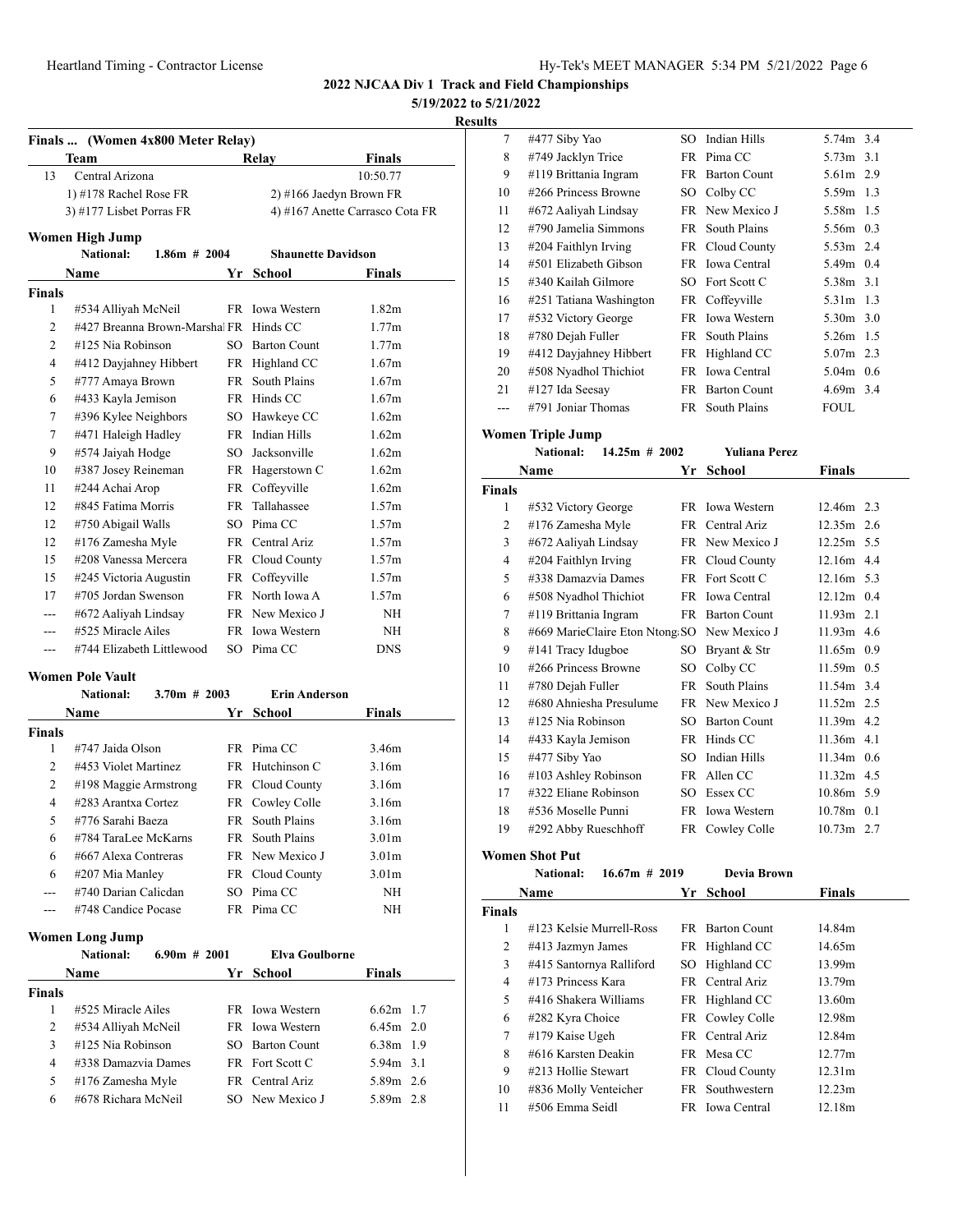**5/19/2022 to 5/21/2022**

**Results**

|    | Finals  (Women Shot Put) |     |                        |                    |
|----|--------------------------|-----|------------------------|--------------------|
|    | Name                     |     | Yr School              | <b>Finals</b>      |
| 12 | $\#120$ Efe Latham       |     | <b>FR</b> Barton Count | 12.09 <sub>m</sub> |
| 13 | #393 Allison Flanscha    |     | SO Hawkeye CC          | 12.07 <sub>m</sub> |
| 14 | #201 Mallory Callihan    |     | FR Cloud County        | 11.64m             |
| 15 | $\#246$ Shonase Collins  |     | FR Coffeyville         | 11.62m             |
| 16 | #367 Serena Degollado    |     | FR Garden City         | 10.32 <sub>m</sub> |
| 17 | #741 Luciana Chavez      |     | SO Pima CC             | 9.46m              |
|    | #128 Jada Sewell         | SO. | <b>Barton Count</b>    | FOUL.              |

#### **Women Discus Throw**

|                | <b>National:</b><br>$55.20m$ # 1991 |     | <b>Stacy Ainlay</b> |             |
|----------------|-------------------------------------|-----|---------------------|-------------|
|                | Name                                | Yr  | <b>School</b>       | Finals      |
| <b>Finals</b>  |                                     |     |                     |             |
| 1              | #173 Princess Kara                  | FR. | Central Ariz        | 56.51m#     |
| 2              | #781 Kimola Hines                   | FR  | South Plains        | 47.90m      |
| 3              | #123 Kelsie Murrell-Ross            | FR  | <b>Barton Count</b> | 47.41m      |
| $\overline{4}$ | #530 Cheyanne Fearon                |     | FR Iowa Western     | 45.89m      |
| 5              | #289 Kayla McClellan                |     | FR Cowley Colle     | 45.58m      |
| 6              | #616 Karsten Deakin                 | FR  | Mesa CC             | 43.82m      |
| 7              | #175 Shakera Kirk                   | FR  | Central Ariz        | 43.52m      |
| 8              | #415 Santornya Ralliford            | SO  | Highland CC         | 43.43m      |
| 9              | #179 Kaise Ugeh                     | FR  | Central Ariz        | 42.95m      |
| 10             | #542 Lauren Upmeyer                 | FR  | Iowa Western        | 41.19m      |
| 11             | #622 Julianna Perez                 | SO  | Mesa CC             | 40.39m      |
| 12             | #741 Luciana Chavez                 |     | SO Pima CC          | 40.17m      |
| 13             | #743 Akira Jones                    | SO  | Pima CC             | 40.10m      |
| 14             | #288 Bernesha Knowles               | FR  | Cowley Colle        | 39.72m      |
| 15             | #128 Jada Sewell                    | SO. | <b>Barton Count</b> | 39.32m      |
| 16             | #746 Victoria Malaki                | SO. | Pima CC             | 39.06m      |
| 17             | #455 Hannah Schrock                 | FR  | Hutchinson C        | 38.47m      |
| 18             | #344 Reahnna Roberts                |     | FR Fort Scott C     | 37.01m      |
| 19             | #393 Allison Flanscha               | SO  | Hawkeye CC          | 35.81m      |
| 20             | #540 Elizabeth Sebera               | FR  | <b>Iowa Western</b> | 34.83m      |
| 21             | #144 Khersa Morgan                  | SO  | Bryant & Str        | 29.91m      |
|                | #293 Dajian Salmon                  | FR  | Cowley Colle        | <b>FOUL</b> |
|                | #413 Jazmyn James                   | FR  | Highland CC         | <b>FOUL</b> |
|                | #250 Angela Sanchez                 | FR  | Coffeyville         | <b>FOUL</b> |
| ---            | #265 Saqqary Baker                  | SO  | Colby CC            | <b>DNS</b>  |

#### **Women Hammer Throw**

|               | <b>National:</b>      | $59.70m$ # 2015 |     | <b>Tayla Greene</b> |                    |
|---------------|-----------------------|-----------------|-----|---------------------|--------------------|
|               | Name                  |                 | Yr  | School              | <b>Finals</b>      |
| <b>Finals</b> |                       |                 |     |                     |                    |
| 1             | #294 Chloe Wilson     |                 |     | FR Cowley Colle     | 49.37m             |
| 2             | #128 Jada Sewell      |                 | SO. | <b>Barton Count</b> | 48.27m             |
| 3             | #725 Audrey Armstrong |                 |     | FR Paradise Val     | 48.04m             |
| 4             | #289 Kayla McClellan  |                 |     | FR Cowley Colle     | 47.21m             |
| 5             | #265 Saqqary Baker    |                 |     | SO Colby CC         | 45.38m             |
| 6             | #540 Elizabeth Sebera |                 |     | FR Iowa Western     | 45.22m             |
| 7             | #126 Ariana Rodriguez |                 | SO. | <b>Barton Count</b> | 43.13m             |
| 8             | #291 Sarah Robinson   |                 |     | FR Cowley Colle     | 42.67m             |
| 9             | #247 Naliyah Landrum  |                 |     | FR Coffeyville      | 42.32m             |
| 10            | #618 Kaprice Faraci   |                 | SO. | Mesa CC             | 41.22m             |
| 11            | #622 Julianna Perez   |                 | SO. | Mesa CC             | 40.64m             |
| 12            | #704 Brenna Paulson   |                 | SO. | North Iowa A        | 40.38 <sub>m</sub> |

| 13    | #616 Karsten Deakin   |    | FR Mesa CC             | 39.42m |
|-------|-----------------------|----|------------------------|--------|
| 14    | #455 Hannah Schrock   |    | FR Hutchinson C        | 39.36m |
| 15    | #787 Ronelle Plaza    |    | FR South Plains        | 38.48m |
| 16    | #144 Khersa Morgan    | SO | Bryant & Str           | 37.50m |
| 17    | #504 Esther Mensah    |    | FR Iowa Central        | 34.52m |
| 18    | #215 Tahisha Thompson |    | FR Cloud County        | 34.08m |
| 19    | #741 Luciana Chavez   |    | SO Pima CC             | 32.04m |
| $---$ | $\#120$ Efe Latham    |    | <b>FR</b> Barton Count | FOUL.  |
|       | #702 Cinnamon Evans   |    | SO North Iowa A        | FOUL.  |
|       |                       |    |                        |        |

#### **Women Javelin Throw**

|        | <b>National:</b><br>$49.51m$ # 2021 |     | <b>Deisiane Teixeira</b> |               |
|--------|-------------------------------------|-----|--------------------------|---------------|
|        | Name                                |     | Yr School                | <b>Finals</b> |
| Finals |                                     |     |                          |               |
| 1      | #213 Hollie Stewart                 |     | FR Cloud County          | 41.81m        |
| 2      | #200 Jessi Brummett                 | FR  | Cloud County             | 39.19m        |
| 3      | #539 Antonia Sealy                  |     | FR Iowa Western          | 39.11m        |
| 4      | #618 Kaprice Faraci                 |     | SO Mesa CC               | 37.72m        |
| 5      | #621 Sara Jacobson                  |     | FR Mesa CC               | 36.62m        |
| 6      | #739 Jessica Bright-Shade           | SO. | Pima CC                  | 36.28m        |
| 7      | #319 Shade Torres                   | SO  | Dodge City C             | 36.04m        |
| 8      | #179 Kaise Ugeh                     | FR  | Central Ariz             | 35.87m        |
| 9      | #727 Ariana Luera                   |     | FR Paradise Val          | 35.87m        |
| 10     | #703 Halsie Keltner                 |     | SO North Iowa A          | 35.78m        |
| 11     | $\#120$ Efe Latham                  |     | FR Barton Count          | 35.40m        |
| 12     | #285 Shardenai Davis                | FR  | Cowley Colle             | 35.29m        |
| 13     | #855 Giorgia Fino                   | FR  | Vincennes                | 35.08m        |
| 14     | #415 Santornya Ralliford            | SO  | Highland CC              | 34.78m        |
| 15     | #542 Lauren Upmeyer                 | FR  | <b>Iowa Western</b>      | 34.12m        |
| 16     | #450 Patrisha Doll                  | FR  | Hutchinson C             | 33.33m        |
| 17     | #834 Emma Decker                    | FR  | Southwestern             | 33.06m        |
| 18     | #835 Brianna Osterson               | FR  | Southwestern             | 31.07m        |
| 19     | #393 Allison Flanscha               | SO  | Hawkeye CC               | 30.43m        |
| 20     | #368 McKenna Jagels                 | FR  | Garden City              | 28.82m        |
| 21     | #414 Emily Punches                  | SO  | Highland CC              | 26.78m        |
| ---    | #791 Joniar Thomas                  | FR  | South Plains             | DNS           |

# **Heptathlon: #4 Women 200 Meter Dash Heptathlon**

|                | Name                      | Yr  | School              | <b>Finals</b> |     |
|----------------|---------------------------|-----|---------------------|---------------|-----|
| <b>Finals</b>  |                           |     |                     |               |     |
| 1              | #791 Joniar Thomas        | FR  | South Plains        | 24.04         | 977 |
| $\overline{c}$ | #790 Jamelia Simmons      | FR  | South Plains        | 24.65         | 919 |
| 3              | #121 Deborah Lowe         | FR  | <b>Barton Count</b> | 24.85         | 901 |
| 4              | #539 Antonia Sealy        | FR. | <b>Iowa Western</b> | 25.20         | 869 |
| 5              | #320 Jelese Alexander     |     | FR Essex CC         | 25.43         | 848 |
| 6              | #208 Vanessa Mercera      |     | FR Cloud County     | 25.84         | 811 |
| 7              | #668 Amoy Edwards         |     | FR New Mexico J     | 26.29         | 772 |
| 8              | #749 Jacklyn Trice        |     | FR Pima CC          | 26.57         | 748 |
| 9              | #541 Cadence Stanley      |     | FR Iowa Western     | 26.92         | 718 |
| 10             | #772 Kiley Sanders        | FR  | Sauk Valley         | 27.16         | 699 |
| 11             | #773 Katelynn Trobaugh    | FR  | Sauk Valley         | 27.30         | 687 |
| 12             | #621 Sara Jacobson        | FR  | Mesa CC             | 27.30         | 687 |
| 13             | #750 Abigail Walls        | SO. | Pima CC             | 28.09         | 624 |
| 14             | #613 Shay Bernal          | SO  | Mesa CC             | 28.18         | 617 |
| 15             | #887 Carlie Hoppe         | SO  | Hawkeye CC          | 28.64         | 581 |
| ---            | #744 Elizabeth Littlewood |     | SO Pima CC          | <b>DNS</b>    | 2.5 |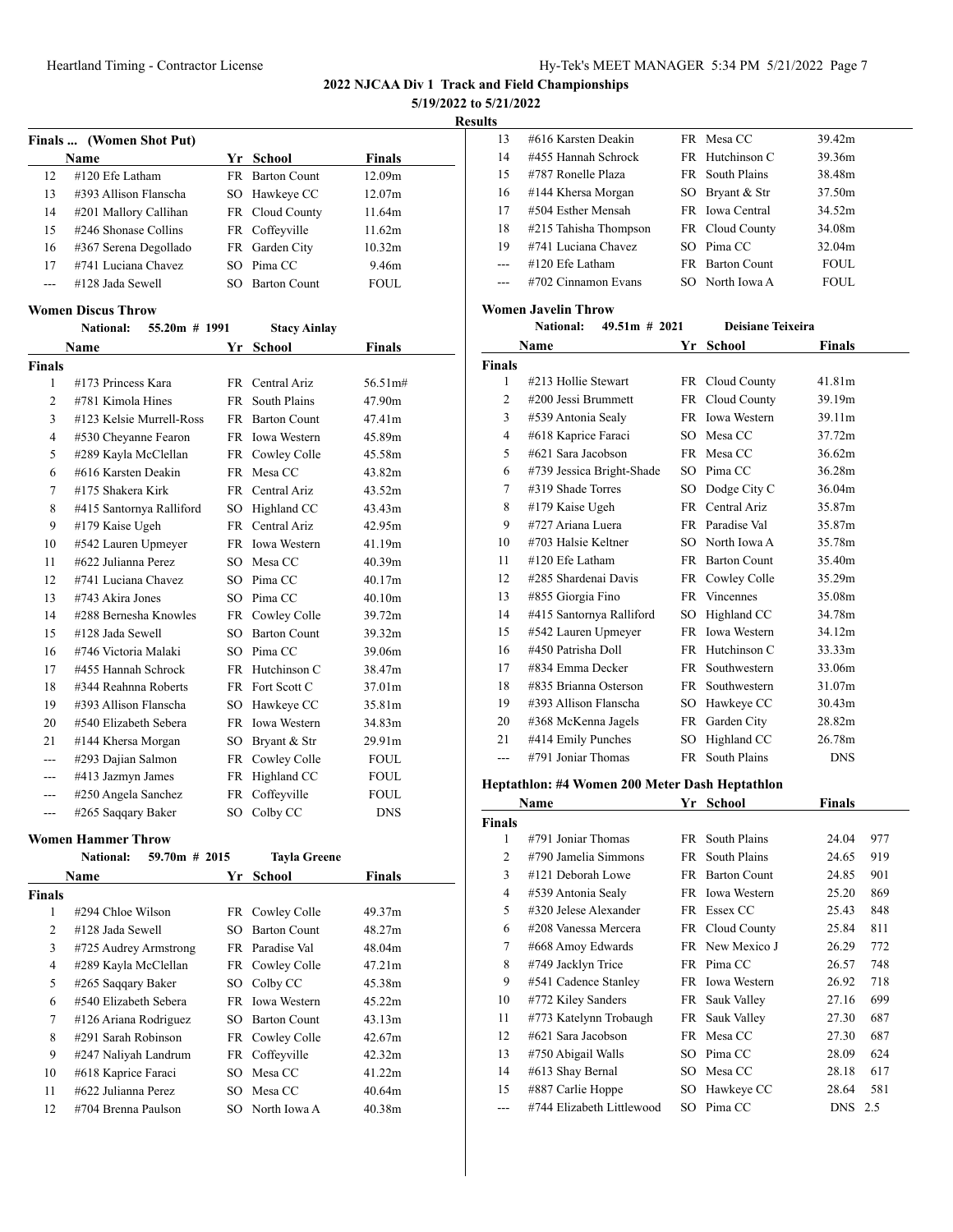# **5/19/2022 to 5/21/2022**

#### **Results**

|               | Heptathlon: #7 Women 800 Meter Run Heptathlon |      |                     |         |     |  |  |  |
|---------------|-----------------------------------------------|------|---------------------|---------|-----|--|--|--|
|               | Name                                          |      | Yr School           | Finals  |     |  |  |  |
| <b>Finals</b> |                                               |      |                     |         |     |  |  |  |
| 1             | #121 Deborah Lowe                             | FR.  | <b>Barton Count</b> | 2:25.60 | 749 |  |  |  |
| 2             | #208 Vanessa Mercera                          |      | FR Cloud County     | 2:26.36 | 739 |  |  |  |
| 3             | #621 Sara Jacobson                            |      | FR Mesa CC          | 2:31.83 | 670 |  |  |  |
| 4             | #320 Jelese Alexander                         |      | FR Essex CC         | 2:33.48 | 650 |  |  |  |
| 5             | #750 Abigail Walls                            | SO.  | Pima CC             | 2:33.91 | 645 |  |  |  |
| 6             | #772 Kiley Sanders                            |      | FR Sauk Valley      | 2:33.96 | 644 |  |  |  |
| 7             | #613 Shay Bernal                              | SO.  | Mesa CC             | 2:34.92 | 632 |  |  |  |
| 8             | #790 Jamelia Simmons                          | FR - | South Plains        | 2:42.07 | 549 |  |  |  |
| 9             | #541 Cadence Stanley                          | FR.  | <b>Iowa Western</b> | 2:47.01 | 495 |  |  |  |
| 10            | #539 Antonia Sealy                            |      | FR Iowa Western     | 2:48.16 | 483 |  |  |  |
| 11            | #773 Katelynn Trobaugh                        | FR   | Sauk Valley         | 2:52.70 | 436 |  |  |  |
| 12            | #887 Carlie Hoppe                             | SО   | Hawkeye CC          | 2:58.30 | 381 |  |  |  |
| 13            | #668 Amoy Edwards                             |      | FR New Mexico J     | 3:07.03 | 303 |  |  |  |

# **Heptathlon: #1 Women 100 Meter Hurdles Heptathlon**

|               | Name                      | Yr  | School              | Finals     |        |
|---------------|---------------------------|-----|---------------------|------------|--------|
| <b>Finals</b> |                           |     |                     |            |        |
| 1             | #791 Joniar Thomas        |     | FR South Plains     | 13.87      | 997    |
| 2             | #539 Antonia Sealy        | FR  | <b>Iowa Western</b> | 14.27      | 941    |
| 3             | #121 Deborah Lowe         | FR. | <b>Barton Count</b> | 14.85      | 862    |
| 4             | #668 Amoy Edwards         |     | FR New Mexico J     | 15.15      | 822    |
| 5             | #208 Vanessa Mercera      |     | FR Cloud County     | 15.33      | 799    |
| 6             | #790 Jamelia Simmons      | FR  | South Plains        | 15.40      | 790    |
| 7             | #773 Katelynn Trobaugh    |     | FR Sauk Valley      | 15.85      | 733    |
| 8             | #750 Abigail Walls        | SO  | Pima CC             | 15.94      | 722    |
| 9             | #320 Jelese Alexander     | FR  | Essex CC            | 16.12      | 700    |
| 10            | #613 Shay Bernal          | SO. | Mesa CC             | 16.78      | 622    |
| 11            | #772 Kiley Sanders        |     | FR Sauk Valley      | 16.90      | 608    |
| 12            | #621 Sara Jacobson        | FR. | Mesa CC             | 17.23      | 571    |
| 13            | #887 Carlie Hoppe         | SО  | Hawkeye CC          | 17.59      | 532    |
| 14            | #749 Jacklyn Trice        |     | FR Pima CC          | 17.63      | 527    |
| 15            | #541 Cadence Stanley      |     | FR Iowa Western     | 18.01      | 487    |
| ---           | #744 Elizabeth Littlewood |     | SO Pima CC          | <b>DNS</b> | $-0.2$ |

# **Heptathlon: #2 Women High Jump Heptathlon**

|                | Name                   |      | Yr School           | Finals            |     |
|----------------|------------------------|------|---------------------|-------------------|-----|
| Finals         |                        |      |                     |                   |     |
| 1              | #750 Abigail Walls     | SO.  | Pima CC             | 1.58m             | 712 |
| 2              | #668 Amoy Edwards      |      | FR New Mexico J     | 1.55m             | 678 |
| 2              | #320 Jelese Alexander  | FR   | Essex CC            | 1.55m             | 678 |
| $\overline{2}$ | #772 Kiley Sanders     | FR   | Sauk Valley         | 1.55m             | 678 |
| $\overline{2}$ | #791 Joniar Thomas     | FR   | South Plains        | 1.55m             | 678 |
| $\overline{2}$ | #208 Vanessa Mercera   |      | FR Cloud County     | 1.55m             | 678 |
| 7              | #790 Jamelia Simmons   | FR - | South Plains        | 1.52m             | 644 |
| 7              | #541 Cadence Stanley   |      | FR Iowa Western     | 1.52m             | 644 |
| 7              | #539 Antonia Sealy     | FR.  | <b>Iowa Western</b> | 1.52m             | 644 |
| 10             | #773 Katelynn Trobaugh |      | FR Sauk Valley      | 1.49 <sub>m</sub> | 610 |
| 10             | #621 Sara Jacobson     |      | FR Mesa CC          | 1.49 <sub>m</sub> | 610 |
| 12             | #613 Shay Bernal       | SO.  | Mesa CC             | 1.43 <sub>m</sub> | 544 |
| 12             | #121 Deborah Lowe      | FR.  | <b>Barton Count</b> | 1.43 <sub>m</sub> | 544 |
| 14             | #749 Jacklyn Trice     | FR.  | Pima CC             | 1.40 <sub>m</sub> | 512 |
| 15             | #887 Carlie Hoppe      | SO   | Hawkeye CC          | 1.34m             | 449 |
|                |                        |      |                     |                   |     |

|                                           | #744 Elizabeth Littlewood                |     | SO Pima CC          | <b>DNS</b>        |            |  |  |  |
|-------------------------------------------|------------------------------------------|-----|---------------------|-------------------|------------|--|--|--|
| Heptathlon: #5 Women Long Jump Heptathlon |                                          |     |                     |                   |            |  |  |  |
|                                           | Yr School<br><b>Finals</b><br>Name       |     |                     |                   |            |  |  |  |
| <b>Finals</b>                             |                                          |     |                     |                   |            |  |  |  |
| 1                                         | #539 Antonia Sealy                       |     | FR Iowa Western     | 5.43m             | 680        |  |  |  |
| 2                                         | #790 Jamelia Simmons                     | FR. | South Plains        | 5.42m             | 677        |  |  |  |
| 3                                         | #320 Jelese Alexander                    |     | FR Essex CC         | 5.16m             | 603        |  |  |  |
| $\overline{4}$                            | #208 Vanessa Mercera                     |     | FR Cloud County     | 5.11m             | 589        |  |  |  |
| 5                                         | #772 Kiley Sanders                       | FR  | Sauk Valley         | 5.00 <sub>m</sub> | 559        |  |  |  |
| 5                                         | #750 Abigail Walls                       | SO. | Pima CC             | 5.00 <sub>m</sub> | 559        |  |  |  |
| 7                                         | #541 Cadence Stanley                     | FR  | <b>Iowa Western</b> | 4.98m             | 554        |  |  |  |
| 8                                         | #668 Amoy Edwards                        |     | FR New Mexico J     | 4.89m             | 530        |  |  |  |
| 9                                         | #121 Deborah Lowe                        | FR  | <b>Barton Count</b> | 4.87m             | 524        |  |  |  |
| 10                                        | #621 Sara Jacobson                       | FR. | Mesa CC             | 4.81 <sub>m</sub> | 508        |  |  |  |
| 11                                        | #773 Katelynn Trobaugh                   |     | FR Sauk Valley      | 4.60 <sub>m</sub> | 454        |  |  |  |
| 12                                        | #613 Shay Bernal                         | SO. | Mesa CC             | 4.47m             | 421        |  |  |  |
| 13                                        | #887 Carlie Hoppe                        | SO. | Hawkeye CC          | 4.35m             | 391        |  |  |  |
|                                           | #749 Jacklyn Trice                       |     | FR Pima CC          | DO                | NWI        |  |  |  |
|                                           | #744 Elizabeth Littlewood                | SO. | Pima CC             | <b>DNS</b>        | <b>NWI</b> |  |  |  |
| ---                                       | #791 Joniar Thomas                       |     | FR South Plains     | <b>DNS</b>        | <b>NWI</b> |  |  |  |
|                                           | Heptathlon: #3 Women Shot Put Heptathlon |     |                     |                   |            |  |  |  |
|                                           | Name                                     | Yr  | School              | <b>Finals</b>     |            |  |  |  |
| <b>Finals</b>                             |                                          |     |                     |                   |            |  |  |  |
| $\mathbf{1}$                              | $#520$ Antonio Seoly                     |     | FD Lowe Wastern     | 11.66m            | 630        |  |  |  |

| †inals |                           |           |                     |                    |     |
|--------|---------------------------|-----------|---------------------|--------------------|-----|
| 1      | #539 Antonia Sealy        | FR.       | Iowa Western        | 11.66m             | 639 |
| 2      | #791 Joniar Thomas        | FR -      | South Plains        | 10.99 <sub>m</sub> | 594 |
| 3      | #668 Amoy Edwards         | <b>FR</b> | New Mexico J        | 10.78m             | 581 |
| 4      | #208 Vanessa Mercera      |           | FR Cloud County     | 9.86m              | 520 |
| 5      | #320 Jelese Alexander     | FR.       | Essex CC            | 9.73 <sub>m</sub>  | 512 |
| 6      | #749 Jacklyn Trice        |           | FR Pima CC          | 9.65m              | 507 |
| 7      | #613 Shay Bernal          | SO.       | Mesa CC             | 9.60 <sub>m</sub>  | 503 |
| 8      | #887 Carlie Hoppe         | SO.       | Hawkeye CC          | 9.54m              | 499 |
| 9      | #790 Jamelia Simmons      | FR.       | South Plains        | 9.40 <sub>m</sub>  | 490 |
| 10     | #121 Deborah Lowe         | FR.       | <b>Barton Count</b> | 9.37 <sub>m</sub>  | 488 |
| 11     | #621 Sara Jacobson        | FR        | Mesa CC             | 9.09 <sub>m</sub>  | 470 |
| 12     | #750 Abigail Walls        | SO.       | Pima CC             | 8.91m              | 458 |
| 13     | #541 Cadence Stanley      |           | FR Iowa Western     | 8.86m              | 455 |
| 14     | #773 Katelynn Trobaugh    | FR.       | Sauk Valley         | 8.84m              | 454 |
| 15     | #772 Kiley Sanders        | FR        | Sauk Valley         | 7.90m              | 393 |
| ---    | #744 Elizabeth Littlewood | SO        | Pima CC             | <b>DNS</b>         |     |

#### **Heptathlon: #6 Women Javelin Throw Heptathlon**

| <b>Name</b>    |                        |  | School          | <b>Finals</b> |     |  |  |  |
|----------------|------------------------|--|-----------------|---------------|-----|--|--|--|
| <b>Finals</b>  |                        |  |                 |               |     |  |  |  |
| 1              | #539 Antonia Sealy     |  | FR Iowa Western | 37.32m        | 616 |  |  |  |
| $\overline{c}$ | #621 Sara Jacobson     |  | FR Mesa CC      | 35.91m        | 589 |  |  |  |
| 3              | #772 Kiley Sanders     |  | FR Sauk Valley  | 32.56m        | 525 |  |  |  |
| 4              | #613 Shay Bernal       |  | SO Mesa CC      | 32.16m        | 518 |  |  |  |
| 5              | #790 Jamelia Simmons   |  | FR South Plains | 30.27m        | 482 |  |  |  |
| 6              | #541 Cadence Stanley   |  | FR Iowa Western | 29.45m        | 466 |  |  |  |
| 7              | #668 Amoy Edwards      |  | FR New Mexico J | 28.82m        | 454 |  |  |  |
| 8              | #320 Jelese Alexander  |  | FR Essex CC     | 28.08m        | 440 |  |  |  |
| 9              | #887 Carlie Hoppe      |  | SO Hawkeye CC   | 25.63m        | 394 |  |  |  |
| 10             | #750 Abigail Walls     |  | SO Pima CC      | 25.34m        | 389 |  |  |  |
| 11             | #773 Katelynn Trobaugh |  | FR Sauk Valley  | 24.36m        | 370 |  |  |  |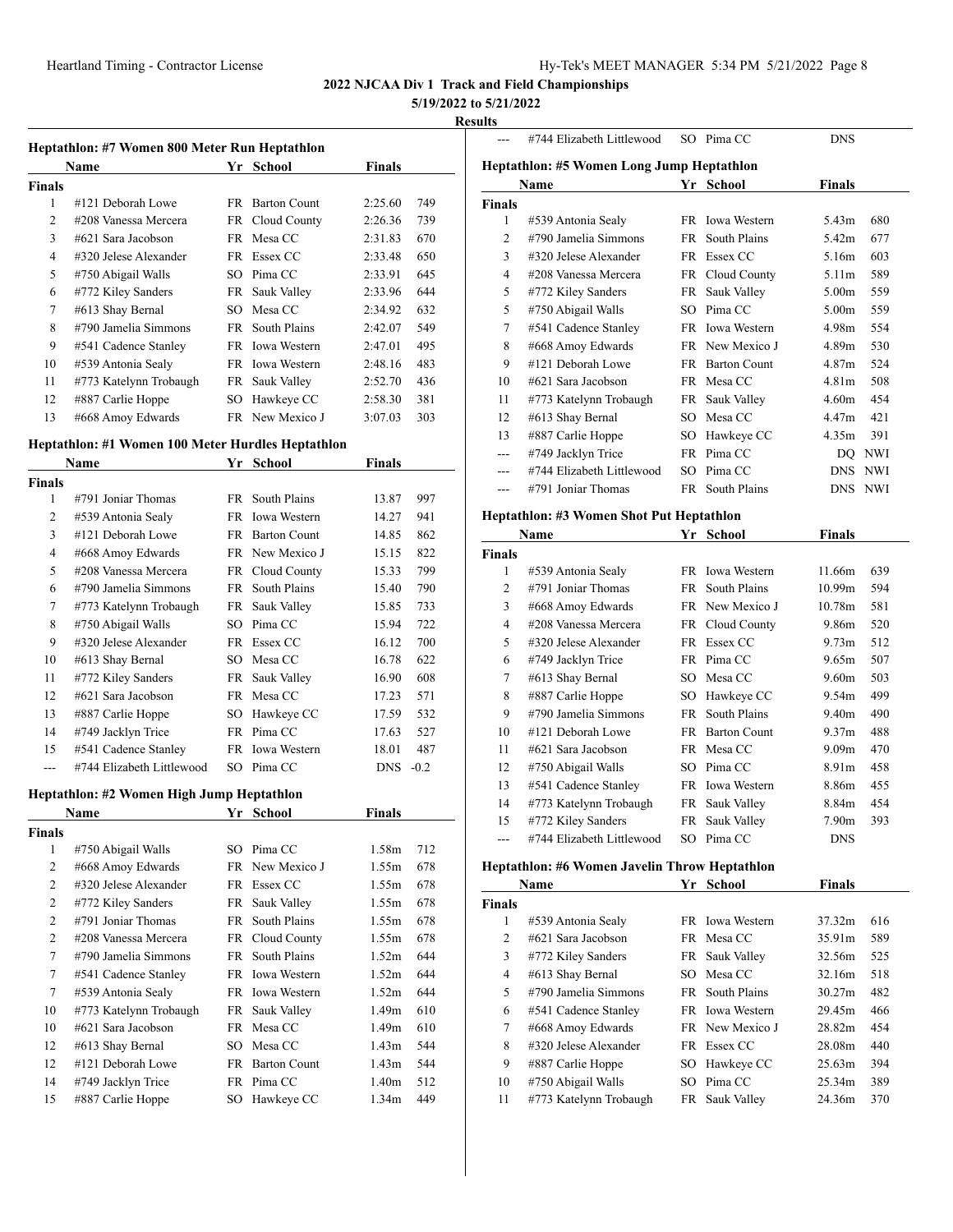**5/19/2022 to 5/21/2022**

**Results**

| Finals  (Heptathlon: #6 Women Javelin Throw Heptathlon) |                                                   |    |                        |                |  |
|---------------------------------------------------------|---------------------------------------------------|----|------------------------|----------------|--|
|                                                         | Name                                              |    | Yr School              | <b>Finals</b>  |  |
| 12                                                      | #208 Vanessa Mercera                              |    | FR Cloud County        | 23.94m<br>362  |  |
| 13                                                      | #121 Deborah Lowe                                 |    | FR Barton Count        | 22.26m<br>331  |  |
|                                                         |                                                   |    |                        |                |  |
|                                                         | Women Heptathlon<br>National:<br>$5673$ # 2002    |    | <b>Hyleas Fountain</b> |                |  |
|                                                         | Name                                              |    | Yr School              | Finals         |  |
| Finals                                                  |                                                   |    |                        |                |  |
| 1                                                       | #539 Antonia Sealy                                |    | FR Iowa Western        | 4872           |  |
| $\overline{2}$                                          | #790 Jamelia Simmons                              |    | FR South Plains        | 4551           |  |
| 3                                                       | #208 Vanessa Mercera                              |    | FR Cloud County        | 4498           |  |
| 4                                                       | #320 Jelese Alexander                             |    | FR Essex CC            | 4431           |  |
| 5                                                       | #121 Deborah Lowe                                 |    | FR Barton Count        | 4399           |  |
| 6                                                       | #668 Amoy Edwards                                 |    | FR New Mexico J        | 4140           |  |
| 7                                                       | #750 Abigail Walls                                |    | SO Pima CC             | 4109           |  |
| 8                                                       | #772 Kiley Sanders                                |    | FR Sauk Valley         | 4106           |  |
| 9                                                       | #621 Sara Jacobson                                |    | FR Mesa CC             | 4105           |  |
| 10                                                      | #613 Shay Bernal                                  |    | SO Mesa CC             | 3857           |  |
| 11                                                      | #541 Cadence Stanley                              |    | FR Iowa Western        | 3819           |  |
| 12                                                      | #773 Katelynn Trobaugh                            |    | FR Sauk Valley         | 3744           |  |
| 13                                                      | #887 Carlie Hoppe                                 |    | SO Hawkeye CC          | 3227           |  |
| 14                                                      | #749 Jacklyn Trice                                |    | FR Pima CC             | 2294           |  |
|                                                         |                                                   |    |                        |                |  |
|                                                         | Men 100 Meter Dash<br>National:<br>$9.93 \# 2003$ |    | <b>Eric Wilson</b>     |                |  |
|                                                         |                                                   |    |                        | <b>Prelims</b> |  |
|                                                         | Name<br><b>Preliminaries</b>                      |    | Yr School              |                |  |
| 1                                                       | #154 Jerod Elcock                                 |    | FR Butler CC           | 10.06q 3.5     |  |
| 2                                                       | #602 Keshaun Black                                | SO | Meridian CC            | $10.14q$ 2.1   |  |
| 3                                                       | #157 Nazzio John                                  |    | FR Butler CC           | $10.20q$ 2.9   |  |
| 4                                                       | #493 Aurel Tchanbi                                | SO | Indian Hills           | $10.23q$ 2.5   |  |
| 5                                                       | #255 Dakari Charlton                              |    | FR Coffeyville         | 10.28q 2.5     |  |
| 6                                                       | #808 Chaunzavia Lewis                             | FR | South Plains           | 10.28q 3.5     |  |
| 7                                                       | #155 Caleb Jackson                                |    | FR Butler CC           | 10.29q 2.1     |  |
| 8                                                       | #262 Victor Smith                                 |    | FR Coffeyville         | 10.30q 2.8     |  |
| 9                                                       | #137 Almond Small                                 |    | FR Barton Count        | 10.33 1.7      |  |
| 10                                                      | #707 Tinashe Chigudu                              |    | SO North Iowa A        | 10.35 2.5      |  |
| 11                                                      | #802 Keontae Gaines                               |    | FR South Plains        | 10.36 2.1      |  |
| 12                                                      | #254 Ireon Brown                                  |    | FR Coffeyville         | 10.38 2.9      |  |
| 12                                                      | #714 Derrick Harbin                               |    | FR Northwest Ka        | 10.38 3.5      |  |
| 14                                                      | #496 Justin Walden                                | SO | <b>Indian Hills</b>    | 10.39 2.1      |  |
| 15                                                      | #465 Clyedterrious Thompsor FR Hutchinson C       |    |                        | 2.8<br>10.48   |  |
| 16                                                      | #494 Isiah Thomas                                 | SO | Indian Hills           | 10.49 2.9      |  |
| 17                                                      | #642 Tyson Tippett                                | FR | Mesa CC                | 10.50 3.5      |  |
| 18                                                      | #362 Ethnie Stubbs                                | SO | Fort Scott C           | 10.52<br>1.7   |  |
| 19                                                      | #195 Romar Stapleton                              | FR | Central Ariz           | 10.53<br>2.1   |  |
| 20                                                      | #837 Justin Cunningham                            | FR | Southwestern           | 10.54 3.5      |  |
| 21                                                      | #879 Emmanuel Ajiroba                             | SO | Western Texa           | 10.56<br>1.7   |  |
| 22                                                      | #513 Hayden Cobbs                                 | SO | Iowa Central           | 10.60<br>1.7   |  |
| 23                                                      | #358 Zanoah Lanham                                | SO | Fort Scott C           | 10.60<br>1.7   |  |
| 24                                                      | #576 Joel Aihia                                   | FR | Jacksonville           | 10.62 2.8      |  |
| 25                                                      | #382 Jereun Wagner                                | FR | Garden City            | 10.63 2.9      |  |
| 26                                                      | #838 Roland Hure                                  | SO | Southwestern           | 10.64 3.5      |  |
| 26                                                      | #364 Tavius Woodall                               | SO | Fort Scott C           | 10.64 2.9      |  |

| s  |                         |     |                     |             |        |
|----|-------------------------|-----|---------------------|-------------|--------|
| 28 | #713 Crayg Fletcher     |     | FR Northwest Ka     | 10.64 2.9   |        |
| 29 | #719 Jaydon Moore       |     | FR Northwest Ka     | 10.64 2.5   |        |
| 30 | #582 Everett Sadler     | SO. | Jacksonville        | 10.65 2.8   |        |
| 31 | #566 Ebiye Ogoun        |     | FR Iowa Western     | 10.65 2.5   |        |
| 32 | #461 Donovan Hines      |     | FR Hutchinson C     | 10.65 2.1   |        |
| 33 | #689 Imon Bell          |     | FR New Mexico J     | 10.66 2.1   |        |
| 34 | #278 Donte Sol          |     | FR Colby CC         | 10.68 2.5   |        |
| 35 | #766 Jalen Ghee         |     | FR Pratt CC         | $10.74$ 2.1 |        |
| 36 | #693 Timothy Frederick  |     | SO New Mexico J     | 10.77 3.5   |        |
| 37 | #605 Zhimarlas Johnson  | SO. | Meridian CC         | 10.84 2.1   |        |
| 38 | #446 Christian Williams | FR. | Hinds CC            | 10.84 2.8   |        |
| 39 | #407 Keegan Thompson    |     | FR Hawkeye CC       | 10.87 2.1   |        |
| 40 | #596 Keasean Dirks      |     | FR Louisburg Co     | 10.94 2.1   |        |
| 41 | #767 Omari John         |     | FR Pratt CC         | 10.97       | 2.8    |
|    | #223 Freider Fornasari  |     | FR Cloud County     |             | FS 2.8 |
|    | #892 Ali Moore          | SO. | <b>Barton Count</b> | <b>DNF</b>  | 1.7    |
|    | #885 Javari Thomas      | FR. | Western Texa        | <b>DNF</b>  | 2.1    |
|    |                         |     |                     |             |        |

# **Men 100 Meter Dash**

|               | <b>National:</b>      | $9.93 \# 2003$ |    | <b>Eric Wilson</b>     |               |  |
|---------------|-----------------------|----------------|----|------------------------|---------------|--|
|               | <b>Name</b>           |                | Yr | School                 | <b>Finals</b> |  |
| <b>Finals</b> |                       |                |    |                        |               |  |
|               | #602 Keshaun Black    |                |    | SO Meridian CC         | 10.02 NWI     |  |
| 2             | $\#154$ Jerod Elcock  |                |    | FR Butler CC           | 10.03 NWI     |  |
| 3             | #155 Caleb Jackson    |                |    | FR Butler CC           | 10.20 NWI     |  |
| 4             | #157 Nazzio John      |                |    | FR Butler CC           | 10.23 NWI     |  |
| 5             | #493 Aurel Tchanbi    |                |    | SO Indian Hills        | 10.25 NWI     |  |
| 6             | #262 Victor Smith     |                |    | FR Coffeyville         | 10.35 NWI     |  |
| 7             | #255 Dakari Charlton  |                |    | FR Coffeyville         | 10.36 NWI     |  |
| 8             | #808 Chaunzavia Lewis |                |    | <b>FR</b> South Plains | 10.45 NWI     |  |

#### **Men 200 Meter Dash**

|                | 20.19 # 1994<br><b>National:</b> |     | <b>Daniel Effiong/Aaron Armstrong</b> |                |
|----------------|----------------------------------|-----|---------------------------------------|----------------|
|                | Name                             | Yr  | <b>School</b>                         | <b>Prelims</b> |
|                | Preliminaries                    |     |                                       |                |
| 1              | #442 Dapriest Hogans             | FR. | Hinds CC                              | 20.62q 2.2     |
| $\overline{c}$ | #154 Jerod Elcock                | FR. | Butler CC                             | 20.65q 3.5     |
| 3              | $\#802$ Keontae Gaines           | FR  | South Plains                          | 20.66q 3.0     |
| 4              | #493 Aurel Tchanbi               | SO. | Indian Hills                          | 20.75q 2.9     |
| 5              | #254 Ireon Brown                 | FR  | Coffeyville                           | 20.85q 3.5     |
| 6              | #255 Dakari Charlton             | FR  | Coffeyville                           | 20.88q 1.2     |
| 7              | #722 Jaysaun Smith               |     | FR Northwest Ka                       | 20.95q3.0      |
| 8              | #137 Almond Small                | FR. | <b>Barton Count</b>                   | 20.95q 2.2     |
| 9              | $\#165$ Joe Williams             | SO  | Butler CC                             | 21.00 3.6      |
| 10             | #578 Anthony East III            | FR  | Jacksonville                          | 21.01<br>3.0   |
| 11             | #893 Elijah Mosley               | FR  | <b>Barton Count</b>                   | 21.02 2.9      |
| 12             | #153 Shawn Brown                 |     | FR Butler CC                          | 21.04 3.5      |
| 13             | #362 Ethnie Stubbs               | SO. | Fort Scott C                          | 21.06<br>3.6   |
| 14             | #497 Kendrick Winfield           | SO. | Indian Hills                          | 21.17<br>2.9   |
| 15             | #496 Justin Walden               | SO. | <b>Indian Hills</b>                   | 21.24 2.2      |
| 16             | #278 Donte Sol                   | FR  | Colby CC                              | 21.32<br>3.5   |
| 17             | #808 Chaunzavia Lewis            | FR  | South Plains                          | 1.2<br>21.33   |
| 18             | #769 Tyler Sonnier               |     | FR Pratt CC                           | 21.42<br>1.2   |
| 19             | #358 Zanoah Lanham               | SO. | Fort Scott C                          | 21.43<br>1.2   |
| 20             | #642 Tyson Tippett               |     | FR Mesa CC                            | 3.0<br>21.44   |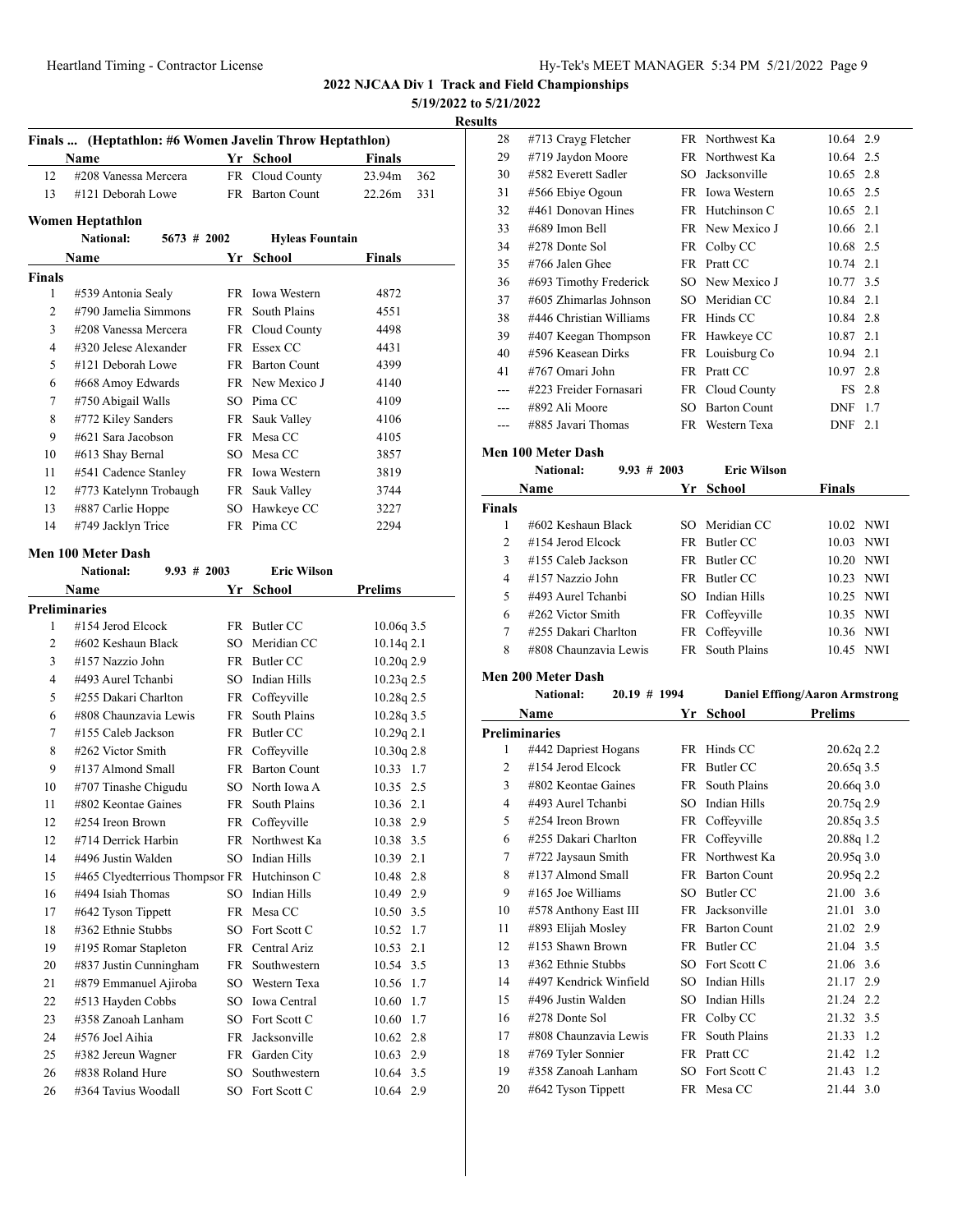**2022 NJCAA Div 1 Track and Field Championships**

**5/19/2022 to 5/21/2022**

| <b>Results</b> |
|----------------|
|----------------|

|     | Preliminaries  (Men 200 Meter Dash)         |      |                     |           |  |  |  |
|-----|---------------------------------------------|------|---------------------|-----------|--|--|--|
|     | Name                                        |      | Yr School           | Prelims   |  |  |  |
| 21  | #465 Clyedterrious Thompsor FR Hutchinson C |      |                     | 21.51 2.2 |  |  |  |
| 22  | #576 Joel Aihia                             | FR - | Jacksonville        | 21.63 1.2 |  |  |  |
| 23  | #556 Tahj Hamm                              | FR - | <b>Iowa Western</b> | 21.74 2.9 |  |  |  |
| 24  | #600 Kam Tuttle                             |      | FR Louisburg Co     | 21.75 2.2 |  |  |  |
| 25  | #891 William Perry                          |      | FR Fort Scott C     | 21.87 3.6 |  |  |  |
| 26  | #335 Rashuan Stewart                        | SO.  | Essex CC            | 21.92 3.6 |  |  |  |
| 27  | #693 Timothy Frederick                      | SO.  | New Mexico J        | 21.98 2.9 |  |  |  |
| 28  | #596 Keasean Dirks                          |      | FR Louisburg Co     | 21.98 3.0 |  |  |  |
| 29  | #837 Justin Cunningham                      |      | FR Southwestern     | 22.09 3.5 |  |  |  |
| 30  | #549 Andrew Brown                           |      | FR Iowa Western     | 27.81 3.0 |  |  |  |
| --- | #329 Carl Drakes                            | SO.  | Essex CC            | DNS 2.9   |  |  |  |
| --- | #885 Javari Thomas                          |      | FR Western Texa     | DNS 3.5   |  |  |  |
| --- | #707 Tinashe Chigudu                        | SO.  | North Iowa A        | DNS 3.6   |  |  |  |
|     | #689 Imon Bell                              |      | FR New Mexico J     | DNS 2.2   |  |  |  |
|     | #582 Everett Sadler                         | SO.  | Jacksonville        | DNS 1.2   |  |  |  |
|     | #382 Jereun Wagner                          | FR   | Garden City         | DNS 3.6   |  |  |  |
|     |                                             |      |                     |           |  |  |  |

#### **Men 200 Meter Dash**

|               | <b>National:</b>      | $20.19$ # 1994 |     |                        | <b>Daniel Effiong/Aaron Armstrong</b> |        |
|---------------|-----------------------|----------------|-----|------------------------|---------------------------------------|--------|
|               | Name                  |                |     | Yr School              | <b>Finals</b>                         |        |
| <b>Finals</b> |                       |                |     |                        |                                       |        |
| 1             | $\#154$ Jerod Elcock  |                |     | FR Butler CC           | 20.45 5.2                             |        |
| 2             | #442 Dapriest Hogans  |                |     | FR Hinds CC            | 20.58 5.2                             |        |
| 3             | $#802$ Keontae Gaines |                |     | FR South Plains        | 20.84 5.2                             |        |
| 4             | $\#254$ Ireon Brown   |                |     | FR Coffeyville         | 20.99 5.2                             |        |
| 5             | #137 Almond Small     |                |     | <b>FR</b> Barton Count | 21.05 5.2                             |        |
| 6             | #255 Dakari Charlton  |                |     | FR Coffeyville         | 21.06 5.2                             |        |
| 7             | #722 Jaysaun Smith    |                |     | FR Northwest Ka        | 21.31 5.2                             |        |
|               | #493 Aurel Tchanbi    |                | SO. | Indian Hills           |                                       | FS 5.2 |

# **Men 400 Meter Dash**

|    | <b>National:</b><br>44.53 # 1998 |      | <b>Derrick Brew</b> |                |
|----|----------------------------------|------|---------------------|----------------|
|    | Name                             | Yr   | School              | <b>Prelims</b> |
|    | <b>Preliminaries</b>             |      |                     |                |
| 1  | #812 Shevioe Reid                | FR - | South Plains        | 46.46q         |
| 2  | #796 Jeremy Bembridge            | FR   | South Plains        | 46.54q         |
| 3  | #545 D'Andre Anderson            |      | FR Iowa Western     | 46.57q         |
| 4  | #549 Andrew Brown                |      | FR Iowa Western     | 46.66q         |
| 5  | #893 Elijah Mosley               |      | FR Barton Count     | 46.83q         |
| 6  | #556 Tahj Hamm                   |      | FR Iowa Western     | 46.86q         |
| 7  | #807 Hossam Hatib                | FR - | South Plains        | 47.03q         |
| 8  | #129 Telron Bradford             | SO.  | <b>Barton Count</b> | 47.14q         |
| 9  | #882 Miguel Nicholas             |      | FR Western Texa     | 47.17          |
| 10 | #641 Jacob Samford               | SO   | Mesa CC             | 47.21          |
| 11 | #752 Orion Barger                |      | FR Pima CC          | 47.42          |
| 12 | #180 Razak Abdul                 | FR - | Central Ariz        | 47.73          |
| 13 | #156 Morgan Jamison              | FR   | Butler CC           | 47.75          |
| 14 | #242 Emmanuel Wanga              | SO - | Cloud County        | 47.88          |
| 15 | #880 Antonio Blair               |      | FR Western Texa     | 47.91          |
| 16 | #883 Ethan Smith                 | SO.  | Western Texa        | 47.94          |
| 17 | #439 Trellas Forrest             | FR   | Hinds CC            | 47.98          |
| 18 | #221 Jonathan Dende              | FR   | Cloud County        | 47.98          |
| 19 | #159 Cameron Leiba               |      | FR Butler CC        | 48.03          |

| lts |                                            |        |                     |            |
|-----|--------------------------------------------|--------|---------------------|------------|
| 20  | #162 Jared Sylvester                       |        | FR Butler CC        | 48.43      |
| 21  | #651 Tyhir Jones                           | SO.    | Monroe Colle        | 48.46      |
| 22  | #404 Blake Osborn                          | SO.    | Hawkeye CC          | 48.51      |
| 23  | #578 Anthony East III                      | FR     | Jacksonville        | 48.53      |
| 24  | #648 Javel Best                            | $SO^-$ | Monroe Colle        | 48.60      |
| 25  | #363 Keldrick Turner                       |        | FR Fort Scott C     | 48.61      |
| 26  | #335 Rashuan Stewart                       |        | SO Essex CC         | 48.70      |
| 27  | #334 Mohamed Soumare                       |        | SO Essex CC         | 48.80      |
| 28  | #481 Dorian Craven                         | $SO^-$ | Indian Hills        | 48.80      |
| 29  | #488 Sydney Peal                           |        | FR Indian Hills     | 48.83      |
| 30  | #721 Stephen Scott                         |        | SO Northwest Ka     | 49.19      |
| 31  | #402 Brigham Daniel                        |        | FR Hawkeye CC       | 49.36      |
| 32  | #348 Isiah Barnes                          | SO.    | Fort Scott C        | 49.63      |
| 33  | #728 Joshua Anderson                       |        | FR Paradise Val     | 49.65      |
| 34  | #737 Demorisean Pennington FR Paradise Val |        |                     | 49.67      |
| 35  | $\#109$ Avon Rouse                         | SO.    | Allen CC            | 49.74      |
| 36  | #106 Gbarwho Flahn                         |        | FR Allen CC         | 49.78      |
| 37  | #654 Matthew Paul                          | SO.    | Monroe Colle        | 49.80      |
| 38  | #764 Tristan Spalding                      |        | FR Pima CC          | 50.22      |
|     | #233 Timothy Nyinguan                      | SO.    | Cloud County        | <b>DNF</b> |
|     | #731 Donovan Castillo                      |        | FR Paradise Val     | <b>DNF</b> |
|     | #398 Connor Belken                         |        | SO Hawkeye CC       | <b>DNS</b> |
|     | #701 Brian Stiles                          |        | SO New Mexico J     | <b>DNS</b> |
| --- | #328 Daniel Cunningham                     | SO.    | Essex CC            | <b>DNS</b> |
|     | Men 400 Meter Dash                         |        |                     |            |
|     | <b>National:</b><br>44.53 # 1998           |        | <b>Derrick Brew</b> |            |
|     |                                            |        |                     |            |

|               | 11au 11au<br>TT.VY # 1770 |     | DULIUR DIVI            |               |  |
|---------------|---------------------------|-----|------------------------|---------------|--|
|               | <b>Name</b>               |     | Yr School              | <b>Finals</b> |  |
| <b>Finals</b> |                           |     |                        |               |  |
| 1             | #893 Elijah Mosley        |     | <b>FR</b> Barton Count | 47.22         |  |
| 2             | #796 Jeremy Bembridge     |     | FR South Plains        | 47.51         |  |
| 3             | #807 Hossam Hatib         |     | FR South Plains        | 47.74         |  |
| 4             | #556 Tahj Hamm            |     | FR Iowa Western        | 48.60         |  |
| 5             | #545 D'Andre Anderson     |     | <b>FR</b> Iowa Western | 48.95         |  |
| 6             | #549 Andrew Brown         |     | FR Iowa Western        | 49.11         |  |
| 7             | #129 Telron Bradford      | SO. | <b>Barton Count</b>    | 52.07         |  |
| 8             | #812 Shevioe Reid         |     | FR South Plains        | 1:48.04       |  |
|               |                           |     |                        |               |  |

#### **Men 800 Meter Run**

|    | <b>National:</b><br>$1:46.58 \# 2008$ |     | <b>Boa Lalang</b> |                |
|----|---------------------------------------|-----|-------------------|----------------|
|    | Name                                  | Yr  | School            | <b>Prelims</b> |
|    | <b>Preliminaries</b>                  |     |                   |                |
| 1  | #800 Kimar Farquharson                |     | FR South Plains   | 1:53.260       |
| 2  | #484 Rivaldo Marshall                 |     | FR Indian Hills   | 1:53.47Q       |
| 3  | $#163$ Zach Trotter                   | FR. | Butler CC         | 1:54.07Q       |
| 4  | #815 Aron Tanui                       |     | FR South Plains   | 1:54.320       |
| 5  | #698 Evans Pololet                    |     | FR New Mexico J   | 1:55.80O       |
| 6  | #216 Hassan Abidi                     |     | FR Cloud County   | 1:53.44q       |
| 7  | #279 Luke Sundberg                    |     | FR Colby CC       | 1:53.90q       |
| 8  | #601 Amos Beadle                      | SO. | Meridian CC       | 1:54.09q       |
| 9  | #809 Dwight Mason                     | FR  | South Plains      | 1:54.45q       |
| 10 | #652 Prince Mcabelo                   |     | FR Monroe Colle   | 1:54.58        |
| 11 | #697 Alex Piquart                     |     | SO New Mexico J   | 1:54.78        |
| 12 | #730 Tyler Carreon                    | SO. | Paradise Val      | 1:55.17        |
| 13 | #888 Lucorien Deboest                 |     | SO Fort Scott C   | 1:55.18        |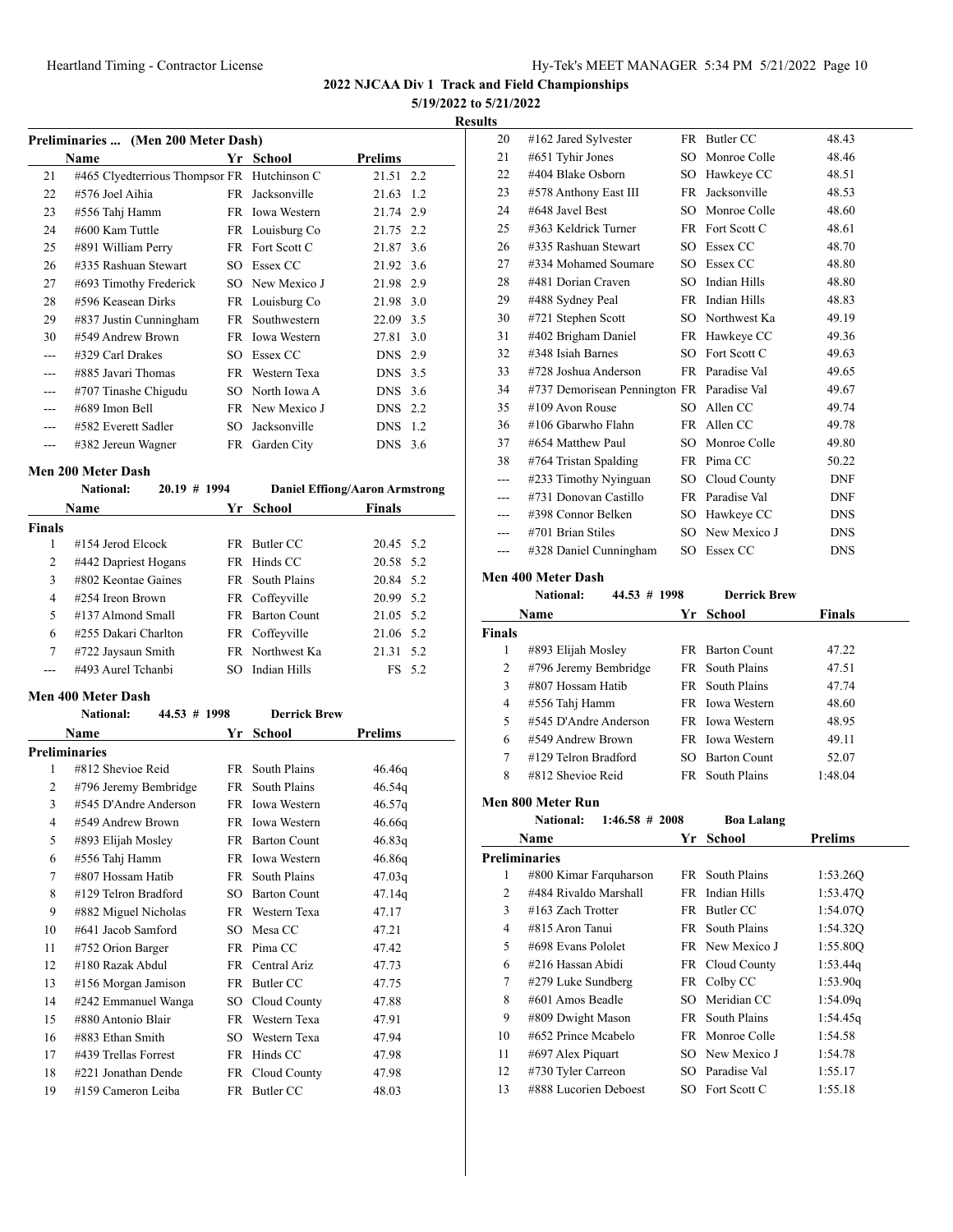**5/19/2022 to 5/21/2022**

| <b>Results</b> |
|----------------|
|----------------|

| Preliminaries  (Men 800 Meter Run) |                         |           |                     |                |  |  |
|------------------------------------|-------------------------|-----------|---------------------|----------------|--|--|
|                                    | <b>Name</b>             |           | Yr School           | <b>Prelims</b> |  |  |
| 14                                 | #718 Nathan Kipyego     | <b>FR</b> | Northwest Ka        | 1:55.21        |  |  |
| 15                                 | #738 Pierce Vittone     | <b>FR</b> | Paradise Val        | 1:55.41        |  |  |
| 16                                 | #516 Cassius Havis      | SO.       | <b>Iowa</b> Central | 1:55.49        |  |  |
| 17                                 | #236 Quwayne Reid       | FR        | Cloud County        | 1:55.55        |  |  |
| 18                                 | #184 Christian Franklin | SO.       | Central Ariz        | 1:55.72        |  |  |
| 19                                 | #589 Oliver Alvesteffer |           | FR Lansing CC       | 1:55.95        |  |  |
| 20                                 | #850 Ethan Coyhis       | SO.       | Trinidad Sta        | 1:56.18        |  |  |
| 21                                 | #658 Billy Kiprono      | <b>FR</b> | Neosho Count        | 1:56.23        |  |  |
| 22                                 | #649 Wail Bourahli      | <b>FR</b> | Monroe Colle        | 1:56.29        |  |  |
| 23                                 | #736 Nathan Pavelchik   |           | FR Paradise Val     | 1:57.08        |  |  |
| 24                                 | #558 Samuel Hydro       | SO.       | <b>Iowa Western</b> | 1:57.38        |  |  |
| 25                                 | #487 Nick O'Connor      | SO.       | Indian Hills        | 1:58.45        |  |  |
| 26                                 | #518 Yared Kidane       | FR.       | <b>Iowa Central</b> | 1:58.61        |  |  |
| 27                                 | #418 Clayon Cooper      | <b>FR</b> | Highland CC         | 1:59.81        |  |  |
| 28                                 | #828 Ali Juarez         | FR.       | Southern Ida        | 1:59.95        |  |  |
| 29                                 | #830 Ethan Robbins      | <b>FR</b> | Southern Ida        | 2:00.06        |  |  |
| 30                                 | #593 Kalyb Vanwormer    | FR        | Lansing CC          | 2:00.72        |  |  |
| 31                                 | #661 Alexander Lopez    | <b>FR</b> | Neosho Count        | 2:00.73        |  |  |
| 32                                 | #628 Noah Clark         | FR        | Mesa CC             | 2:00.81        |  |  |
| 33                                 | #164 Mario Tullis       | FR        | Butler CC           | 2:00.82        |  |  |
| 34                                 | #765 Crispus Atukwatse  | FR        | Pratt CC            | 2:00.89        |  |  |
| 35                                 | #482 Jerry Harper       | SO.       | <b>Indian Hills</b> | 2:04.47        |  |  |
| 36                                 | #843 Ty Lewis           | <b>FR</b> | State Fair C        | 2:08.88        |  |  |
|                                    | #595 Matthew Bauer      | SO        | Louisburg Co        | <b>DNF</b>     |  |  |
| ---                                | #330 Davian Gray        | SO        | Essex CC            | <b>DNF</b>     |  |  |
|                                    | #421 Steve Hines        | <b>FR</b> | Highland CC         | <b>DNS</b>     |  |  |
|                                    | #825 David Endicott     | <b>FR</b> | Southern Ida        | <b>DNS</b>     |  |  |

#### **Men 800 Meter Run**

|               | $1:46.58$ # 2008<br><b>National:</b> |     | <b>Boa Lalang</b> |               |  |
|---------------|--------------------------------------|-----|-------------------|---------------|--|
|               | Name                                 | Yr. | School            | <b>Finals</b> |  |
| <b>Finals</b> |                                      |     |                   |               |  |
| 1             | #484 Rivaldo Marshall                |     | FR Indian Hills   | 1:50.82       |  |
| 2             | #698 Evans Pololet                   |     | FR New Mexico J   | 1:51.48       |  |
| 3             | #815 Aron Tanui                      | FR. | South Plains      | 1:51.60       |  |
| 4             | #279 Luke Sundberg                   |     | FR Colby CC       | 1:52.54       |  |
| 5             | #800 Kimar Farquharson               |     | FR South Plains   | 1:52.65       |  |
| 6             | $#163$ Zach Trotter                  | FR. | Butler CC         | 1:53.56       |  |
| 7             | #216 Hassan Abidi                    |     | FR Cloud County   | 1:53.58       |  |
| 8             | #809 Dwight Mason                    |     | FR South Plains   | 1:56.96       |  |
| 9             | #601 Amos Beadle                     |     | SO Meridian CC    | 2:06.28       |  |

#### **Men 1500 Meter Run**

|                | $3:45.5h$ # 1978<br><b>National:</b> |    | <b>Amos Korir</b> |          |
|----------------|--------------------------------------|----|-------------------|----------|
|                | Name                                 | Yr | School            | Prelims  |
|                | <b>Preliminaries</b>                 |    |                   |          |
| 1              | #698 Evans Pololet                   |    | FR New Mexico J   | 3:57.20O |
| $\overline{c}$ | #853 Ahmed Sado                      |    | FR Trinidad Sta   | 3:57.45Q |
| 3              | #299 Adrian Diaz-Lopez               |    | FR Cowley Colle   | 4:00.75Q |
| 4              | #595 Matthew Bauer                   |    | SO Louisburg Co   | 3:57.360 |
| 5              | #647 Karim Belmahdi                  |    | FR Monroe Colle   | 3:57.61Q |
| 6              | #360 Samuel Navarro                  |    | FR Fort Scott C   | 4:01.02Q |
| 7              | #563 Yonas Mogos                     |    | FR Iowa Western   | 3:57.38Q |

| 8   | #518 Yared Kidane            | FR.             | Iowa Central        | 3:58.01Q   |
|-----|------------------------------|-----------------|---------------------|------------|
| 9   | #735 Gilbert Olivas          | <b>FR</b>       | Paradise Val        | 4:01.08Q   |
| 10  | #273 Mohammed Baghati        | FR              | Colby CC            | 3:57.77q   |
| 11  | #487 Nick O'Connor           | SO <sub>1</sub> | <b>Indian Hills</b> | 3:58.27q   |
| 12  | #653 Mohlouwa Koos Molut: SO |                 | Monroe Colle        | 3:58.99q   |
| 13  | #827 Shane Gard              | FR              | Southern Ida        | 3:59.65    |
| 14  | #818 Mehdi Yanouri           | <b>FR</b>       | South Plains        | 4:01.32    |
| 15  | #158 Victor Jumo             | <b>FR</b>       | Butler CC           | 4:02.56    |
| 16  | #275 Remi Chavenaud          |                 | FR Colby CC         | 4:03.09    |
| 17  | #889 Tyler Colvin            | SO              | Hawkeye CC          | 4:03.33    |
| 18  | #846 Leo Rutledge            | FR              | Tallahassee         | 4:03.85    |
| 19  | #629 Yotuel Garcia           | <b>FR</b>       | Mesa CC             | 4:04.28    |
| 20  | #716 Peter Kipkemboi         |                 | FR Northwest Ka     | 4:04.94    |
| 21  | #851 Conner Dosmann          | SO              | Trinidad Sta        | 4:04.95    |
| 22  | #391 Ryan Rasco              | FR              | Hagerstown C        | 4:07.38    |
| 23  | #636 Connor King             | <b>FR</b>       | Mesa CC             | 4:07.86    |
| 24  | #833 Kelson Smith            | FR.             | Southern Ida        | 4:09.22    |
| 25  | #609 Abdiqadir Mohamed       | SO.             | Meridian CC         | 4:09.64    |
| 26  | #196 Luke Crossley           | FR              | Central Wyom        | 4:09.99    |
| 27  | #515 Ayenew Devany           | FR              | Iowa Central        | 4:10.44    |
| 28  | #592 Shane Siterlet          | FR              | Lansing CC          | 4:10.76    |
| 29  | #300 Goran Duijsters         | FR              | Cowley Colle        | 4:11.19    |
| 30  | #486 Brady Millikin          | FR              | <b>Indian Hills</b> | 4:11.67    |
| 31  | #756 Joel Gardner            |                 | FR Pima CC          | 4:11.92    |
| 32  | #558 Samuel Hydro            | SO.             | <b>Iowa Western</b> | 4:12.62    |
| 33  | #854 Adrian Villarreal       | <b>FR</b>       | Trinidad Sta        | 4:15.04    |
| 34  | #108 Raymon Gonzalez         | SO              | Allen CC            | 4:16.40    |
| 35  | #632 Geoffrey Grossthal      | SO              | Mesa CC             | 4:18.71    |
| --- | #274 Ricardo Barbosa         | <b>FR</b>       | Colby CC            | FS         |
| --- | #826 Joseph Ereaux           | FR              | Southern Ida        | <b>DNF</b> |
| --- | #230 Kidus Misgina           | FR              | Cloud County        | <b>DNF</b> |
| --- | #346 Gudisa Adnow            | SO              | Fort Scott C        | <b>DNF</b> |

#### **Men 1500 Meter Run**

#### **National: 3:45.5h # 1978 Amos Korir**

|                | Name                                      | Yr  | School                 | Finals  |
|----------------|-------------------------------------------|-----|------------------------|---------|
| <b>Finals</b>  |                                           |     |                        |         |
| 1              | #698 Evans Pololet                        |     | FR New Mexico J        | 3:56.97 |
| $\mathfrak{D}$ | #518 Yared Kidane                         |     | FR Iowa Central        | 3:57.28 |
| 3              | #360 Samuel Navarro                       |     | FR Fort Scott C        | 3:57.79 |
| 4              | #595 Matthew Bauer                        | SO. | Louisburg Co           | 3:58.90 |
| 5              | #563 Yonas Mogos                          |     | FR Iowa Western        | 3:59.07 |
| 6              | #853 Ahmed Sado                           |     | FR Trinidad Sta        | 3:59.47 |
| 7              | #273 Mohammed Baghati                     |     | FR Colby CC            | 3:59.77 |
| 8              | #735 Gilbert Olivas                       |     | FR Paradise Val        | 4:01.46 |
| 9              | #653 Mohlouwa Koos Molut: SO Monroe Colle |     |                        | 4:01.87 |
| 10             | #299 Adrian Diaz-Lopez                    |     | FR Cowley Colle        | 4:03.32 |
| 11             | #487 Nick O'Connor                        | SO. | Indian Hills           | 4:04.20 |
| 12             | #647 Karim Belmahdi                       |     | <b>FR</b> Monroe Colle | 4:07.50 |
|                | Men 5000 Meter Run                        |     |                        |         |
|                | $14:06.79$ # 1984<br>National:            |     | Sam Obwocha            |         |
|                | Name                                      | Yr  | School                 | Finals  |

| Finals |                     |                |          |
|--------|---------------------|----------------|----------|
|        | #277 Sanele Masondo | FR Colby CC    | 14:31.61 |
|        | #377 Dennis Mutai   | FR Garden City | 14:31.63 |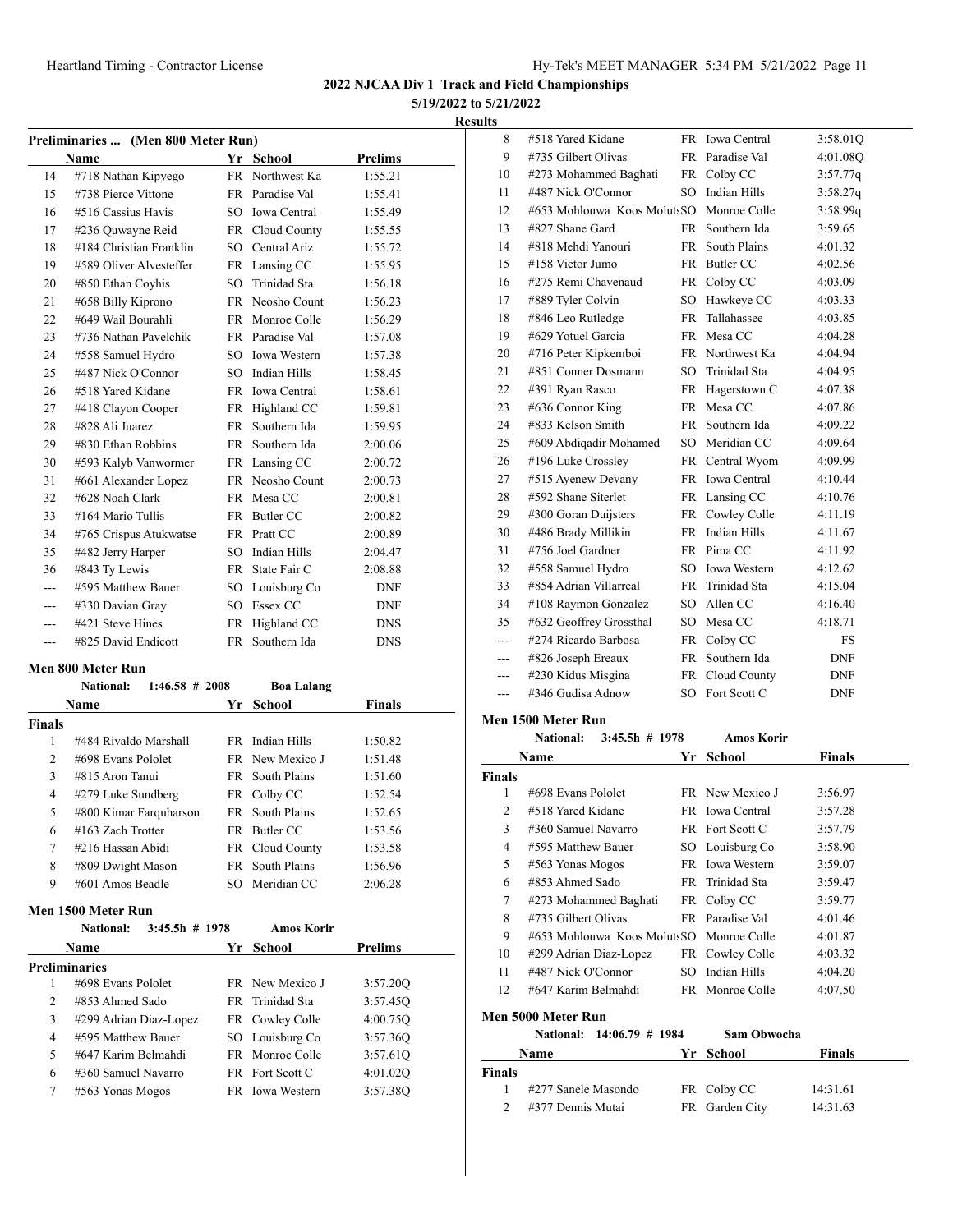**5/19/2022 to 5/21/2022**

**Results**

|                |      | Finals  (Men 5000 Meter Run) |                 |                     |            |
|----------------|------|------------------------------|-----------------|---------------------|------------|
|                | Name |                              |                 | Yr School           | Finals     |
| 3              |      | #720 Vincent Nchogu          | FR              | Northwest Ka        | 14:40.05   |
| $\overline{4}$ |      | #710 Melvin Kipkemboi        |                 | SO North Iowa A     | 14:40.97   |
| 5              |      | #715 Enock Kimutai           |                 | FR Northwest Ka     | 14:41.65   |
| 6              |      | #158 Victor Jumo             | <b>FR</b>       | Butler CC           | 14:41.70   |
| 7              |      | #560 Nicholas Kiprotich      |                 | FR Iowa Western     | 14:42.43   |
| 8              |      | #853 Ahmed Sado              | FR              | Trinidad Sta        | 14:46.49   |
| 9              |      | #717 Oliver Kiptoo           |                 | FR Northwest Ka     | 14:51.20   |
| 10             |      | #735 Gilbert Olivas          |                 | FR Paradise Val     | 14:55.16   |
| 11             |      | #273 Mohammed Baghati        | FR              | Colby CC            | 15:00.59   |
| 12             |      | #389 Zane Chalker            | SO.             | Hagerstown C        | 15:06.86   |
| 13             |      | #609 Abdigadir Mohamed       | SO.             | Meridian CC         | 15:07.89   |
| 14             |      | #629 Yotuel Garcia           | FR              | Mesa CC             | 15:10.46   |
| 15             |      | #346 Gudisa Adnow            | SO              | Fort Scott C        | 15:15.03   |
| 16             |      | #372 Kelvin Cheriuyot        | <b>FR</b>       | Garden City         | 15:15.46   |
| 17             |      | #388 David Butts             | SO.             | Hagerstown C        | 15:16.41   |
| 18             |      | #595 Matthew Bauer           | SO <sub>1</sub> | Louisburg Co        | 15:17.97   |
| 19             |      | #276 Aled Jones              | FR              | Colby CC            | 15:20.73   |
| 20             |      | #827 Shane Gard              | FR              | Southern Ida        | 15:27.81   |
| 21             |      | #360 Samuel Navarro          | FR.             | Fort Scott C        | 15:28.93   |
| 22             |      | #695 Chris Korir             | <b>FR</b>       | New Mexico J        | 15:31.15   |
| 23             |      | #852 Reagan Longei           | FR              | Trinidad Sta        | 15:32.42   |
| 24             |      | #230 Kidus Misgina           | FR              | Cloud County        | 15:33.14   |
| 25             |      | #653 Mohlouwa Koos Molut: SO |                 | Monroe Colle        | 15:36.11   |
| 26             |      | #485 Chris Metz              | SO.             | <b>Indian Hills</b> | 15:38.72   |
| 27             |      | #309 Santiago Nunez          | FR.             | Cowley Colle        | 15:40.47   |
| 28             |      | #810 Zachary McPhee          | FR.             | South Plains        | 15:41.11   |
| 29             |      | #226 Edwin Kipainoi          | SO              | Cloud County        | 15:45.33   |
| 30             |      | #548 Jaysen Bouwers          | FR              | Iowa Western        | 15:47.74   |
| 31             |      | #225 Michael Iyali           | SO.             | Cloud County        | 15:48.76   |
| 32             |      | #597 John Gormley            | SO              | Louisburg Co        | 15:49.85   |
| 33             |      | #397 D'Artagnon Beaver       | FR              | Hawkeye CC          | 15:52.13   |
| 34             |      | #517 Brady Hogan             | <b>FR</b>       | <b>Iowa</b> Central | 15:57.25   |
| 35             |      | #390 Gabe Conder             | SO              | Hagerstown C        | 16:13.44   |
| 36             |      | #188 Salat Ibrahim           |                 | FR Central Ariz     | 17:15.55   |
| ---            |      | #480 Isaac Bryant            | SO.             | Indian Hills        | DNF        |
| ---            |      | #563 Yonas Mogos             | FR              | <b>Iowa Western</b> | <b>DNF</b> |
|                |      | #889 Tyler Colvin            | SO              | Hawkeye CC          | <b>DNS</b> |
| ---            |      | #515 Ayenew Devany           | FR              | Iowa Central        | <b>DNS</b> |
| ---            |      | #519 Aspel Kiprob            | FR              | Iowa Central        | <b>DNS</b> |
| ---            |      | #846 Leo Rutledge            | FR              | Tallahassee         | <b>DNS</b> |
|                |      |                              |                 |                     |            |

#### **Men 10000 Meter Run**

|               | $29:05.44$ # 1984<br><b>National:</b> |     | Sam Obwocha            |               |  |
|---------------|---------------------------------------|-----|------------------------|---------------|--|
|               | Name                                  |     | Yr School              | <b>Finals</b> |  |
| <b>Finals</b> |                                       |     |                        |               |  |
| 1             | #720 Vincent Nchogu                   |     | FR Northwest Ka        | 30:29.23      |  |
| 2             | #277 Sanele Masondo                   |     | FR Colby CC            | 30:31.84      |  |
| 3             | #560 Nicholas Kiprotich               |     | FR Iowa Western        | 30:40.09      |  |
| 4             | #715 Enock Kimutai                    |     | <b>FR</b> Northwest Ka | 31:18.18      |  |
| 5             | #372 Kelvin Cheriuyot                 |     | FR Garden City         | 32:01.19      |  |
| 6             | #389 Zane Chalker                     |     | SO Hagerstown C        | 32:30.10      |  |
| 7             | #377 Dennis Mutai                     |     | FR Garden City         | 32:37.16      |  |
| 8             | #485 Chris Metz                       | SO. | Indian Hills           | 33:34.43      |  |
| 9             | #760 Chalen Lozano                    |     | SO Pima CC             | 33:56.42      |  |

| LS    |                       |                 |            |  |
|-------|-----------------------|-----------------|------------|--|
| 10    | #314 Aidan Wells      | FR Cowley Colle | 34:28.28   |  |
| 11    | $#591$ Jacob Dennis   | FR Lansing CC   | 35:02.79   |  |
| 12    | #186 Alazar Getahun   | FR Central Ariz | 35:05.61   |  |
| 13    | #390 Gabe Conder      | SO Hagerstown C | 35:09.70   |  |
| 14    | #480 Isaac Bryant     | SO Indian Hills | 35:28.97   |  |
| 15    | $\#183$ James Fincher | FR Central Ariz | 36:01.59   |  |
| ---   | #629 Yotuel Garcia    | FR Mesa CC      | <b>DNF</b> |  |
| $---$ | #226 Edwin Kipainoi   | SO Cloud County | <b>DNF</b> |  |
| ---   | #311 Joel Rodriguez   | FR Cowley Colle | <b>DNF</b> |  |
| $---$ | #515 Ayenew Devany    | FR Iowa Central | <b>DNF</b> |  |
| $---$ | #519 Aspel Kiprob     | FR Iowa Central | <b>DNF</b> |  |
| $---$ | #590 Kobe Blanco      | SO Lansing CC   | <b>DNF</b> |  |
| $---$ | #225 Michael Iyali    | SO Cloud County | <b>DNF</b> |  |
| ---   | #230 Kidus Misgina    | FR Cloud County | DQ         |  |

#### **Men 110 Meter Hurdles**

**National: 13.46 # 2006 Daryl Burgess**

| . . |  |              |  |
|-----|--|--------------|--|
|     |  | 13 16 # ንበበሬ |  |

|     | Name                            | Yr              | <b>School</b>       | <b>Prelims</b> |
|-----|---------------------------------|-----------------|---------------------|----------------|
|     | <b>Preliminaries</b>            |                 |                     |                |
| 1   | #571 Cortney Watkins            |                 | FR Iowa Western     | 13.73q 3.7     |
| 2   | #696 Jerry Phillippe            |                 | FR New Mexico J     | 13.89q 2.2     |
| 3   | #552 Michael Buchanan           |                 | FR Iowa Western     | 13.91q2.0      |
| 4   | #804 Justin Guy                 |                 | FR South Plains     | 13.92q 3.7     |
| 5   | #557 Tajean Houston             |                 | FR Iowa Western     | 14.04q 3.7     |
| 6   | #296 Diego Andres-Dougan        |                 | FR Cowley Colle     | 14.22q 2.2     |
| 7   | #331 Dwight Henry               | SO <sub>2</sub> | Essex CC            | 14.27q 2.2     |
| 8   | #260 Taj Morris                 |                 | FR Coffeyville      | 14.33q 2.2     |
| 9   | #881 Rahyme Christian           | <b>FR</b>       | Western Texa        | 14.34 2.2      |
| 10  | #699 Che Saunders               |                 | FR New Mexico J     | 14.40 3.7      |
| 11  | #161 David Niang                | FR.             | Butler CC           | 14.54 2.0      |
| 12  | #694 Kamar Johnson              |                 | FR New Mexico J     | 14.66 2.2      |
| 13  | #655 Edward Williams            | SO.             | Monroe Colle        | 14.68 2.0      |
| 14  | #462 Alexander Holt             |                 | FR Hutchinson C     | 14.80 2.0      |
| 15  | #599 Sidney Littlejohn          | SO              | Louisburg Co        | 14.86 2.0      |
| 16  | #355 Donyea Jarmon              |                 | FR Fort Scott C     | 14.94 3.7      |
| 17  | #376 Shaun Johnson              | FR              | Garden City         | 14.94 2.0      |
| 18  | #263 Nakoah Sybrant-Frankli: FR |                 | Coffeyville         | 15.08 3.7      |
| --- | #813 Chris Robinson             | FR.             | South Plains        | DNF<br>3.7     |
| --- | #139 Daylin Williams            | SΟ              | <b>Barton Count</b> | <b>DNS</b> 2.0 |

**Men 110 Meter Hurdles**

**National: 13.46 # 2006 Daryl Burgess**

|        | Name                     | Yr School       | <b>Finals</b> |  |
|--------|--------------------------|-----------------|---------------|--|
| Finals |                          |                 |               |  |
| 1      | #571 Cortney Watkins     | FR Iowa Western | 13.65 3.1     |  |
| 2      | #696 Jerry Phillippe     | FR New Mexico J | 13.88 3.1     |  |
| 3      | #260 Taj Morris          | FR Coffeyville  | 14.02 3.1     |  |
| 4      | #296 Diego Andres-Dougan | FR Cowley Colle | 14.11 3.1     |  |
| 5      | #552 Michael Buchanan    | FR Iowa Western | $14.14$ 3.1   |  |
| 6      | #331 Dwight Henry        | SO Essex CC     | 14.65 3.1     |  |
| ---    | #804 Justin Guy          | FR South Plains | FS 3.1        |  |
|        | #557 Tajean Houston      | FR Iowa Western | DNF<br>3.1    |  |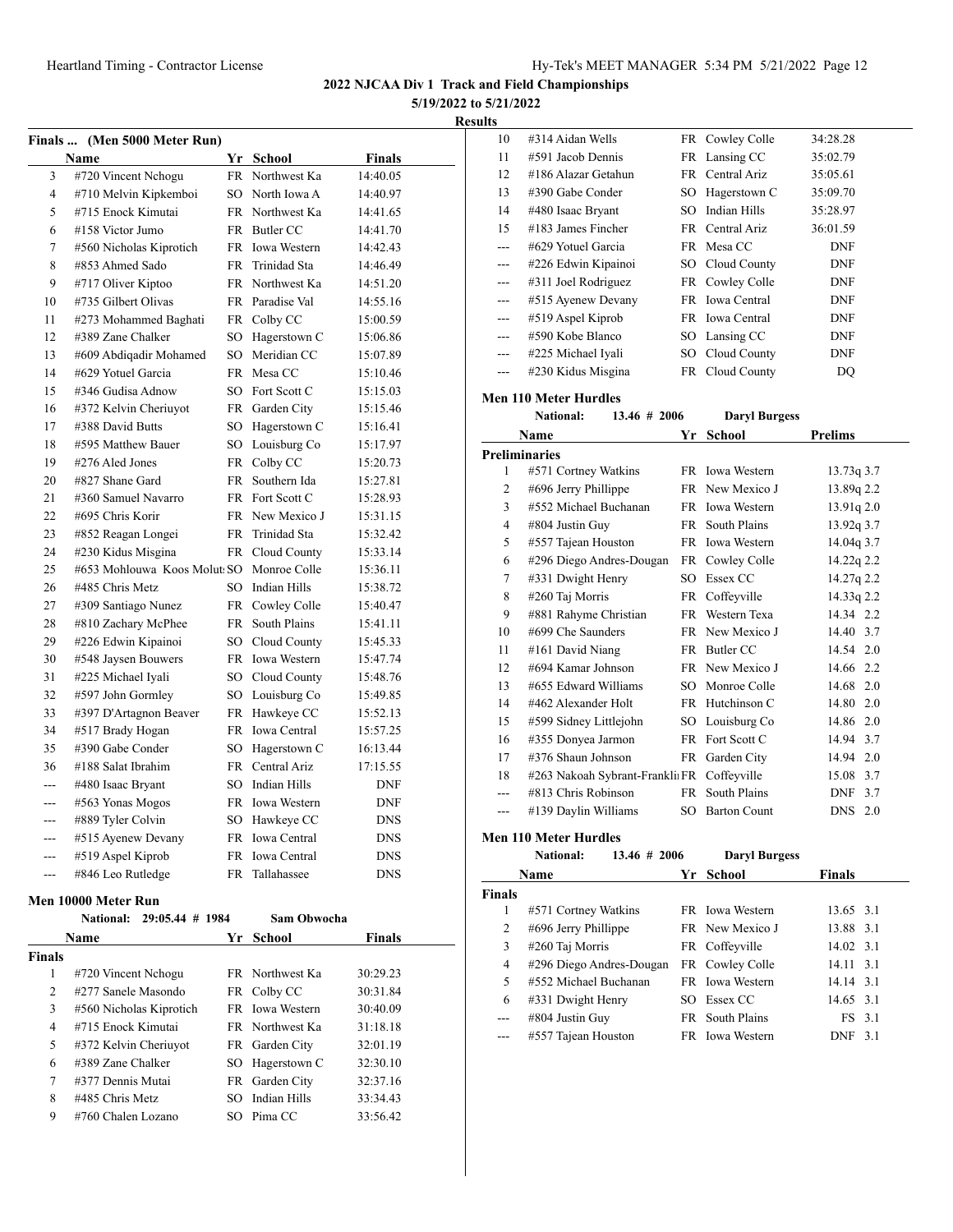#### **5/19/2022 to 5/21/2022**

#### **Results**

|                      | <b>Men 400 Meter Hurdles</b>                                        |      |                       |            |
|----------------------|---------------------------------------------------------------------|------|-----------------------|------------|
|                      | <b>National:</b><br>49.29 # 1994                                    |      | <b>Eric Thomas</b>    |            |
|                      | <b>Name</b>                                                         | Yr   | School                | Prelims    |
| <b>Preliminaries</b> |                                                                     |      |                       |            |
| 1                    | #813 Chris Robinson                                                 |      | FR South Plains       | 50.70q     |
| 2                    | #610 Norman Mukwada                                                 |      | FR Meridian CC        | 52.42q     |
| 3                    | #604 Nicquaine Henry                                                |      | SO Meridian CC        | 52.45q     |
| 4                    | #441 Alfonso Hale Jr                                                |      | FR Hinds CC           | 52.72q     |
| 5                    | #142 Jason Ferrell                                                  |      | FR Bryant & Str       | 52.74q     |
| 6                    | #571 Cortney Watkins                                                |      | FR Iowa Western       | 52.76q     |
| 7                    | #227 Ephraim Lerkin                                                 |      | SO Cloud County       | 52.88q     |
| 8                    | #794 Caio Almeida                                                   |      | FR South Plains       | 53.03q     |
| 9                    | #444 Chandler Love                                                  |      | FR Hinds CC           | 53.06      |
| 10                   | #384 Eysias Banks                                                   |      | FR Glendale CC        | 53.45      |
| 11                   | #847 Troy Williams                                                  |      | FR Tallahassee        | 54.27      |
| 12                   | #113 Rasmus Wright                                                  |      | SO Allen CC           | 54.68      |
| 13                   | #572 Davion Williams                                                |      | FR Iowa Western       | 54.77      |
| 14                   | #627 Malik Chandler                                                 |      | SO Mesa CC            | 54.83      |
| 15                   | #551 Shamar Brown                                                   |      | FR Iowa Western       | 55.12      |
| 16                   | #483 Damien Lewis                                                   |      | FR Indian Hills       | 55.30      |
| 17                   | #111 Rotchild Telsaint                                              |      | FR Allen CC           | 55.36      |
| 18                   | #138 Cedric Williams                                                |      | SO Barton Count       | 55.40      |
| 19                   | #460 Sharim Hamilton                                                |      | FR Hutchinson C       | 55.60      |
| 20                   | #228 Davit Lukava                                                   |      | SO Cloud County       | 55.81      |
| 21                   | #105 Sean Dixon                                                     |      | FR Allen CC           | 56.03      |
| 22                   | #385 Tra'Von Johns                                                  |      | SO Glendale CC        | 56.24      |
| 23                   | #408 Isaac Vaske                                                    |      | FR Hawkeye CC         | 56.39      |
| 24                   | #263 Nakoah Sybrant-Frankli FR Coffeyville                          |      |                       | 56.95      |
| 25                   | #353 Isaiah Howard                                                  |      | FR Fort Scott C       | 57.50      |
| 26                   | #405 Edgar Tapia                                                    |      | SO Hawkeye CC         | 58.00      |
| 27                   | #143 Caleb McGirt                                                   |      | FR Bryant & Str       | 58.10      |
| 28                   | #886 Jaden Williams                                                 |      | SO Western Texa       | 59.42      |
| 29                   |                                                                     |      | SO Meridian CC        | 1:01.78    |
| ---                  | #611 Keenan Young                                                   |      | FR Iowa Central       |            |
|                      | #512 Tafari Bishop<br>#237 Elias Rivera                             |      |                       | DNF        |
| ---                  |                                                                     |      | FR Cloud County       | <b>DNS</b> |
|                      | <b>Men 400 Meter Hurdles</b>                                        |      |                       |            |
|                      | 49.29 # 1994<br>National:                                           |      | <b>Eric Thomas</b>    |            |
|                      | Name                                                                |      | Yr School             | Finals     |
| Finals               |                                                                     |      |                       |            |
| 1                    | #794 Caio Almeida                                                   |      | FR South Plains       | 52.00      |
| $\overline{c}$       | #441 Alfonso Hale Jr                                                |      | FR Hinds CC           | 52.29      |
| 3                    | #610 Norman Mukwada                                                 |      | FR Meridian CC        | 52.39      |
| 4                    | #813 Chris Robinson                                                 |      | FR South Plains       | 52.94      |
| 5                    | #142 Jason Ferrell                                                  |      | FR Bryant & Str       | 53.61      |
| 6                    | #571 Cortney Watkins                                                |      | FR Iowa Western       | 53.89      |
| 7                    | #227 Ephraim Lerkin                                                 |      | SO Cloud County       | 54.34      |
| 8                    | #604 Nicquaine Henry                                                | SO - | Meridian CC           | 55.26      |
|                      |                                                                     |      |                       |            |
|                      | Men 3000 Meter Steeplechase<br><b>National:</b><br>$8:38.4h$ # 1979 |      | <b>Solomon Chebor</b> |            |
|                      | Name                                                                | Yr - | School                | Finals     |
| <b>Finals</b>        |                                                                     |      |                       |            |
| 1                    | #274 Ricardo Barbosa                                                | FR   | Colby CC              | 8:51.45    |
|                      |                                                                     |      |                       |            |

| ults |                                             |      |                            |                |
|------|---------------------------------------------|------|----------------------------|----------------|
| 2    | #853 Ahmed Sado                             | FR   | Trinidad Sta               | 9:09.72        |
| 3    | #717 Oliver Kiptoo                          |      | FR Northwest Ka            | 9:13.93        |
| 4    | #864 Mathew Keitany                         |      | FR Vincennes               | 9:23.14        |
| 5    | #225 Michael Iyali                          |      | SO Cloud County            | 9:24.75        |
| 6    | #810 Zachary McPhee                         | FR - | South Plains               | 9:24.92        |
| 7    | #710 Melvin Kipkemboi                       |      | SO North Iowa A            | 9:29.06        |
| 8    | #520 Hunter Klimek                          | SO.  | <b>Iowa Central</b>        | 9:31.11        |
| 9    | #511 Robin Aguilar Gonzalez SO Iowa Central |      |                            | 9:31.14        |
| 10   | #755 Emmanuel Corral                        | SO.  | Pima CC                    | 9:36.89        |
| 11   | #372 Kelvin Cheriuyot                       |      | FR Garden City             | 9:36.96        |
| 12   | #309 Santiago Nunez                         |      | FR Cowley Colle            | 9:40.99        |
| 13   | #555 Wimachmorr Gilo                        |      | FR Iowa Western            | 9:47.73        |
| 14   | #695 Chris Korir                            |      | FR New Mexico J            | 9:47.96        |
| 15   | #647 Karim Belmahdi                         |      | FR Monroe Colle            | 9:51.10        |
| 16   | #194 Davin Soto                             |      | FR Central Ariz            | 9:58.06        |
| 17   | #548 Jaysen Bouwers                         |      | FR Iowa Western            | 9:58.88        |
| 18   | #397 D'Artagnon Beaver                      |      | FR Hawkeye CC              | 10:02.81       |
| 19   | #831 George Showers                         |      | FR Southern Ida            | 10:05.49       |
| 20   | #547 Merci Bita                             |      | FR Iowa Western            | 10:12.67       |
| 21   | #388 David Butts                            |      | SO Hagerstown C            | 10:26.93       |
| 22   | #191 Benjamin Morfin                        |      | FR Central Ariz            | 10:33.08       |
| 23   | #410 Briar Nevills                          |      | Heartland CC               | 10:33.34       |
| 24   | #391 Ryan Rasco                             |      | FR Hagerstown C            | 10:34.15       |
| ---  | #230 Kidus Misgina                          |      | FR Cloud County            | <b>DNF</b>     |
| ---  | #192 Kyle Partin                            |      | SO Central Ariz            | <b>DNF</b>     |
|      | Men 4x100 Meter Relay                       |      |                            |                |
|      | National:<br>38.86 # 1987                   |      |                            |                |
|      | Team                                        |      | Relay                      | <b>Prelims</b> |
|      | <b>Preliminaries</b>                        |      |                            |                |
| 1    | <b>Butler CC</b>                            |      |                            | 39.54q         |
|      | $11.4152$ Charm Dearen ED                   |      | $2)$ 4155 Calab Indream ED |                |

| 1              | Butler CC                    | 39.54q                      |
|----------------|------------------------------|-----------------------------|
|                | 1) #153 Shawn Brown FR       | 2) #155 Caleb Jackson FR    |
|                | 3) #156 Morgan Jamison FR    | 4) #154 Jerod Elcock FR     |
| $\overline{c}$ | Indian Hills CC              | 39.69q                      |
|                | 1) #496 Justin Walden SO     | 2) #478 Damoy Allen SO      |
|                | 3) #494 Isiah Thomas SO      | 4) #493 Aurel Tchanbi SO    |
| 3              | South Plains                 | 39.89q                      |
|                | 1) #799 Kendal Culmer FR     | 2) #802 Keontae Gaines FR   |
|                | 3) #812 Shevioe Reid FR      | 4) #808 Chaunzavia Lewis FR |
| 4              | Northwest Kansas             | 40.14q                      |
|                | 1) #713 Crayg Fletcher FR    | 2) #714 Derrick Harbin FR   |
|                | 3) #723 Latavious Stewart FR | 4) #719 Jaydon Moore FR     |
| 5.             | Coffeyville CC               | 40.18q                      |
|                | 1) #262 Victor Smith FR      | 2) #255 Dakari Charlton FR  |
|                | 3) #254 Ireon Brown FR       | 4) #256 Antoine Evans FR    |
| 6              | <b>Barton County CC</b>      | 40.27q                      |
|                | 1) #136 Marcus Purcell FR    | 2) #137 Almond Small FR     |
|                | 3) #129 Telron Bradford SO   | 4) #131 Andrew Ferguson SO  |
| 7              | Mesa CC                      | 40.32q                      |
|                | 1) #634 Khamis Hassan FR     | 2) #633 Aiden Harvey FR     |
|                | 3) #641 Jacob Samford SO     | 4) #642 Tyson Tippett FR    |
| 8              | Central Arizona              | 40.47q                      |
|                | 1) #193 Royden Peets FR      | 2) #180 Razak Abdul FR      |
|                | 3) #195 Romar Stapleton FR   | 4) #189 Ousman Jagne FR     |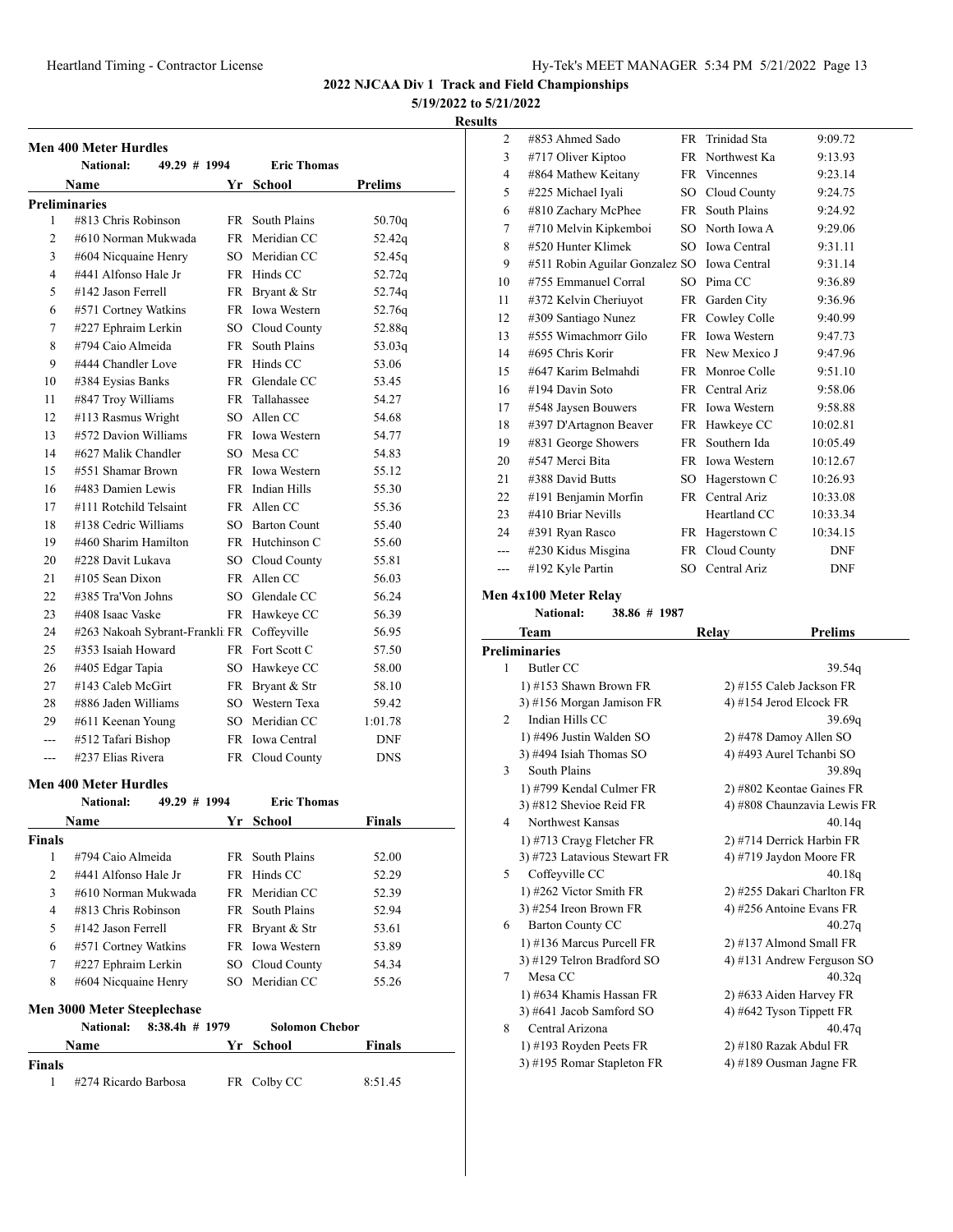1) #631 Gevon Grimes SO 2) #641 Jacob Samford SO 3) #625 Joshua Boehm FR 4) #627 Malik Chandler SO 14 Central Arizona 3:15.88 1) #189 Ousman Jagne FR 2) #181 Joseph Carlson FR 3) #184 Christian Franklin SO 4) #180 Razak Abdul FR 15 Hawkeye CC 3:17.48 1) #402 Brigham Daniel FR 2) #404 Blake Osborn SO<br>3) #408 Isaac Vaske FR 4) #400 Mason Chipman I

16 Hutchinson CC 3:18.46 1) #459 Davion Gardenhire FR 2) #457 Dimetre Browne FR 3) #465 Clyedterrious Thompson Fl 4) #460 Sharim Hamilton FR

4) #400 Mason Chipman FR

**2022 NJCAA Div 1 Track and Field Championships**

#### **5/19/2022 to 5/21/2022**

#### **Results**

|     | Preliminaries  (Men 4x100 Meter Relay)                    |                                                               | Men 4x400 Meter Relay                                  |                                                   |
|-----|-----------------------------------------------------------|---------------------------------------------------------------|--------------------------------------------------------|---------------------------------------------------|
|     | <b>Team</b>                                               | <b>Prelims</b><br>Relay                                       | <b>National:</b><br>$3:01.89$ # 1994                   |                                                   |
| 9   | Iowa Western CC                                           | 40.49                                                         | <b>Team</b>                                            | Relay<br><b>Prelims</b>                           |
|     | 1) #557 Tajean Houston FR                                 | 2) #556 Tahj Hamm FR                                          | <b>Preliminaries</b>                                   |                                                   |
|     | 3) #552 Michael Buchanan FR                               | 4) #561 Micah Manning FR                                      | South Plains<br>$\mathbf{1}$                           | 3:08.27Q                                          |
| 10  | Cloud County CC                                           | 40.54                                                         | 1) #796 Jeremy Bembridge FR                            | 2) #808 Chaunzavia Lewis FR                       |
|     | 1) #224 Alphonse Igish FR                                 | 2) #235 Narindra Rafidimalala SO                              | 3) #800 Kimar Farquharson FR                           | 4) #807 Hossam Hatib FR                           |
|     | 3) #242 Emmanuel Wanga SO                                 | 4) #223 Freider Fornasari FR                                  | <b>Barton County CC</b><br>2                           | 3:11.19Q                                          |
| 11  | Fort Scott CC                                             | 40.71                                                         | 1) #893 Elijah Mosley FR                               | 2) #137 Almond Small FR                           |
|     | 1) #891 William Perry FR                                  | 2) #362 Ethnie Stubbs SO                                      | 3) #138 Cedric Williams SO                             | 4) #129 Telron Bradford SO                        |
|     | 3) #357 Jordan Joyner SO                                  | 4) #358 Zanoah Lanham SO                                      | Western Texas College<br>3                             | 3:12.01Q                                          |
| 12  | North Iowa Area CC                                        | 40.75                                                         | 1) #880 Antonio Blair FR                               | 2) #883 Ethan Smith SO                            |
|     | 1) #711 Micheal Moore SO                                  | 2) #707 Tinashe Chigudu SO                                    | 3) #884 Lee Steward SO                                 | 4) #882 Miguel Nicholas FR                        |
|     | 3) #709 Titus Jackson SO                                  | 4) #706 Bernard Bell FR                                       | Iowa Western CC<br>4                                   | 3:08.59Q                                          |
| 13  | Hutchinson CC                                             | 40.88                                                         | 1) #549 Andrew Brown FR                                | 2) #556 Tahj Hamm FR                              |
|     | 1) #457 Dimetre Browne FR<br>3) #459 Davion Gardenhire FR | 2) #465 Clyedterrious Thompson Fl<br>4) #461 Donovan Hines FR | $3)$ #550 Chaz Brown FR                                | 4) #565 Romario Northover FR                      |
| 14  | Hinds CC                                                  | 41.08                                                         | 5<br>Indian Hills CC                                   | 3:11.30Q                                          |
|     | 1) #446 Christian Williams FR                             | 2) #442 Dapriest Hogans FR                                    | 1) #488 Sydney Peal FR                                 | 2) #484 Rivaldo Marshall FR                       |
|     | 3) #445 De'Aundre Ward FR                                 | 4) #439 Trellas Forrest FR                                    | 3) #481 Dorian Craven SO                               | 4) #497 Kendrick Winfield SO                      |
| 15  | New Mexico JC                                             | 41.22                                                         | Butler CC<br>6                                         | 3:12.32Q                                          |
|     | 1) #690 Alejandro Chavarria SO                            | 2) #689 Imon Bell FR                                          | 1) #159 Cameron Leiba FR                               | 2) #157 Nazzio John FR                            |
|     | 3) #691 Elijah Colbert FR                                 | 4) #693 Timothy Frederick SO                                  | 3) #162 Jared Sylvester FR                             | 4) #156 Morgan Jamison FR                         |
| 16  | Pima CC                                                   | 41.35                                                         | 7<br>Jacksonville College                              | 3:12.20q                                          |
|     | 1) #763 Jacob Rosales FR                                  | 2) #764 Tristan Spalding FR                                   | 1) #577 Jordan Douglas FR                              | 2) #581 Justin Malnar FR                          |
|     | 3) #751 Terrion Amicks FR                                 | 4) #761 Andre Maytorena SO                                    | 3) #580 Isaac Holland FR                               | 4) #578 Anthony East III FR                       |
| 17  | Jacksonville College                                      | 41.69                                                         | Meridian CC<br>8                                       | 3:13.42q                                          |
|     | 1) #576 Joel Aihia FR                                     | 2) #575 Jesse Adams FR                                        | 1) #604 Nicquaine Henry SO                             | 2) #601 Amos Beadle SO                            |
|     | 3) #577 Jordan Douglas FR                                 | 4) #582 Everett Sadler SO                                     | 3) #611 Keenan Young SO                                | 4) #610 Norman Mukwada FR                         |
| 18  | Garden City CC                                            | 41.80                                                         | Cloud County CC<br>9                                   | 3:14.01                                           |
|     | 1) #374 Thaj Ferguson FR                                  | 2) #382 Jereun Wagner FR                                      | 1) #239 Shadrick Tansi SO                              | 2) #221 Jonathan Dende FR                         |
|     | 3) #378 Fabian Nava FR                                    | 4) #379 Jaden Powell FR                                       | 3) #224 Alphonse Igish FR                              | 4) #242 Emmanuel Wanga SO                         |
| 19  | Vincennes                                                 | 42.17                                                         | 10<br>Garden City CC                                   | 3:15.08                                           |
|     | 1) #861 Jalen Bowman FR                                   | 2) #871 Collin Sutton FR                                      | 1) #380 Maliek Roberson FR<br>3) #379 Jaden Powell FR  | 2) #371 Isaiah Armstrong FR                       |
|     | 3) #868 Damien Ross SO                                    | 4) #870 Kyle Stewart SO                                       | Pima CC<br>11                                          | 4) #381 Ray'Sean Thomas FR<br>3:15.29             |
| 20  | Pratt CC                                                  | 42.21                                                         |                                                        |                                                   |
|     | 1) #770 Andrew Wilson FR                                  | 2) #767 Omari John FR                                         | 1) #764 Tristan Spalding FR<br>3) #762 Nathan Plant FR | 2) #758 Gamar Garem FR<br>4) #752 Orion Barger FR |
|     | 3) #768 Delazis Smith FR                                  | 4) #769 Tyler Sonnier FR                                      | Allen CC<br>12                                         | 3:15.77                                           |
| --- | Meridian CC                                               | DQ                                                            | 1) #109 Avon Rouse SO                                  | 2) #107 Elijah Gant FR                            |
|     | 1) #605 Zhimarlas Johnson SO                              | 2) #602 Keshaun Black SO                                      | 3) #106 Gbarwho Flahn FR                               | 4) #113 Rasmus Wright SO                          |
|     | 3) #603 Ladarrius Giles FR                                | 4) #608 Ja'Juan McClain SO                                    | Mesa CC<br>13                                          | 3:15.88                                           |

#### **Men 4x100 Meter Relay**

#### **National: 38.86 # 1987**

|        | Team             | Relay | <b>Finals</b> |  |
|--------|------------------|-------|---------------|--|
| Finals |                  |       |               |  |
| 1      | Butler CC        |       | 39.70         |  |
| 2      | Indian Hills CC  |       | 40.17         |  |
| 3      | Coffeyville CC   |       | 40.26         |  |
| 4      | South Plains     |       | 40.56         |  |
| 5      | Mesa CC          |       | 40.85         |  |
| 6      | Barton County CC |       | 40.87         |  |
| 7      | Northwest Kansas |       | 41.36         |  |
| 8      | Central Arizona  |       | 42.18         |  |
|        |                  |       |               |  |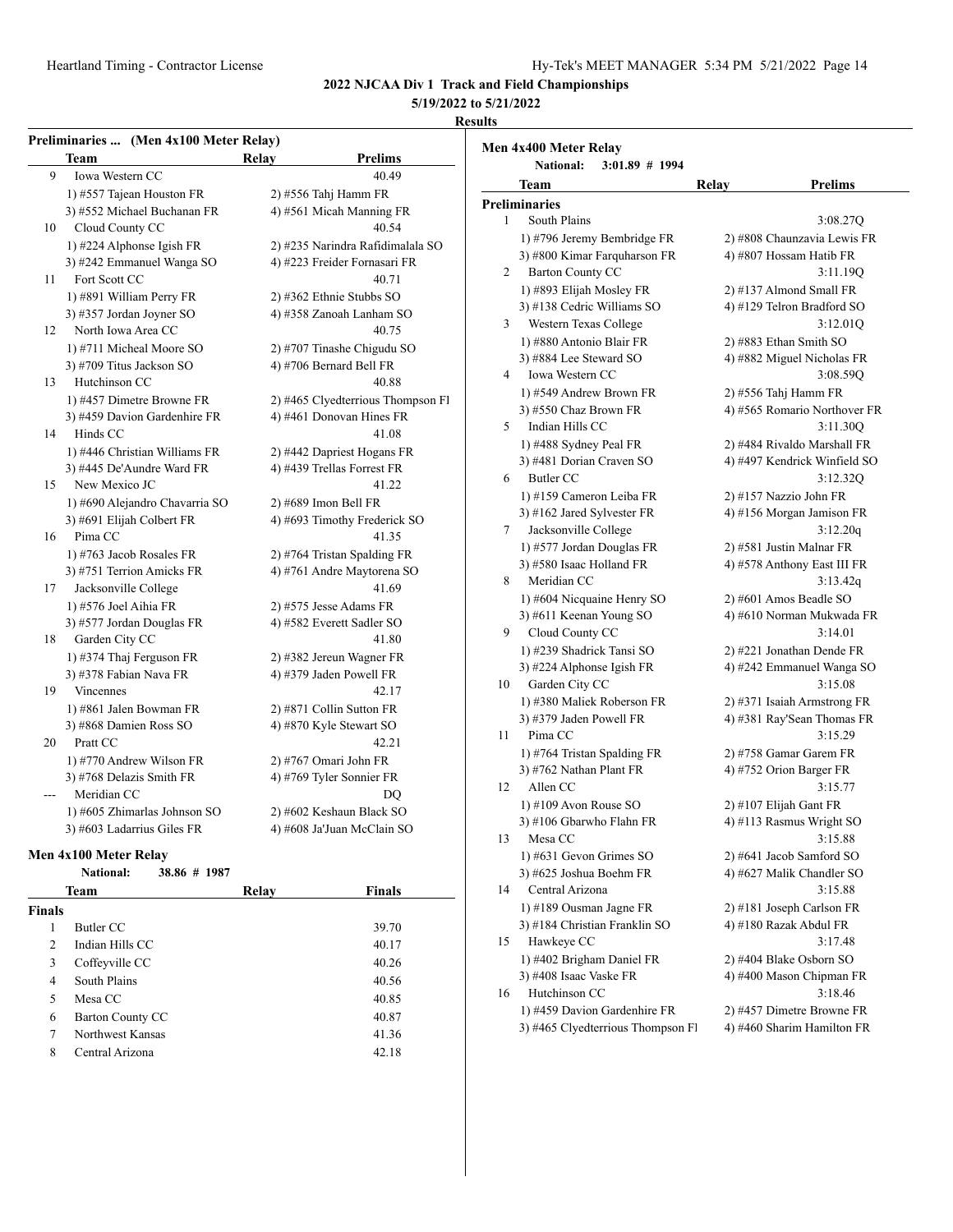# **5/19/2022 to 5/21/2022**

#### **Results**

| Preliminaries  (Men 4x400 Meter Relay) |  |  |
|----------------------------------------|--|--|
|                                        |  |  |

|    | Team                              | Relay | Prelims                          |
|----|-----------------------------------|-------|----------------------------------|
| 17 | <b>Vincennes</b>                  |       | 3:19.47                          |
|    | 1) #865 Yamar Lyons FR            |       | 2) #871 Collin Sutton FR         |
|    | 3) #867 Manamanya Opiew SO        |       | 4) #861 Jalen Bowman FR          |
| 18 | Hinds CC                          |       | 3:19.86                          |
|    | 1) #439 Trellas Forrest FR        |       | 2) #444 Chandler Love FR         |
|    | 3) #443 Christian Kingdom FR      |       | 4) #446 Christian Williams FR    |
| 19 | Coffeyville CC                    |       | 3:30.39                          |
|    | 1) #263 Nakoah Sybrant-Franklin F |       | 2) #264 Weylon Williams FR       |
|    | 3) #254 Ireon Brown FR            |       | 4) #255 Dakari Charlton FR       |
|    | Essex CC                          |       | DNF                              |
|    | 1) #328 Daniel Cunningham SO      |       | $2)$ #329 Carl Drakes SO         |
|    | 3) #330 Davian Gray SO            |       | 4) #335 Rashuan Stewart SO       |
|    | Fort Scott CC                     |       | DQ                               |
|    | 1) #363 Keldrick Turner FR        |       | 2) #351 Tre Buchanan SO          |
|    | 3) #348 Isiah Barnes SO           |       | 4) #350 Brian Brown FR           |
|    | Paradise Valley                   |       | <b>DNS</b>                       |
|    | 1) #736 Nathan Pavelchik FR       |       | 2) #737 Demorisean Pennington FR |
|    | 3) #728 Joshua Anderson FR        |       | 4) #731 Donovan Castillo FR      |

#### **Men 4x400 Meter Relay**

| <b>National:</b> | $3:01.89 \# 1994$ |  |
|------------------|-------------------|--|

| Team           |                        | Relay | <b>Finals</b> |
|----------------|------------------------|-------|---------------|
| <b>Finals</b>  |                        |       |               |
| 1              | South Plains           |       | 3:11.05       |
| 2              | Barton County CC       |       | 3:12.22       |
| 3              | Western Texas College  |       | 3:12.93       |
| $\overline{4}$ | Indian Hills CC        |       | 3:13.25       |
| 5              | <b>Iowa Western CC</b> |       | 3:14.27       |
| 6              | Butler CC              |       | 3:16.37       |
| 7              | Meridian CC            |       | 3:17.51       |
| 8              | Jacksonville College   |       | 3:17.83       |

#### **Men 4x800 Meter Relay**

|                | $7:20.48$ # 1999<br>National:  |                             |
|----------------|--------------------------------|-----------------------------|
|                | Team                           | Finals<br>Relay             |
| <b>Finals</b>  |                                |                             |
| 1              | South Plains                   | 7:39.00                     |
|                | 1) #800 Kimar Farquharson FR   | 2) #818 Mehdi Yanouri FR    |
|                | 3) #801 Christian Francisco FR | 4) #815 Aron Tanui FR       |
| $\mathfrak{D}$ | Paradise Valley                | 7:40.00                     |
|                | 1) #735 Gilbert Olivas FR      | 2) #736 Nathan Pavelchik FR |
|                | 3) #738 Pierce Vittone FR      | 4) #730 Tyler Carreon SO    |
| 3              | <b>Trinidad State</b>          | 7:40.01                     |
|                | 1) #850 Ethan Coyhis SO        | 2) #851 Conner Dosmann SO   |
|                | 3) #854 Adrian Villarreal FR   | 4) #853 Ahmed Sado FR       |
| 4              | Fort Scott CC                  | 7:43.08                     |
|                | 1) #888 Lucorien Deboest SO    | 2) #356 Lonnell Johnson SO  |
|                | 3) #354 Doriye Jackson SO      | 4) #360 Samuel Navarro FR   |
| 5              | Indian Hills CC                | 7:44.89                     |
|                | 1) #482 Jerry Harper SO        | 2) #490 Roneldo Rock FR     |
|                | 3) #491 Keegan Simms SO        | 4) #487 Nick O'Connor SO    |
| 6              | Cloud County CC                | 7:46.30                     |
|                | 1) #225 Michael Iyali SO       | 2) #236 Quwayne Reid FR     |
|                | 3) #219 Rylan Cheney SO        | 4) #216 Hassan Abidi FR     |
|                |                                |                             |

| 7  | Iowa Western CC                    | 7:47.41                          |
|----|------------------------------------|----------------------------------|
|    | 1) #555 Wimachmorr Gilo FR         | 2) #573 Deiondre Williams FR     |
|    | 3) #563 Yonas Mogos FR             | 4) #558 Samuel Hydro SO          |
| 8  | Iowa Central CC                    | 7:48.40                          |
|    | 1) #520 Hunter Klimek SO           | 2) #516 Cassius Havis SO         |
|    | 3) #511 Robin Aguilar Gonzalez SC  | 4) #518 Yared Kidane FR          |
| 9  | Monroe College (Nr)                | 7:49.85                          |
|    | 1) #647 Karim Belmahdi FR          | 2) #650 Jonathan Hackshaw FR     |
|    | 3) #649 Wail Bourahli FR           | 4) #653 Mohlouwa Koos Molutsi S  |
| 10 | Central Arizona                    | 7:51.08                          |
|    | 1) #181 Joseph Carlson FR          | 2) #185 Hayden Gelder FR         |
|    | 3) #190 Joseph Meagher FR          | 4) #184 Christian Franklin SO    |
| 11 | Butler CC                          | 7:52.28                          |
|    | 1) #162 Jared Sylvester FR         | 2) #158 Victor Jumo FR           |
|    | 3) #164 Mario Tullis FR            | 4) #163 Zach Trotter FR          |
| 12 | Mesa CC                            | 7:53.47                          |
|    | 1) #629 Yotuel Garcia FR           | 2) #628 Noah Clark FR            |
|    | 3) #632 Geoffrey Grossthal SO      | 4) #638 Nathan Mann FR           |
| 13 | <b>Vincennes</b>                   | 7:54.22                          |
|    | 1) #862 Trenton Faulkner FR        | 2) #866 Ernest Momodu FR         |
|    | 3) #864 Mathew Keitany FR          | 4) #867 Manamanya Opiew SO       |
| 14 | Essex CC                           | 7:58.16                          |
|    | 1) #330 Davian Gray SO             | 2) #333 khabeeba Mills SO        |
|    | 3) #328 Daniel Cunningham SO       | 4) #332 Daniel McDonald-Hylton S |
| 15 | Cowley College                     | 7:59.82                          |
|    | 1) #300 Goran Duijsters FR         | 2) #298 Dawson Crawley FR        |
|    | 3) #310 Edwin Olvera FR            | 4) #299 Adrian Diaz-Lopez FR     |
| 16 | Southern Idaho                     | 8:01.05                          |
|    | 1) #828 Ali Juarez FR              | $2)$ #832 Cade Smith FR          |
|    | 3) #829 Griffin May FR             | 4) #827 Shane Gard FR            |
| 17 | Neosho County CC                   | 8:01.76                          |
|    | 1) #658 Billy Kiprono FR           | 2) #657 Joshua Arafol FR         |
|    | 3) #659 Gunnar Laurance FR         | 4) #660 Andrew Leck FR           |
| 18 | Lansing CC                         | 8:12.17                          |
|    | 1) #593 Kalyb Vanwormer FR         | 2) #592 Shane Siterlet FR        |
|    | 3) #590 Kobe Blanco SO             | 4) #589 Oliver Alvesteffer FR    |
| 19 | Hawkeye CC                         | 8:25.48                          |
|    | 1) #403 Chase Mullenix FR          | 2) #406 Stephen Thomas FR        |
|    | 3) #400 Mason Chipman FR           | 4) #889 Tyler Colvin SO          |
|    | en High Jump                       |                                  |
|    | <b>National:</b><br>$2.27m$ # 1991 | <b>Eric Taylor-Perry</b>         |

# $Me$

| Name          |                                          | Yr  | School          | <b>Finals</b>     |
|---------------|------------------------------------------|-----|-----------------|-------------------|
| <b>Finals</b> |                                          |     |                 |                   |
| 1             | #798 Kudakwashe Chadenga FR South Plains |     |                 | 2.22m             |
| 2             | #146 Jaivon Harrison                     |     | SO Bryant & Str | 2.17m             |
| 3             | #392 Eligha Wilson                       | SO. | Harcum          | 2.12m             |
| 4             | #568 Roman Smith                         |     | FR Iowa Western | 2.07 <sub>m</sub> |
| 5             | #259 Timothy Johnson                     |     | SO Coffeyville  | 2.07 <sub>m</sub> |
| 6             | #607 Augustus Karweh                     |     | SO Meridian CC  | 2.07 <sub>m</sub> |
| 7             | #112 Irayjuan White                      |     | FR Allen CC     | 2.02 <sub>m</sub> |
| 7             | #327 James Bell                          |     | SO Essex CC     | 2.02 <sub>m</sub> |
| 9             | #562 Tyler Missick                       |     | FR Iowa Western | 1.97m             |
| 9             | #816 Elisha Teneus-Claude                |     | FR South Plains | 1.97m             |
| 9             | #349 Mykell Beck                         |     | FR Fort Scott C | 1.97 <sub>m</sub> |
| 12            | #842 Wyatt Irwin                         |     | FR State Fair C | 1.97m             |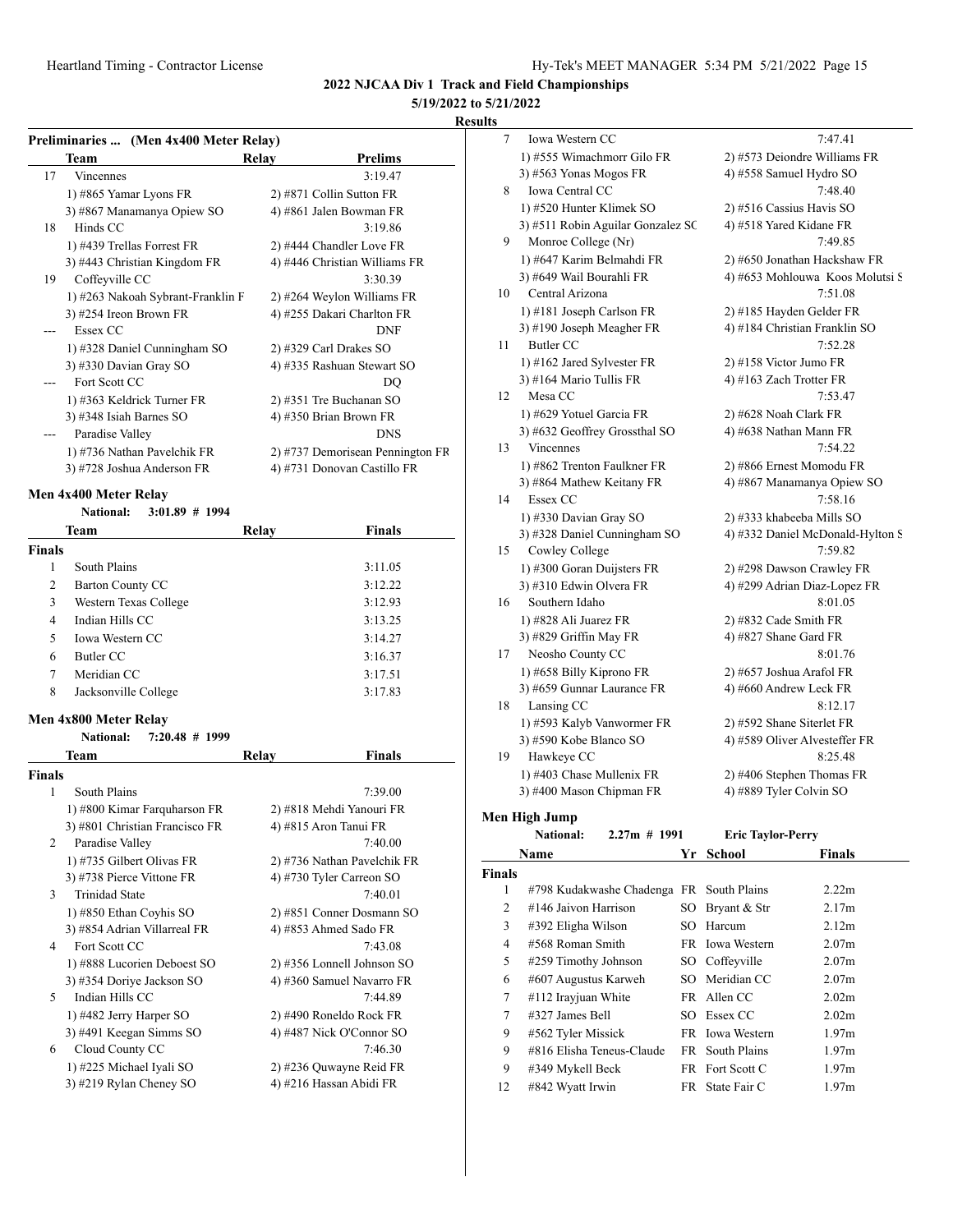| 19-Tek's MEET MANAGER 5:34 PM 5/21/2022 Page 16 |  |  |  |  |
|-------------------------------------------------|--|--|--|--|
|-------------------------------------------------|--|--|--|--|

**5/19/2022 to 5/21/2022**

#### **Results**

|                | Finals  (Men High Jump) |                |                       |                   |
|----------------|-------------------------|----------------|-----------------------|-------------------|
|                | <b>Name</b>             |                | Yr School             | <b>Finals</b>     |
| 13             | #160 Richard Newman     | SO.            | Butler CC             | 1.97 <sub>m</sub> |
| $---$          | #145 Etaijen Easter     | SO -           | Bryant & Str          | NH                |
| ---            | #218 Andrew Betton      | SO             | Cloud County          | NH                |
|                | #182 Godwin Charles     |                | FR Central Ariz       | NH                |
| ---            | #422 Cameron Pompey     |                | FR Highland CC        | <b>NH</b>         |
|                | Men Pole Vault          |                |                       |                   |
|                | <b>National:</b>        | $5.40m$ # 2021 | <b>Matteo Capello</b> |                   |
|                | Name                    | Yr             | <b>School</b>         | <b>Finals</b>     |
| <b>Finals</b>  |                         |                |                       |                   |
| 1              | #811 Thomas Nieto       | FR -           | South Plains          | 5.30m             |
| $\mathfrak{D}$ | #757 Reece Gardner      |                | $SO$ Pima $CC$        | 4.81 <sub>m</sub> |
| 3              | $#700$ Dalton Smith     |                | FR New Mexico J       | 4.71 <sub>m</sub> |
| 4              | #440 Aaron Fortenberry  |                | FR Hinds CC           | 4.56m             |
| 5              | #423 Andwele Shurland   |                | FR Highland CC        | 4.56m             |
| 6              | #774 Cameron Abell      |                | FR Sauk Valley        | 4.56m             |
| 7              | #640 Bryant Palmer      |                | FR Mesa CC            | 4.41m             |
| 8              | #464 Simon Steinert     |                | FR Hutchinson C       | 4.26m             |
| 9              | #302 Luke Faulkner      |                | FR Cowley Colle       | 4.26m             |
|                | #234 Ben Okraska        |                | FR Cloud County       | 4.26m             |
| 9              |                         |                |                       |                   |
| 9              | #626 Hyrum Broby        | SO.            | Mesa CC               | 4.26m             |

# **Men Long Jump**<br>**National**

|                | <b>National:</b><br>$8.14m$ # 1994 |      | <b>James Beckford</b> |                   |     |
|----------------|------------------------------------|------|-----------------------|-------------------|-----|
|                | Name                               | Yr   | School                | Finals            |     |
| Finals         |                                    |      |                       |                   |     |
| 1              | #140 Anthony Woods                 | FR - | <b>Barton Count</b>   | $7.64m$ 3.3       |     |
| $\overline{2}$ | #130 Shakwon Coke                  | SO.  | <b>Barton Count</b>   | $7.55m$ 0.4       |     |
| 3              | #552 Michael Buchanan              |      | FR Iowa Western       | 7.49m 3.2         |     |
| $\overline{4}$ | #233 Timothy Nyinguan              | SO   | Cloud County          | 7.47m 2.8         |     |
| 5              | #257 Treyvon Ferguson              | SO   | Coffeyville           | 7.44m 1.7         |     |
| 5              | #145 Etaijen Easter                | SO   | Bryant & Str          | 7.44m 2.3         |     |
| 7              | #445 De'Aundre Ward                | FR   | Hinds CC              | 7.39m 1.7         |     |
| 8              | #220 Brad Davies-Pughe             | FR   | Cloud County          | 7.28 <sub>m</sub> | 2.1 |
| 9              | #182 Godwin Charles                |      | FR Central Ariz       | $7.27m$ 0.8       |     |
| 10             | #457 Dimetre Browne                |      | FR Hutchinson C       | $7.24m$ 3.4       |     |
| 11             | #600 Kam Tuttle                    |      | FR Louisburg Co       | $7.22m$ 3.0       |     |
| 11             | #692 Kelsey Daniel                 |      | FR New Mexico J       | $7.22m$ 3.7       |     |
| 13             | #688 Harry Afaxoe                  | SO.  | New Mexico J          | $7.18m$ 0.5       |     |
| 14             | #870 Kyle Stewart                  |      | SO Vincennes          | 7.14 <sub>m</sub> | 1.3 |
| 15             | #723 Latavious Stewart             |      | FR Northwest Ka       | 7.06m             | 1.5 |
| 16             | #252 Garrian Betts                 | FR   | Coffeyville           | $6.97m$ 0.7       |     |
| 17             | #816 Elisha Teneus-Claude          | FR   | South Plains          | $6.94m$ 0.7       |     |
| 17             | #559 Kenyon Johnson                |      | FR Iowa Western       | $6.94m$ 1.1       |     |
| 19             | #567 Nicholaus Smith               | FR - | <b>Iowa Western</b>   | 6.92m             | 1.1 |
| 20             | #524 Aries Scott                   | SO   | Iowa Central          | $6.88m - 0.5$     |     |
| 20             | #235 Narindra Rafidimalala         | SO   | Cloud County          | 6.88m 0.8         |     |
| 22             | #243 Antonio Weekes                | SO.  | Coahoma CC            | 6.83m             | 1.6 |
| 23             | #754 Mikhail Browne                | SO.  | Pima CC               | $6.74m$ 1.6       |     |
| 24             | #759 Donovan Henderson             | SO.  | Pima CC               | 6.73 <sub>m</sub> | 1.2 |
| ---            | #838 Roland Hure                   | SO.  | Southwestern          | <b>FOUL</b>       |     |
| ---            | #656 Glen Calvin                   | SO   | Montgomery C          | <b>FOUL</b>       |     |
| ---            | #521 Roman Kuleshov                |      | FR Iowa Central       | DNF NWI           |     |
|                |                                    |      |                       |                   |     |

|                | #598 Laterrion Johnson         |                 | SO Louisburg Co     |               | DNS NWI |
|----------------|--------------------------------|-----------------|---------------------|---------------|---------|
|                | Men Triple Jump                |                 |                     |               |         |
|                | National:<br>$17.50m \# 2002$  |                 | <b>Leevan Sands</b> |               |         |
|                | Name                           | Yr              | <b>School</b>       | <b>Finals</b> |         |
| <b>Finals</b>  |                                |                 |                     |               |         |
| 1              | #257 Treyvon Ferguson          |                 | SO Coffeyville      | $16.07m$ 2.1  |         |
| $\overline{c}$ | #252 Garrian Betts             | FR              | Coffeyville         | 15.39m        | 1.6     |
| 3              | #759 Donovan Henderson         | SO <sub>2</sub> | Pima CC             | $15.35m$ 3.2  |         |
| 4              | #182 Godwin Charles            | <b>FR</b>       | Central Ariz        | $15.33m$ 2.2  |         |
| 5              | #347 Enoch Antwi               |                 | FR Fort Scott C     | $15.12m$ 2.1  |         |
| 6              | #140 Anthony Woods             | FR              | <b>Barton Count</b> | $15.07m$ 4.1  |         |
| 7              | #110 Jeremiah Saintill         | SO.             | Allen CC            | 14.81m 5.9    |         |
| 8              | #559 Kenyon Johnson            |                 | FR Iowa Western     | 14.81m 2.3    |         |
| 9              | #567 Nicholaus Smith           |                 | FR Iowa Western     | 14.67m 2.4    |         |
| 10             | #489 JC Ramirez                |                 | SO Indian Hills     | 14.64m 2.5    |         |
| 11             | #521 Roman Kuleshov            |                 | FR Iowa Central     | 14.50m 0.6    |         |
| 12             | #463 Caleb Manning             |                 | FR Hutchinson C     | 14.46m 3.8    |         |
| 13             | #145 Etaijen Easter            | SO              | Bryant & Str        | $14.38m$ 2.6  |         |
| 14             | #754 Mikhail Browne            | SO.             | Pima CC             | 14.37m 2.2    |         |
| 15             | #688 Harry Afaxoe              |                 | SO New Mexico J     | $14.32m$ 2.0  |         |
| 16             | #608 Ja'Juan McClain           | SO.             | Meridian CC         | $14.25m$ 2.0  |         |
| 17             | #243 Antonio Weekes            | SO              | Coahoma CC          | $14.24m$ 3.1  |         |
| 18             | #419 Tyrease Dutton-Bicalho FR |                 | Highland CC         | $13.18m$ 1.6  |         |
| 19             | #280 Latrell Taylor            | SO              | Colby CC            | 13.01m 3.3    |         |
|                | #130 Shakwon Coke              | SO.             | <b>Barton Count</b> | <b>FOUL</b>   |         |
| ---            | #296 Diego Andres-Dougan       | FR              | Cowley Colle        |               | DNF NWI |
| ---            | #692 Kelsey Daniel             |                 | FR New Mexico J     | <b>DNS</b>    | NWI     |
| ---            | #233 Timothy Nyinguan          | SO              | Cloud County        | <b>DNS</b>    | NWI     |
|                |                                |                 |                     |               |         |

#### **Men Shot Put**

|        | птан энэгт иг           |                                              |    |                   |               |
|--------|-------------------------|----------------------------------------------|----|-------------------|---------------|
|        | <b>National:</b>        | $19.15m \# 1974$                             |    | <b>Ron Senkiw</b> |               |
|        | Name                    |                                              | Yr | School            | <b>Finals</b> |
| Finals |                         |                                              |    |                   |               |
| 1      | #132 Giovanni Gutierrez |                                              |    | SO Barton Count   | 18.32m        |
| 2      | #261 Dennis Ohene-Adu   |                                              |    | FR Coffeyville    | 18.14m        |
| 3      | #569 Christian Turner   |                                              |    | FR Iowa Western   | 17.04m        |
| 4      | #409 Blake Veenstra     |                                              |    | SO Hawkeye CC     | 16.87m        |
| 5      | #253 Calvin Bostic      |                                              |    | FR Coffeyville    | 16.70m        |
| 6      |                         | #732 Luis Diaz Bojorquez Jr. SO Paradise Val |    |                   | 16.16m        |
| 7      | #297 Ahmed Brown        |                                              |    | FR Cowley Colle   | 15.96m        |
| 8      | #637 Desmond Lott       |                                              |    | SO Mesa CC        | 15.80m        |
| 9      | #797 Donroy Brown       |                                              |    | FR South Plains   | 15.46m        |
| 10     | #522 James MacKey Jr.   |                                              |    | SO Iowa Central   | 15.20m        |
| 11     | #639 Noah Miller        |                                              |    | SO Mesa CC        | 15.19m        |
| 12     | #133 Brandon Lloyd      |                                              |    | FR Barton Count   | 15.05m        |
| 13     | #570 Elisha Turner      |                                              |    | FR Iowa Western   | 14.97m        |
| 14     | #458 Antonio Cooper     |                                              |    | FR Hutchinson C   | 14.64m        |
| 15     | $\#306$ Abner Johnson   |                                              |    | FR Cowley Colle   | 14.54m        |
| 16     | #554 Shakiel Dacres     |                                              |    | FR Iowa Western   | 14.36m        |
| 17     | #240 Vincent Ugwoke     |                                              |    | FR Cloud County   | 14.20m        |
| ---    | #417 Christopher Brown  |                                              |    | FR Highland CC    | <b>DNS</b>    |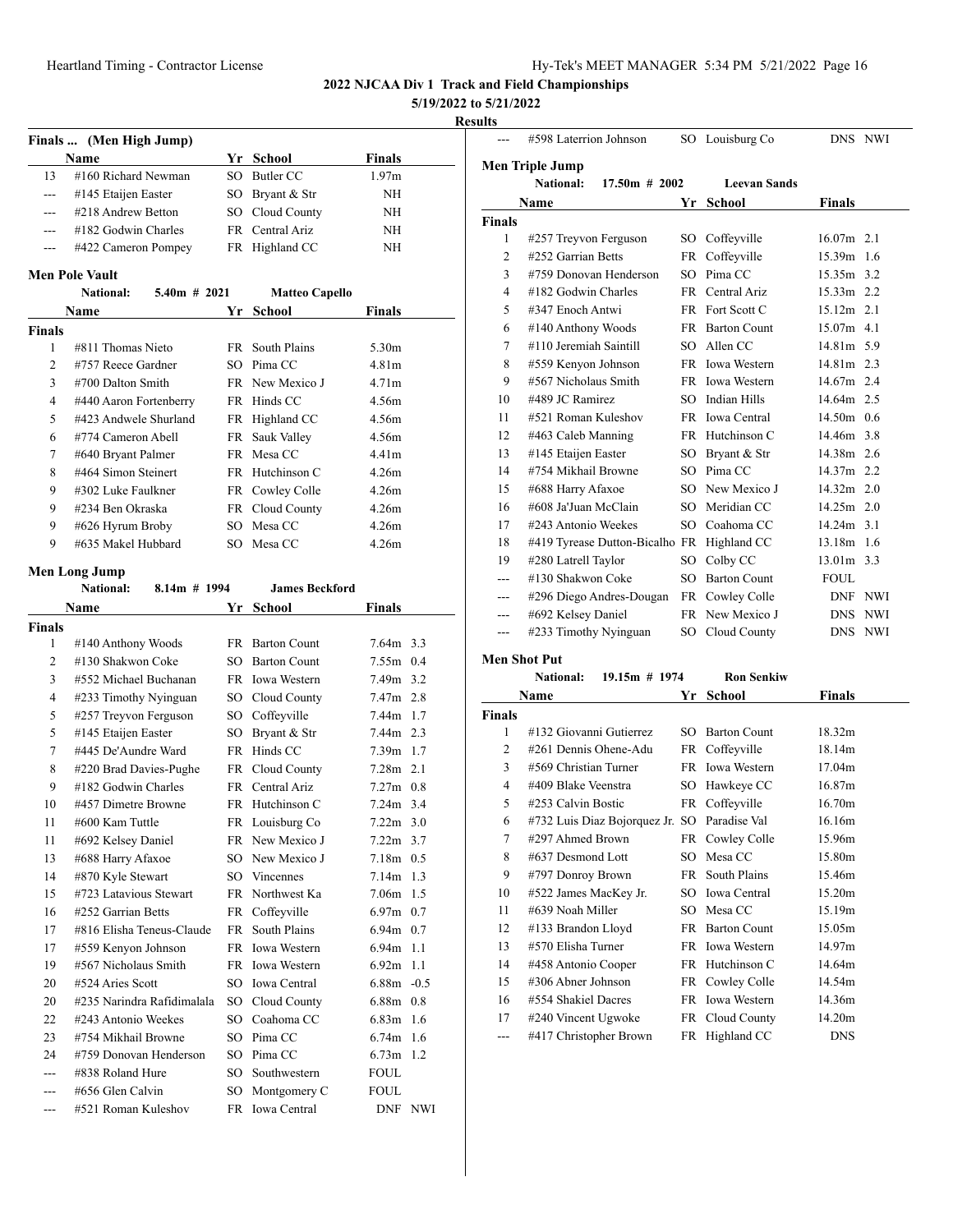**5/19/2022 to 5/21/2022**

**Results**

|               | National:                | $61.59m \# 2005$ | <b>Daniel Vanek</b>   |               |
|---------------|--------------------------|------------------|-----------------------|---------------|
|               | Name                     |                  | Yr<br>School          | <b>Finals</b> |
| <b>Finals</b> |                          |                  |                       |               |
| 1             | #554 Shakiel Dacres      | FR.              | <b>Iowa Western</b>   | 54.77m        |
| 2             | #133 Brandon Lloyd       |                  | FR Barton Count       | 53.49m        |
| 3             | #522 James MacKey Jr.    | SO.              | Iowa Central          | 53.37m        |
| 4             | #805 Paxton Hair         | <b>FR</b>        | South Plains          | 51.15m        |
| 5             | #637 Desmond Lott        |                  | SO Mesa CC            | 50.69m        |
| 6             | #409 Blake Veenstra      |                  | SO Hawkeye CC         | 50.62m        |
| 7             | #569 Christian Turner    |                  | FR Iowa Western       | 49.63m        |
| 8             | #253 Calvin Bostic       |                  | FR Coffeyville        | 49.41m        |
| 9             | #797 Donroy Brown        | FR.              | South Plains          | 48.35m        |
| 10            | #261 Dennis Ohene-Adu    |                  | FR Coffeyville        | 48.35m        |
| 11            | #594 Khamari Arrington   | SO               | Louisburg Co          | 46.28m        |
| 12            | #863 Mason Harmes        | SO.              | <b>Vincennes</b>      | 44.99m        |
| 13            | #458 Antonio Cooper      |                  | FR Hutchinson C       | 44.74m        |
| 14            | #240 Vincent Ugwoke      |                  | FR Cloud County       | 43.89m        |
| 15            | #303 Mario Garcia-Arrayo |                  | FR Cowley Colle       | 43.55m        |
| 16            | #708 Kameron Glasper     | SO.              | North Iowa A          | 43.38m        |
| 17            | #132 Giovanni Gutierrez  | SO.              | <b>Barton Count</b>   | 42.35m        |
| 18            | #844 Landon Mason        |                  | FR State Fair C       | 40.95m        |
|               | #803 Charles Gaither     | <b>FR</b>        | South Plains          | <b>FOUL</b>   |
| ---           | #417 Christopher Brown   |                  | FR Highland CC        | <b>DNS</b>    |
|               | <b>Men Hammer Throw</b>  |                  |                       |               |
|               | National:                | $73.07m$ # 2021  | <b>Andrei Romanov</b> |               |
|               | <b>Name</b>              | Yr               | <b>School</b>         | <b>Finals</b> |

| Finals         |                                            |     |                     |             |
|----------------|--------------------------------------------|-----|---------------------|-------------|
| 1              | #217 Mohamed Ahmed                         |     | FR Cloud County     | 62.78m      |
| $\overline{c}$ | #553 Nemoy Cockett                         |     | FR Iowa Western     | 56.08m      |
| 3              | #637 Desmond Lott                          |     | SO Mesa CC          | 56.05m      |
| 4              | #409 Blake Veenstra                        | SO  | Hawkeye CC          | 52.88m      |
| 5              | #261 Dennis Ohene-Adu                      |     | FR Coffeyville      | 52.86m      |
| 6              | #733 Matthew Fields                        | SO  | Paradise Val        | 51.49m      |
| 7              | #132 Giovanni Gutierrez                    |     | SO Barton Count     | 47.48m      |
| 8              | #805 Paxton Hair                           |     | FR South Plains     | 46.86m      |
| 9              | #301 Simeon Faagai                         |     | FR Cowley Colle     | 46.11m      |
| 10             | #313 Jaden Schneeberger                    |     | FR Cowley Colle     | 45.48m      |
| 11             | #734 Bryce Myers-Haeussler FR Paradise Val |     |                     | 44.89m      |
| 12             | #386 Payton Lane                           |     | FR Glendale CC      | 44.64m      |
| 13             | #304 Trevor Green                          |     | FR Cowley Colle     | 43.81m      |
| 14             | #522 James MacKey Jr.                      |     | SO Iowa Central     | 43.52m      |
| 15             | #732 Luis Diaz Bojorquez Jr. SO            |     | Paradise Val        | 42.82m      |
| 16             | #803 Charles Gaither                       | FR. | South Plains        | 42.58m      |
| 17             | #241 Brody Vance                           |     | FR Cloud County     | 42.10m      |
|                | #253 Calvin Bostic                         |     | FR Coffeyville      | <b>FOUL</b> |
|                | Men Javelin Throw                          |     |                     |             |
|                | $70.84m$ # 2008<br><b>National:</b>        |     | <b>Adam Wolkins</b> |             |
|                | Name                                       | Yr  | School              | Finals      |

| <b>Finals</b>               |                        |                 |        |
|-----------------------------|------------------------|-----------------|--------|
|                             | #420 Odayne Harris     | FR Highland CC  | 59.58m |
| $\mathcal{D}_{\mathcal{L}}$ | #729 Jesse Avina       | SO Paradise Val | 57.59m |
| 3                           | $#187$ Bryce Holdridge | FR Central Ariz | 55.07m |

| .  |                         |    |                 |                    |  |
|----|-------------------------|----|-----------------|--------------------|--|
| 4  | #307 Connor Kaplinger   |    | FR Cowley Colle | 54.81m             |  |
| 5  | #753 Joshua Bowen       |    | SO Pima CC      | 53.91m             |  |
| 6  | $\#425$ Jarno Zuccoli   | FR | Highland CC     | 53.61m             |  |
| 7  | #424 Tevaughn Tate      |    | SO Highland CC  | 49.98m             |  |
| 8  | #229 Davis Mick         |    | FR Cloud County | 48.80m             |  |
| 9  | #771 Chase Leatherwood  |    | FR Ranger       | 46.86m             |  |
| 10 | #308 Felipe Mentz       |    | FR Cowley Colle | 43.23m             |  |
| 11 | #712 Randry Mugisha     |    | SO North Iowa A | 41.95m             |  |
| 12 | $\#373$ Cameron Collins |    | FR Garden City  | 40.04 <sub>m</sub> |  |
| 13 | $\#232$ Anson Moses     |    | FR Cloud County | 37.23m             |  |
| 14 | #635 Makel Hubbard      |    | SO Mesa CC      | 35.74m             |  |

#### **Decathlon: #1 Men 100 Meter Dash Decathlon**

|               | Name                                      | Yr   | School              | Finals |     |
|---------------|-------------------------------------------|------|---------------------|--------|-----|
| <b>Finals</b> |                                           |      |                     |        |     |
| 1             | #795 Nelvin Appiah-Konadu FR South Plains |      |                     | 10.71  | 926 |
| 2             | #218 Andrew Betton                        | SO - | Cloud County        | 11.09  | 841 |
| 3             | #222 Deandre Elliot                       |      | FR Cloud County     | 11.16  | 825 |
| 4             | #523 Nicola Paletti                       | SO.  | Iowa Central        | 11.37  | 780 |
| 5             | #424 Tevaughn Tate                        | SO   | Highland CC         | 11.44  | 765 |
| 6             | #635 Makel Hubbard                        | SO.  | Mesa CC             | 11.45  | 763 |
| 7             | #890 Debonaire Williams                   |      | FR Garden City      | 11.50  | 753 |
| 8             | #524 Aries Scott                          | SO.  | <b>Iowa Central</b> | 11.51  | 750 |
| 9             | #232 Anson Moses                          |      | FR Cloud County     | 11.52  | 748 |
| 10            | #814 Damarcus Sneed                       | FR.  | South Plains        | 11.56  | 740 |
| 11            | #869 Nicholas Stanislaus                  |      | FR Vincennes        | 11.69  | 713 |
| 12            | #630 Theodore Gosselin                    | FR.  | Mesa CC             | 11.75  | 701 |
| 13            | #305 Nathaniel Hubbard                    |      | FR Cowley Colle     | 11.88  | 675 |
| 14            | #258 Trent Guidry                         |      | FR Coffeyville      | 11.91  | 669 |
| 15            | #308 Felipe Mentz                         |      | FR Cowley Colle     | 12.01  | 649 |
| 16            | #373 Cameron Collins                      | FR.  | Garden City         | 12.26  | 601 |

#### **Decathlon: #5 Men 400 Meter Dash Decathlon**

|               | Name                                        | Yr     | <b>School</b>       | Finals  |     |
|---------------|---------------------------------------------|--------|---------------------|---------|-----|
| <b>Finals</b> |                                             |        |                     |         |     |
| 1             | #218 Andrew Betton                          |        | SO Cloud County     | 49.61   | 833 |
| 2             | #524 Aries Scott                            | SO.    | <b>Iowa Central</b> | 49.82   | 823 |
| 3             | #222 Deandre Elliot                         |        | FR Cloud County     | 50.57   | 789 |
| 4             | #305 Nathaniel Hubbard                      |        | FR Cowley Colle     | 51.34   | 754 |
| 5             | #630 Theodore Gosselin                      |        | FR Mesa CC          | 51.74   | 736 |
| 6             | #232 Anson Moses                            |        | FR Cloud County     | 51.76   | 735 |
| 7             | #635 Makel Hubbard                          | $SO^-$ | Mesa CC             | 51.99   | 725 |
| 8             | #523 Nicola Paletti                         | SO.    | <b>Iowa Central</b> | 52.06   | 722 |
| 9             | #814 Damarcus Sneed                         | FR -   | South Plains        | 52.45   | 705 |
| 10            | #890 Debonaire Williams                     |        | FR Garden City      | 52.46   | 705 |
| 11            | #869 Nicholas Stanislaus                    |        | FR Vincennes        | 52.48   | 704 |
| 12            | #258 Trent Guidry                           |        | FR Coffeyville      | 52.92   | 685 |
| 13            | #424 Tevaughn Tate                          | SO     | Highland CC         | 54.64   | 613 |
| 14            | #308 Felipe Mentz                           |        | FR Cowley Colle     | 54.83   | 606 |
| 15            | #373 Cameron Collins                        |        | FR Garden City      | 56.91   | 524 |
| 16            | #795 Nelvin Appiah-Konadu FR South Plains   |        |                     | 1:04.39 | 276 |
|               | Desatklan: #10 Man 1500 Matau Dun Desatklan |        |                     |         |     |

#### **Decathlon: #10 Men 1500 Meter Run Decathlon**

|               | Name                   | Yr School  | <b>Finals</b>  |
|---------------|------------------------|------------|----------------|
| <b>Finals</b> |                        |            |                |
|               | #630 Theodore Gosselin | FR Mesa CC | 677<br>4:40.50 |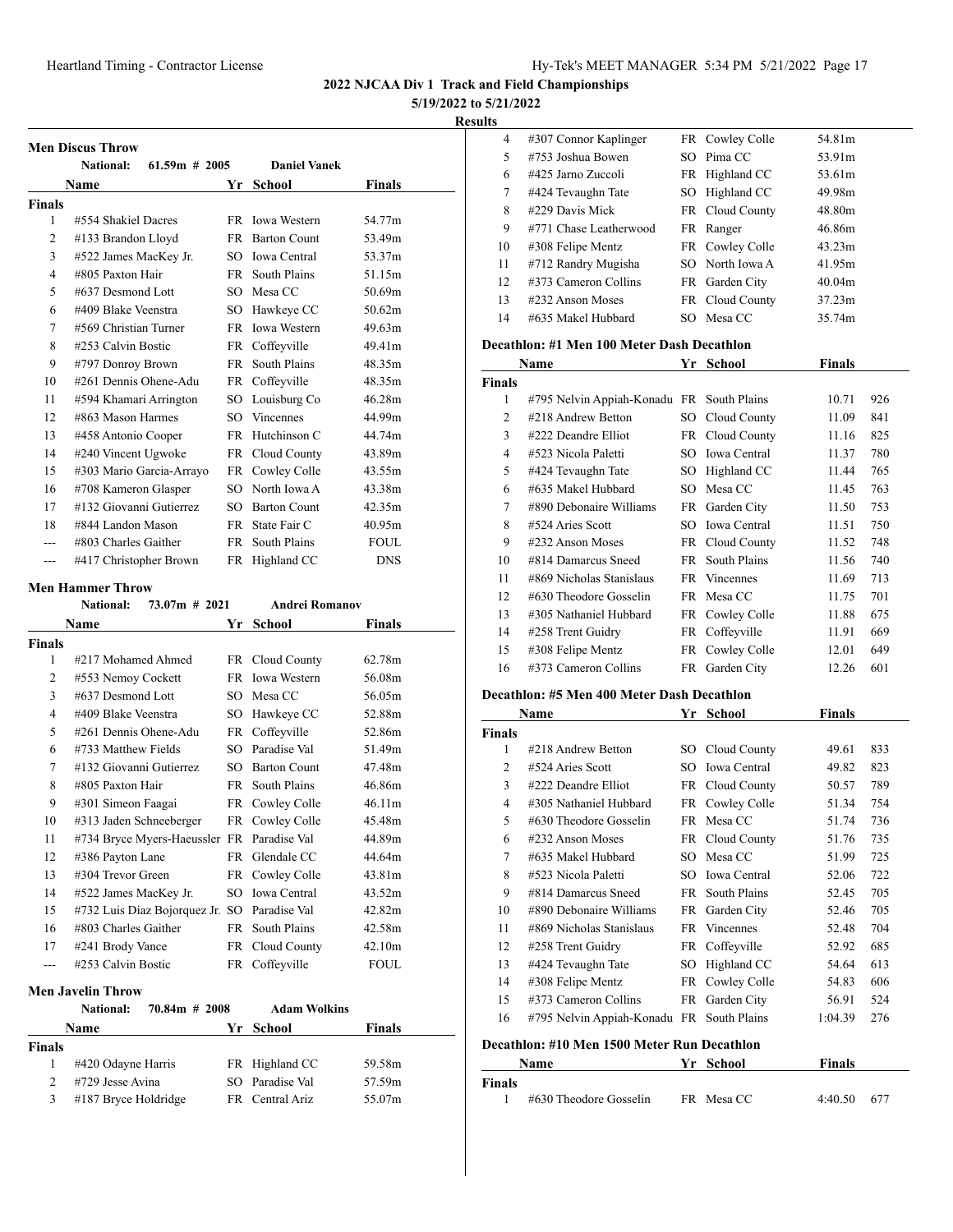#### **5/19/2022 to 5/21/2022**

#### **Results**

| Finals  (Decathlon: #10 Men 1500 Meter Run Decathlon) |                           |     |                     |               |     |
|-------------------------------------------------------|---------------------------|-----|---------------------|---------------|-----|
|                                                       | Name                      | Yr  | <b>School</b>       | <b>Finals</b> |     |
| 2                                                     | #524 Aries Scott          | SO. | <b>Iowa</b> Central | 4:42.10       | 667 |
| 3                                                     | #218 Andrew Betton        |     | SO Cloud County     | 4:44.26       | 654 |
| 4                                                     | #890 Debonaire Williams   | FR  | Garden City         | 4:55.41       | 586 |
| 5                                                     | #795 Nelvin Appiah-Konadu | FR. | South Plains        | 4:59.27       | 564 |
| 6                                                     | #308 Felipe Mentz         |     | FR Cowley Colle     | 4:59.48       | 563 |
| 7                                                     | #635 Makel Hubbard        | SO. | Mesa CC             | 5:01.76       | 550 |
| 8                                                     | #232 Anson Moses          |     | FR Cloud County     | 5:11.28       | 497 |
| 9                                                     | #814 Damarcus Sneed       | FR. | South Plains        | 5:15.44       | 474 |
| 10                                                    | #258 Trent Guidry         |     | FR Coffeyville      | 5:16.66       | 468 |
| 11                                                    | #373 Cameron Collins      |     | FR Garden City      | 5:29.39       | 402 |
| 12                                                    | #869 Nicholas Stanislaus  |     | FR Vincennes        | 5:51.22       | 301 |
| 13                                                    | #424 Tevaughn Tate        | SO  | Highland CC         | 5:51.30       | 301 |
| ---                                                   | #222 Deandre Elliot       | FR. | Cloud County        | DQ            |     |
|                                                       | #523 Nicola Paletti       | SO. | Iowa Central        | <b>DNS</b>    |     |
|                                                       | #305 Nathaniel Hubbard    |     | FR Cowley Colle     | <b>DNS</b>    |     |

#### **Decathlon: #6 Men 110 Meter Hurdles Decathlon**

|               | Name                      | Yr  | School              | Finals     |     |
|---------------|---------------------------|-----|---------------------|------------|-----|
| <b>Finals</b> |                           |     |                     |            |     |
| 1             | #635 Makel Hubbard        | SO. | Mesa CC             | 14.53      | 907 |
| 2             | #795 Nelvin Appiah-Konadu | FR  | South Plains        | 14.68      | 889 |
| 3             | #814 Damarcus Sneed       | FR. | South Plains        | 14.94      | 857 |
| 4             | $\#232$ Anson Moses       |     | FR Cloud County     | 14.97      | 853 |
| 5             | #524 Aries Scott          | SO. | <b>Iowa</b> Central | 15.16      | 830 |
| 6             | #218 Andrew Betton        |     | SO Cloud County     | 15.19      | 827 |
| 7             | #523 Nicola Paletti       | SO. | <b>Iowa Central</b> | 15.70      | 767 |
| 8             | #890 Debonaire Williams   | FR. | Garden City         | 15.88      | 746 |
| 9             | #222 Deandre Elliot       | FR  | Cloud County        | 16.23      | 707 |
| 10            | #424 Tevaughn Tate        | SO  | Highland CC         | 16.27      | 703 |
| 11            | #869 Nicholas Stanislaus  | FR. | <b>Vincennes</b>    | 16.51      | 676 |
| 12            | #308 Felipe Mentz         | FR  | Cowley Colle        | 16.97      | 627 |
| 13            | $\#373$ Cameron Collins   | FR  | Garden City         | 17.28      | 595 |
| 14            | #258 Trent Guidry         | FR  | Coffeyville         | 17.83      | 541 |
| 15            | #630 Theodore Gosselin    |     | FR Mesa CC          | 17.84      | 540 |
| ---           | #305 Nathaniel Hubbard    | FR  | Cowley Colle        | <b>DNF</b> | 2.4 |

#### **Decathlon: #4 Men High Jump Decathlon**

|               | <b>Name</b>               | Yr  | School              | <b>Finals</b>     |     |
|---------------|---------------------------|-----|---------------------|-------------------|-----|
| <b>Finals</b> |                           |     |                     |                   |     |
| 1             | #523 Nicola Paletti       | SO. | <b>Iowa</b> Central | 2.03 <sub>m</sub> | 831 |
| 1             | #524 Aries Scott          |     | SO Iowa Central     | 2.03 <sub>m</sub> | 831 |
| 3             | #218 Andrew Betton        |     | SO Cloud County     | 2.00 <sub>m</sub> | 803 |
| 3             | #795 Nelvin Appiah-Konadu | FR. | South Plains        | 2.00 <sub>m</sub> | 803 |
| 5             | #635 Makel Hubbard        | SO. | Mesa CC             | 1.97 <sub>m</sub> | 776 |
| 6             | #630 Theodore Gosselin    |     | FR Mesa CC          | 1.91 <sub>m</sub> | 723 |
| 7             | #373 Cameron Collins      |     | FR Garden City      | 1.85m             | 670 |
| 7             | #258 Trent Guidry         |     | FR Coffeyville      | 1.85m             | 670 |
| 7             | #308 Felipe Mentz         |     | FR Cowley Colle     | 1.85m             | 670 |
| 10            | #814 Damarcus Sneed       | FR. | South Plains        | 1.82 <sub>m</sub> | 644 |
| 11            | #232 Anson Moses          |     | FR Cloud County     | 1.79 <sub>m</sub> | 619 |
| 12            | #305 Nathaniel Hubbard    |     | FR Cowley Colle     | 1.76m             | 593 |
| 12            | #222 Deandre Elliot       |     | FR Cloud County     | 1.76m             | 593 |
| 14            | #890 Debonaire Williams   | FR  | Garden City         | 1.73 <sub>m</sub> | 569 |
| 15            | #424 Tevaughn Tate        | SO  | Highland CC         | 1.70 <sub>m</sub> | 544 |

| 15     | #869 Nicholas Stanislaus                      |                 | FR Vincennes        | 1.70m             | 544 |
|--------|-----------------------------------------------|-----------------|---------------------|-------------------|-----|
|        | <b>Decathlon: #8 Men Pole Vault Decathlon</b> |                 |                     |                   |     |
|        | Name                                          |                 | Yr School           | <b>Finals</b>     |     |
| Finals |                                               |                 |                     |                   |     |
| 1      | #635 Makel Hubbard                            | SO.             | Mesa CC             | 4.40m             | 731 |
| 2      | #869 Nicholas Stanislaus                      | FR              | Vincennes           | 4.30 <sub>m</sub> | 702 |
| 2      | #218 Andrew Betton                            | SO -            | Cloud County        | 4.30 <sub>m</sub> | 702 |
| 4      | #308 Felipe Mentz                             |                 | FR Cowley Colle     | 3.90 <sub>m</sub> | 590 |
| 4      | #523 Nicola Paletti                           | SO.             | <b>Iowa Central</b> | 3.90 <sub>m</sub> | 590 |
| 6      | #424 Tevaughn Tate                            | SO              | Highland CC         | 3.80m             | 562 |
| 6      | #630 Theodore Gosselin                        | <b>FR</b>       | Mesa CC             | 3.80m             | 562 |
| 8      | #232 Anson Moses                              |                 | FR Cloud County     | 3.70m             | 535 |
| 8      | #890 Debonaire Williams                       |                 | FR Garden City      | 3.70 <sub>m</sub> | 535 |
| 10     | #524 Aries Scott                              | SO <sub>2</sub> | <b>Iowa Central</b> | 3.60m             | 509 |
| 11     | #373 Cameron Collins                          |                 | FR Garden City      | 3.50 <sub>m</sub> | 482 |
| 12     | #795 Nelvin Appiah-Konadu                     | FR              | South Plains        | 3.20 <sub>m</sub> | 406 |
| 12     | #814 Damarcus Sneed                           | FR.             | South Plains        | 3.20 <sub>m</sub> | 406 |
| 14     | #222 Deandre Elliot                           | FR              | Cloud County        | 2.90 <sub>m</sub> | 333 |
| 15     | #258 Trent Guidry                             |                 | FR Coffeyville      | 2.70 <sub>m</sub> | 286 |
|        | #305 Nathaniel Hubbard                        |                 | FR Cowley Colle     | <b>DNS</b>        |     |
|        |                                               |                 |                     |                   |     |

#### **Decathlon: #2 Men Long Jump Decathlon**

|               | Name                      | Yr  | <b>School</b>       | <b>Finals</b>     |     |
|---------------|---------------------------|-----|---------------------|-------------------|-----|
| <b>Finals</b> |                           |     |                     |                   |     |
| 1             | #523 Nicola Paletti       | SO. | <b>Iowa Central</b> | 6.87m             | 783 |
| 2             | #524 Aries Scott          | SO. | <b>Iowa Central</b> | 6.84m             | 776 |
| 3             | #635 Makel Hubbard        | SO. | Mesa CC             | 6.67m             | 736 |
| 4             | #869 Nicholas Stanislaus  | FR  | <b>Vincennes</b>    | 6.65m             | 732 |
| 5             | #218 Andrew Betton        | SО  | Cloud County        | 6.62m             | 725 |
| 6             | #814 Damarcus Sneed       | FR  | South Plains        | 6.58m             | 716 |
| 7             | #232 Anson Moses          |     | FR Cloud County     | 6.57m             | 713 |
| 8             | #630 Theodore Gosselin    |     | FR Mesa CC          | 6.54m             | 707 |
| 9             | #795 Nelvin Appiah-Konadu |     | FR South Plains     | 6.47m             | 691 |
| 10            | #258 Trent Guidry         | FR  | Coffeyville         | 6.46m             | 688 |
| 11            | #373 Cameron Collins      | FR  | Garden City         | 6.21 <sub>m</sub> | 632 |
| 12            | #890 Debonaire Williams   | FR  | Garden City         | 6.20 <sub>m</sub> | 630 |
| 13            | #424 Tevaughn Tate        | SО  | Highland CC         | 6.13m             | 615 |
| 14            | #308 Felipe Mentz         | FR  | Cowley Colle        | 6.06 <sub>m</sub> | 600 |
| 15            | #305 Nathaniel Hubbard    | FR  | Cowley Colle        | 5.77m             | 537 |
| 16            | #222 Deandre Elliot       | FR  | Cloud County        | 5.56m             | 494 |

#### **Decathlon: #3 Men Shot Put Decathlon**

|               | Name                      | Yr School       | <b>Finals</b>      |     |
|---------------|---------------------------|-----------------|--------------------|-----|
| <b>Finals</b> |                           |                 |                    |     |
| 1             | #890 Debonaire Williams   | FR Garden City  | 13.07m             | 672 |
| 2             | #424 Tevaughn Tate        | SO Highland CC  | 12.34m             | 627 |
| 3             | #635 Makel Hubbard        | SO Mesa CC      | 11.78m             | 593 |
| 4             | #305 Nathaniel Hubbard    | FR Cowley Colle | 11.56m             | 580 |
| 5             | $\#232$ Anson Moses       | FR Cloud County | 11.33m             | 566 |
| 6             | #795 Nelvin Appiah-Konadu | FR South Plains | 11.18m             | 557 |
| 7             | #869 Nicholas Stanislaus  | FR Vincennes    | 11.05m             | 549 |
| 8             | #373 Cameron Collins      | FR Garden City  | 10.88 <sub>m</sub> | 539 |
| 9             | #523 Nicola Paletti       | SO Iowa Central | 10.77m             | 532 |
| 10            | $\#630$ Theodore Gosselin | FR Mesa CC      | 10.75m             | 531 |
| 11            | #308 Felipe Mentz         | FR Cowley Colle | 10.62m             | 523 |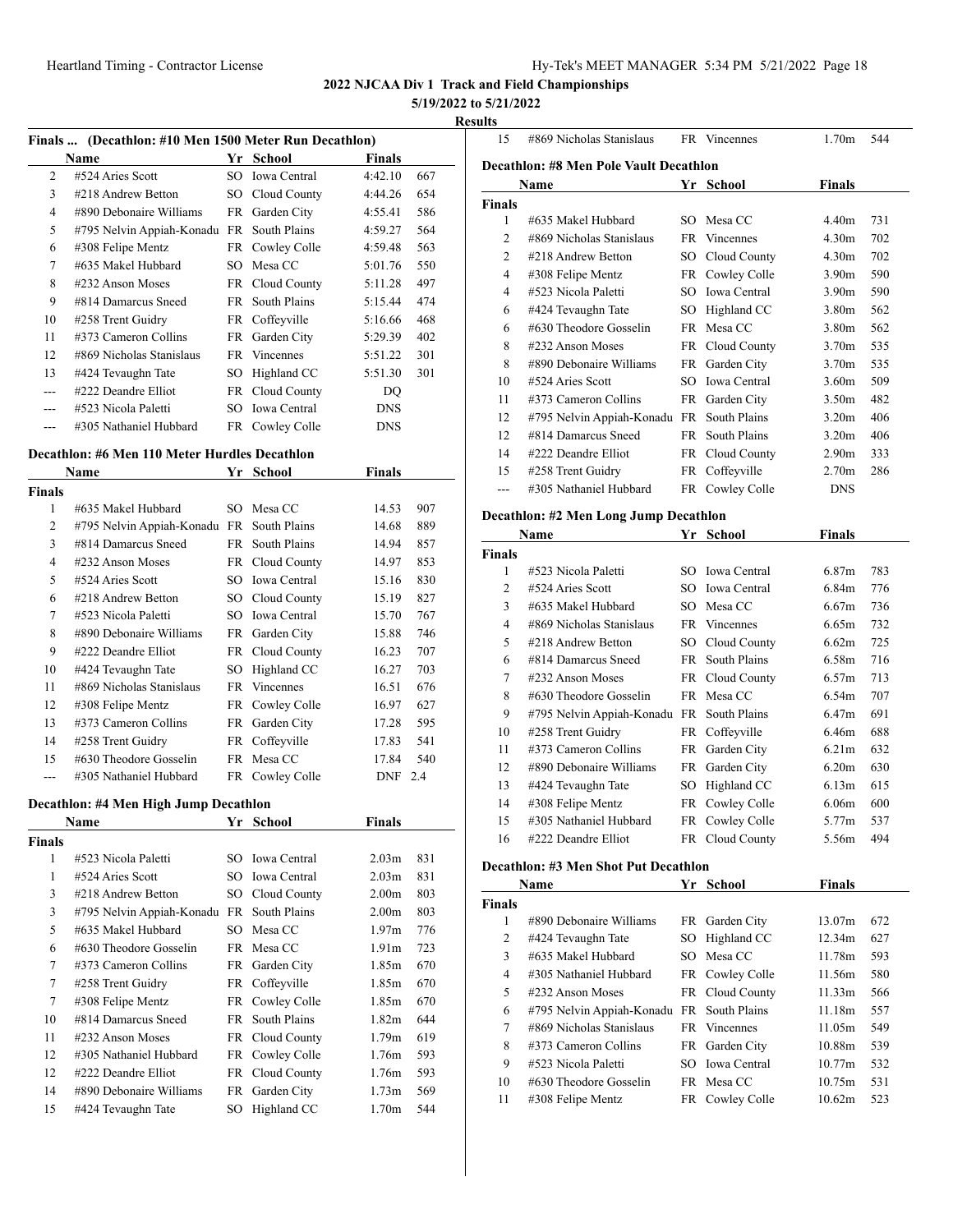**5/19/2022 to 5/21/2022**

| Results |
|---------|
|         |

|                    | Finals  (Decathlon: #3 Men Shot Put Decathlon)   |      |                                    |                    |     |
|--------------------|--------------------------------------------------|------|------------------------------------|--------------------|-----|
|                    | Name                                             |      | Yr School                          | <b>Finals</b>      |     |
| 12                 | #218 Andrew Betton                               |      | SO Cloud County                    | 10.39 <sub>m</sub> | 509 |
| 13                 | #814 Damarcus Sneed                              | FR - | South Plains                       | 9.97 <sub>m</sub>  | 484 |
| 14                 | #258 Trent Guidry                                |      | FR Coffeyville                     | 9.84m              | 476 |
| 15                 | #524 Aries Scott                                 |      | SO Iowa Central                    | 9.55m              | 459 |
| 16                 | #222 Deandre Elliot                              |      | FR Cloud County                    | 8.70m              | 408 |
|                    | <b>Decathlon: #7 Men Discus Throw Decathlon</b>  |      |                                    |                    |     |
|                    | Name                                             |      | Yr School                          | Finals             |     |
| <b>Finals</b>      |                                                  |      |                                    |                    |     |
| 1                  | #890 Debonaire Williams                          |      | FR Garden City                     | 41.43m             | 694 |
| 2                  | #424 Tevaughn Tate                               | SO   | Highland CC                        | 40.43m             | 673 |
| 3                  | #795 Nelvin Appiah-Konadu FR                     |      | South Plains                       | 39.82m             | 661 |
| $\overline{4}$     | #308 Felipe Mentz                                |      | FR Cowley Colle                    | 34.38m             | 551 |
| 5                  | #523 Nicola Paletti                              |      | SO Iowa Central                    | 34.25m             | 549 |
| 6                  | #635 Makel Hubbard                               |      | SO Mesa CC                         | 34.06m             | 545 |
| 7                  | #630 Theodore Gosselin                           |      | FR Mesa CC                         | 34.03m             | 544 |
| 8                  | #232 Anson Moses                                 |      | FR Cloud County                    | 31.63m             | 497 |
| 9                  | #258 Trent Guidry                                |      | FR Coffeyville                     | 31.04m             | 485 |
| 10                 | #373 Cameron Collins                             |      | FR Garden City                     | 29.46m             | 454 |
| 11                 | #524 Aries Scott                                 |      | SO Iowa Central                    | 29.08m             | 446 |
| 12                 | #869 Nicholas Stanislaus                         |      | FR Vincennes                       | 27.82m             | 422 |
| 13                 | #305 Nathaniel Hubbard                           |      | FR Cowley Colle                    | 27.28m             | 411 |
| 14                 | #218 Andrew Betton                               |      | SO Cloud County                    | 26.42m             | 395 |
| 15                 | #814 Damarcus Sneed                              | FR   | South Plains                       | 25.33m             | 373 |
| 16                 | #222 Deandre Elliot                              |      | FR Cloud County                    | 23.51m             | 339 |
|                    |                                                  |      |                                    |                    |     |
|                    | Decathlon: #9 Men Javelin Throw Decathlon        |      |                                    |                    |     |
|                    | Name                                             |      | Yr School                          | <b>Finals</b>      |     |
| <b>Finals</b>      |                                                  |      |                                    |                    |     |
| $\mathbf{1}$       | #424 Tevaughn Tate                               |      | SO Highland CC                     | 51.98m             | 618 |
| $\overline{c}$     | #232 Anson Moses                                 |      | FR Cloud County                    | 48.91m             | 572 |
| 3                  | #308 Felipe Mentz                                |      | FR Cowley Colle                    | 45.19m             | 518 |
| $\overline{4}$     |                                                  |      |                                    |                    |     |
|                    | #630 Theodore Gosselin                           |      | FR Mesa CC                         | 44.54m             | 508 |
| 5                  | #373 Cameron Collins                             |      | FR Garden City                     | 44.33m             | 505 |
| 6                  | #814 Damarcus Sneed                              | FR - | South Plains                       | 41.89m             | 470 |
| 7                  | #635 Makel Hubbard                               | SO.  | Mesa CC                            | 39.82m             | 440 |
| 8                  | #218 Andrew Betton                               |      | SO Cloud County                    | 39.51m             | 435 |
| 9                  | #869 Nicholas Stanislaus                         | FR   | Vincennes                          | 39.01m             | 428 |
| 10                 | #222 Deandre Elliot                              |      | FR Cloud County                    | 34.99m             | 370 |
| 11                 | #890 Debonaire Williams                          |      | FR Garden City                     | 34.65m             | 365 |
| 12                 | #795 Nelvin Appiah-Konadu FR South Plains        |      |                                    | 33.15m             | 344 |
| 13                 |                                                  |      | FR Coffeyville                     | 31.80m             | 325 |
| 14                 | #258 Trent Guidry<br>#524 Aries Scott            |      | SO Iowa Central                    | 31.00m             | 313 |
| $- - -$            | #523 Nicola Paletti                              |      | SO Iowa Central                    | <b>DNS</b>         |     |
| $---$              | #305 Nathaniel Hubbard                           |      | FR Cowley Colle                    | DNS                |     |
|                    |                                                  |      |                                    |                    |     |
|                    | <b>Men Decathlon</b><br>National:<br>7617 # 2001 |      | <b>Maurice Smith</b>               |                    |     |
|                    | <b>Name</b>                                      |      | Yr School                          | Finals             |     |
|                    |                                                  |      |                                    |                    |     |
| <b>Finals</b><br>1 | #635 Makel Hubbard                               |      | SO Mesa CC                         | 6766               |     |
| 2                  |                                                  |      |                                    |                    |     |
| 3                  | #218 Andrew Betton<br>#524 Aries Scott           |      | SO Cloud County<br>SO Iowa Central | 6724<br>6404       |     |

| ×. |                                           |                 |      |
|----|-------------------------------------------|-----------------|------|
| 5  | #890 Debonaire Williams                   | FR Garden City  | 6255 |
| 6  | #630 Theodore Gosselin                    | FR Mesa CC      | 6229 |
| 7  | #795 Nelvin Appiah-Konadu FR South Plains |                 | 6117 |
| 8  | #424 Tevaughn Tate                        | SO Highland CC  | 6021 |
| 9  | #308 Felipe Mentz                         | FR Cowley Colle | 5897 |
| 10 | #814 Damarcus Sneed                       | FR South Plains | 5869 |
| 11 | #869 Nicholas Stanislaus                  | FR Vincennes    | 5771 |
| 12 | #373 Cameron Collins                      | FR Garden City  | 5404 |
| 13 | #258 Trent Guidry                         | FR Coffeyville  | 5293 |
| 14 | #222 Deandre Elliot                       | FR Cloud County | 4858 |
|    |                                           |                 |      |

|                  | Women - Team Rankings - 22 Events Scored |      |
|------------------|------------------------------------------|------|
| $\left  \right $ | Iowa Western CC                          | 117  |
| 2)               | New Mexico JC                            | 98   |
| 3)               | Cloud County CC                          | 92   |
| 4)               | <b>Barton County CC</b>                  | 90   |
| 5)               | South Plains                             | 70   |
| 6)               | Central Arizona                          | 52   |
| 7)               | <b>Butler CC</b>                         | 45   |
| 8)               | Monroe College (NR)                      | 31   |
| 9)               | Hinds CC                                 | 29   |
| 10)              | Cowley College                           | 28   |
|                  | 11) Highland CC                          | 24   |
| 12)              | Hawkeye CC                               | 19.5 |
|                  | 13) Western Texas College                | 19   |
|                  | 14) Mesa CC                              | 17   |
| 15)              | Pima CC                                  | 16   |
| 16)              | Southern Idaho                           | 14   |
| 16)              | Iowa Central CC                          | 14   |
|                  | 18) Colby CC                             | 13   |
| 19)              | Fort Scott CC                            | 12   |
| 19)              | Garden City CC                           | 12   |
|                  | 21) Hutchinson CC                        | 11   |
| 22)              | Indian Hills CC                          | 9.5  |
|                  | 23) Essex CC                             | 7    |
| 23)              | Paradise Valley                          | 7    |
| 25)              | <b>Trinidad State</b>                    | 5    |
| 26)              | Dodge City CC                            | 2    |
| 27)              | Sauk Valley CC                           | 1    |
|                  |                                          |      |

| Men - Team Rankings - 22 Events Scored |                  |      |  |  |
|----------------------------------------|------------------|------|--|--|
| 1)                                     | South Plains     | 104  |  |  |
| 2)                                     | Iowa Western CC  | 85   |  |  |
| 3)                                     | Barton County CC | 68   |  |  |
| 4)                                     | Coffeyville CC   | 67.5 |  |  |
| 5)                                     | Butler CC        | 48   |  |  |
| 6)                                     | Cloud County CC  | 41   |  |  |
| 7)                                     | Northwest Kansas | 35   |  |  |
| 7)                                     | Colby CC         | 35   |  |  |
| 9)                                     | Indian Hills CC  | 32   |  |  |
| 9)                                     | New Mexico JC    | 32   |  |  |
| 11)                                    | Mesa CC          | 30   |  |  |
| 12)                                    | Hinds CC         | 23   |  |  |
| 12)                                    | Paradise Valley  | 23   |  |  |
| 14)                                    | Iowa Central CC  | 22   |  |  |
| 14)                                    | Meridian CC      | 22   |  |  |
| 16)                                    | Highland CC      | 20   |  |  |
| 17)                                    | Trinidad State   | 18   |  |  |
| 17)                                    | Pima CC          | 18   |  |  |
|                                        |                  |      |  |  |